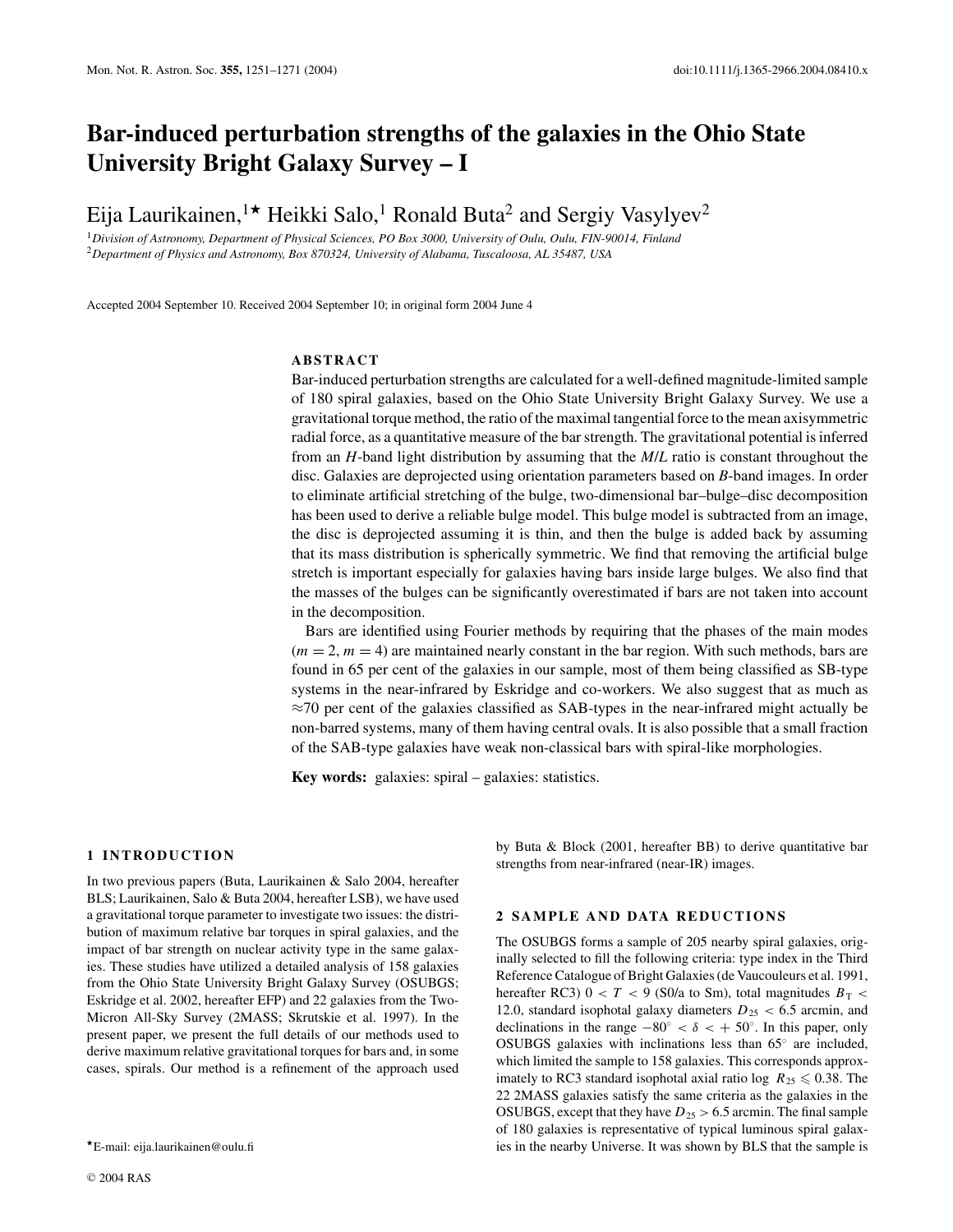biased mainly against late-type, low-luminosity barred spirals, based on a comparison to a distance-limited sample of 1264 galaxies from the catalogue of Tully (1988).

We use the *B*- and *H*-band images of the OSUBGS sample, available as an early release by  $EFP<sup>1</sup>$  The  $B$ -band images reach typically the surface brightnesses of 26 mag arcsec−2, whereas the limiting surface brightness in the *H* band is typically 20 mag arcsec<sup>-2</sup> (EFP). Our reduction steps consist of cleaning the images of bad pixels and foreground stars, background subtraction, and for some of the galaxies also removal of background gradients. We also checked the image scales and orientations of the *B*-band images using the *H*-band images as a frame of reference. This is important, because the orientation parameters are measured in the *B* band, which are then used to deproject the *H*-band images to face-on orientation.

The pixel sizes were checked using the IRAF routine GEOMAP: the *H*-band images were used as reference frames and magnification factors were calculated for the *B*-band images. Generally, the same pixel sizes were obtained that were listed in the image headers of the *B*-band images; however, for 17 of the galaxies the header value was too small by a factor of 2 (0.36 arcsec instead of 0.72 arcsec). All of these galaxies were observed using the same telescope, the Perkins 1.8-m reflector, and the same instrument, a Low NSF T1800 CCD, in the *B* band. In the *H* band, the 1.8-m Perkins reflector was also used, but with the OSIRIS instrument attached. As the same instrumentation was used also for 66 other galaxies, which had no inconsistencies in the pixel sizes between the *B*- and *H*-band images, we conclude that there must be an error in the *B*-band image headers of the 17 discrepant galaxies. The corrected pixel sizes are denoted by footnotes in Table 1. In the 2MASS sample, the scale of the *H*-band images is 1.0 arcsec pixel<sup>-1</sup>.

The IRAF routine GEOMAP was used also to check the relative differences in the direction of north in the sky plane between the *B*- and *H*-band images. The list of star positions for GEOMAP was produced by a semi-automatic IDL routine. Before applying GEOMAP, the *B*and *H*-band images were transposed to have the same orientations in the sky. The shifts in the position angles between the two bands were found to be 4°.4 at maximum ( $d\phi$  in Table 1). In order to have the correct position angle in the *H*-band image, the shift given in the table must be added to the position angle of the *B*-band image.

Some of the images include large numbers of foreground stars so that point spread function (PSF) fitting had to be used to automatically remove the stars. Stars were identified with IRAF routine DAOFIND using the typical PSF FWHM in each image. IRAF routines PSF and ALLSTAR were used to subtract stars. In some cases, the model PSF was not good enough to remove all the stellar flux, probably because it was not exactly the same for faint and bright stars, or because the PSF varied in different parts of the image. In that case, cleaning was completed manually using the IRAF routine IMEDIT, which replaced the residual in an aperture by a two-dimensional (2D) polynomial fit interpolated from pixels in the surrounding annulus. The sky-background in the *H*-band images was already subtracted by EFP while combining the images, but the subtraction was fine-tuned by us, based on the mean values of the sky measured in different image positions. The sky gradients were generally small, but for some of the images IMSURFIT was applied to calculate linear polynomial fits in the *x*- or *y*-directions of the images.

The 2MASS images have approximately the same spatial resolution as the OSUBGS images, but they are not as deep. Also, the field of view was generally rather small so that mosaics of five or more images were typically constructed. Before combining the images, the overscan regions were removed and the background values given in the image headers were subtracted. Because the background levels varied in different parts of the images, the subtraction was finetuned, paying attention only to the background near to the galaxy. Positioning of the frames was carried out, using stars common in the image fields. Finally, the mosaics were cleaned of foreground stars and bad pixels.

#### **3 ORIENTATION PARAMETERS**

Well-defined orientation parameters are important for the measurements of the perturbation strengths; it has been shown by BB and Laurikainen & Salo (2002, hereafter LS) that already uncertainties of 10 per cent in inclination can cause uncertainties of 10–15 per cent in the perturbation strength. All of our sample galaxies have orientation parameters listed in RC3. However, the OSU *B*-band images have sufficient field of view, and are of sufficient depth and quality compared to what was used for RC3, that they can be used to improve the orientation parameters in each case. They are also deeper than the OSU *H*-band images. The radial profiles of the majoraxis position angles  $(\phi)$  and minor-to-major axial ratios of the discs  $(q = b/a)$  were calculated using the ELLIPSE routine in IRAF. A linear radial scaling was used, and for the upper and lower deviant pixels a  $3\sigma$  clipping criterion was applied. The position angles and corresponding axial ratios are listed in Table 1; these are means over the regions indicated in the table, and represent the outer parts of the discs rather than a specific isophotal level (as in RC3). For each parameter, the errors are standard deviations of the mean. For comparison, the orientation parameters (at  $\mu_B = 25.00$  mag arcsec<sup>-2</sup>) of the same galaxies from RC3 are also listed.

A few of the galaxies are in pairs, so that the outer parts of the discs are partially superimposed by the neighbouring galaxies. For these galaxies, masks were first created for the overlapping regions and then ellipse fits were performed on the unmasked parts of the images. Finally, the masked areas were replaced by the mean in an annulus at each radius covering the unmasked part of the annulus. For NGC 1808, the outer disc was so faint that the ellipse fitting failed for a large part of the disc, and the orientation parameters were obtained by fitting an ellipse to the shape of the outer pseudoring. Because only a narrow zone could be used for the fit, the errors in the orientation parameters are those given by the ellipse fitting routine. For NGC 1300, an automatic fit to the outer ring failed and the position angle and inclination were estimated manually. For the galaxies NGC 289 and 3893, the image field was slightly too small for reliable measurements, but even so the values we obtain are similar to those given in RC3. In any case, we used the RC3 orientation parameters for these galaxies. For three of the galaxies, NGC 278, 4138 and 5248, we had no *B*-band image so that the orientation parameters were determined using the *H*-band images. Comparison to the Digitized Sky Survey image showed that they were deep enough for that purpose. The galaxies NGC 2139 and 4496A are possible mergers, and therefore the uncertainty in their orientation parameters is large. For the galaxies in the 2MASS sample, we used mainly the orientation parameters as given in RC3, because the images were not very deep.

In Fig. 1 we compare our measured orientation parameters, axial ratio  $q$  and major axis position angle  $\phi$ , with values from RC3 and from García-Gómez et al. (2004), who used the OSUBGS images to derive orientation parameters for most of the same galaxies using Fourier techniques. We make the comparisons by plotting the differences,  $|\Delta q|$  and  $|\Delta \phi|$ , versus the means of q and  $\phi$  for each pair

<sup>1</sup> See http://www.astronomy.ohio-state.edu/∼survey/EDR/index.html.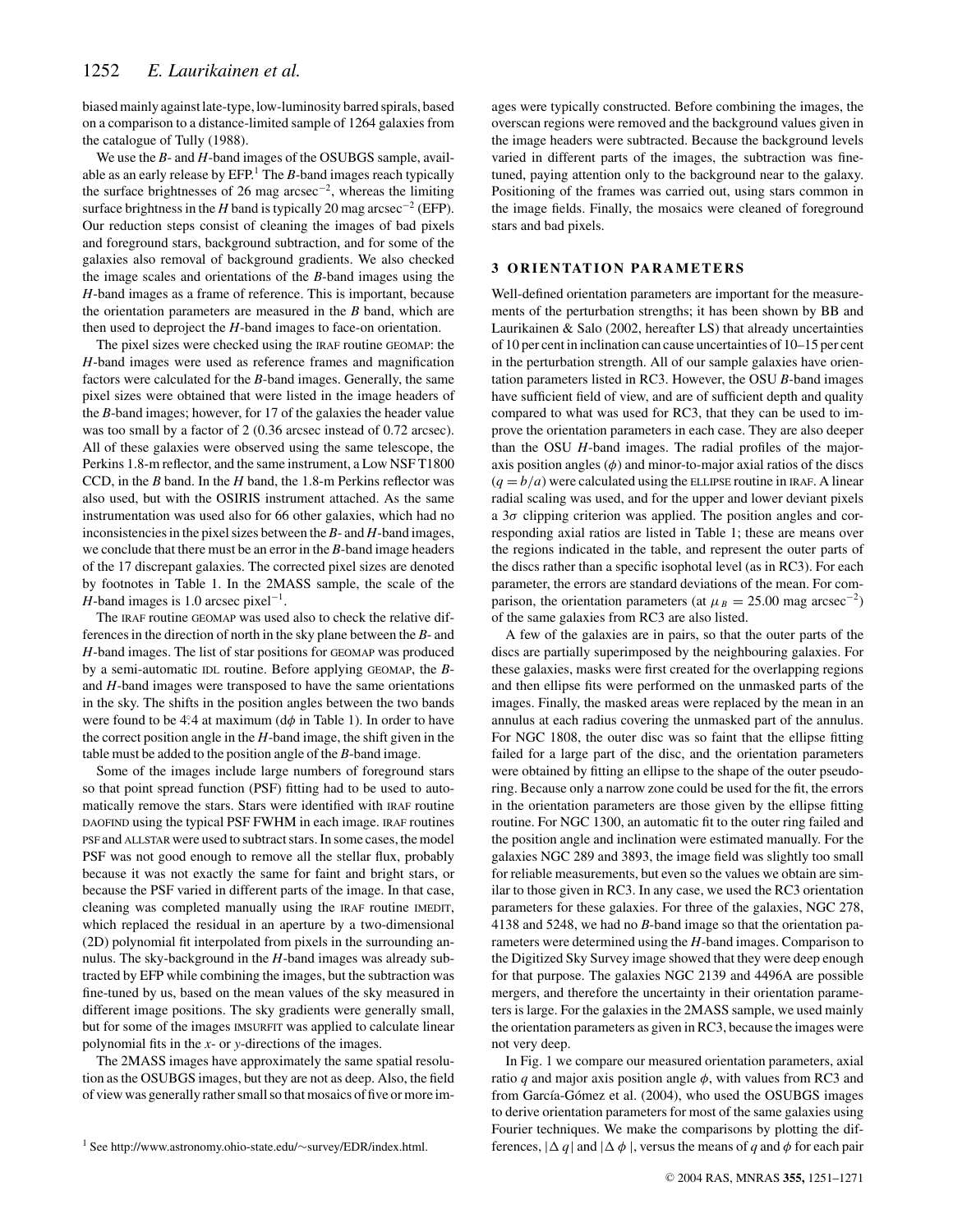| Galaxy                             | $q \pm sd$ (B)                         | $\phi \pm sd$                     | Range              | q            | $\phi$                   | $d\phi$            |
|------------------------------------|----------------------------------------|-----------------------------------|--------------------|--------------|--------------------------|--------------------|
|                                    |                                        |                                   | (arcsec)           | (RC3)        | (RC3)                    |                    |
| <b>OSUBGS</b>                      |                                        |                                   |                    |              |                          |                    |
| <b>ESO 138</b>                     | $0.708 \pm 0.015$                      | $62.4 \pm 3.7$                    | 420-460            | 0.72         | 55                       | $-0.22$            |
| IC 4444 <sup>e</sup>               | $0.826 \pm 0.018$                      | $74.6 \pm 1.9$                    | $120 - 140$        | 0.83         | $\overline{\phantom{0}}$ | $+3.66$            |
| IC 5325                            | $0.837 \pm 0.006$                      | $27.5 \pm 2.2$                    | 210-250            | 0.91         | $\overline{a}$           | 0.00               |
| <b>NGC 0150</b>                    | $0.498 \pm 0.009$                      | $107.6 \pm 2.7$                   | 260-320            | 0.48         | 118                      | $+0.13$            |
| <b>NGC 0157</b>                    | $0.724 \pm 0.008$                      | $36.5 \pm 1.2$                    | 180-210            | 0.65         | 40                       | $+1.44$            |
| <b>NGC 0210</b>                    | $0.654 \pm 0.009$                      | $163.2 \pm 1.5$                   | 275-310            | 0.66         | 160                      | $-0.54$            |
| NGC 0278 $d$                       | $0.927 \pm 0.005$                      | $65.8 \pm 3.6$                    | 39-44              | 0.95         |                          |                    |
| NGC $0289c$                        | $0.789 \pm 0.014$                      | $141.5 \pm 2.5$                   | 400-420            | 0.71         | 130                      | 0.00               |
| <b>NGC 0428</b>                    | $0.750 \pm 0.013$                      | $100.5 \pm 1.8$                   | 230-245            | 0.76         | 120                      | $+1.54$            |
| <b>NGC 0488</b>                    | $0.770 \pm 0.010$                      | $5.6\pm1.9$                       | $260 - 300$        | 0.74         | 15                       | $+1.95$            |
| <b>NGC 0578</b>                    | $0.589 \pm 0.014$                      | $101.7 \pm 1.5$                   | 345-375            | 0.63         | 110                      | 0.00               |
| NGC 0613                           | $0.772 \pm 0.008$                      | $121.6 \pm 1.5$                   | 360-430            | 0.76         | 120                      | $-2.09$            |
| <b>NGC 0685</b>                    | $0.787 \pm 0.019$                      | $104.3 \pm 3.7$                   | 320-345            | 0.89         | $\overline{\phantom{0}}$ | $+0.60$            |
| <b>NGC 0864</b>                    | $0.842 \pm 0.008$                      | $28.7 \pm 4.7$                    | 160-172            | 0.76         | 20                       | $-0.05$            |
| <b>NGC 0908</b>                    | $0.456 \pm 0.008$                      | $72.4 \pm 0.3$                    | 440-460            | 0.44         | 75                       | $+0.12$            |
| <b>NGC 1042</b>                    | $0.781 \pm 0.013$                      | $4.5 \pm 1.9$                     | 300-330            | 0.78         | 15                       | $+1.57$            |
| NGC 1058                           | $0.877 \pm 0.016$                      | $23.3: \pm 3.3$                   | 190-200            | 0.93         | $\overline{\phantom{0}}$ | $+1.52$            |
| <b>NGC 1073</b>                    | $0.875 \pm 0.013$                      | $1.0 \pm 4.2$                     | 250-280            | 0.91         | 15                       | $+1.59$            |
| <b>NGC 1084</b>                    | $0.753 \pm 0.021$                      | $57.2 \pm 1.1$                    | 210-230            | 0.56         | 115                      | $-0.07$            |
| <b>NGC 1087</b>                    | $0.609 \pm 0.012$                      | $2.8\pm0.1$                       | 190-210            | 0.60         | 5                        | 0.00               |
| NGC 1187                           | $0.780 \pm 0.019$                      | $132.0 \pm 5.1$                   | 330-400            | 0.74         | 130                      | $+0.20$            |
| <b>NGC 1241</b>                    | $0.575 \pm 0.011$                      | $147.5 \pm 1.4$                   | $145 - 160$        | 0.60         | 145                      | $-0.17$            |
| NGC $1300^a$                       | 0.760                                  | 150.0                             | 355                | 0.66         | 106                      | $-2.18$            |
| NGC 1302                           | $0.941 \pm 0.012$                      | $179.0: \pm 4.3$                  | 280-310            | 0.95         | $\overline{a}$           | $-0.08$            |
| <b>NGC 1309</b>                    | $0.926 \pm 0.023$                      | $65.3 \pm 10.2$                   | 170-190            | 0.93         | 45                       | $+0.27$            |
| <b>NGC 1317</b>                    | $0.893 \pm 0.013$                      | $64.5 \pm 3.5$                    | 185-215            | 0.87         | 78                       | $-0.07$            |
| <b>NGC 1350</b>                    | $0.516 \pm 0.004$                      | $4.1 \pm 0.4$                     | 430-500            | 0.54         | $\boldsymbol{0}$         | $-2.25$            |
| NGC 1371                           | $0.770 \pm 0.009$                      | $127.6 \pm 2.7$                   | 350-385            | 0.69         | 135                      | $+0.30$            |
| NGC 1385                           | $0.626 \pm 0.011$                      | $171.9 \pm 2.1$                   | $260 - 300$        | 0.59         | 165                      | $+0.25$            |
| NGC 1493                           | $0.924 \pm 0.022$                      | $51.3: \pm 6.7$                   | 300-340            | 0.93         | $\overline{a}$           | $-0.09$            |
| NGC 1559                           | $0.559 \pm 0.009$                      | $63.2 \pm 0.8$                    | 300-320            | 0.57         | 64                       | $+0.20$            |
| NGC 1617                           | $0.489 \pm 0.004$                      | $111.5 \pm 0.4$                   | 280-340            | 0.49         | 107                      |                    |
| <b>NGC 1637</b>                    | $0.823 \pm 0.006$                      | $34.6 \pm 1.6$                    | $200 - 230$        | 0.81         | 15                       | $+1.67$            |
| NGC 1703                           | $0.869 \pm 0.019$                      | $165.1 \pm 9.5$                   | 150-180            | 0.89         | $\overline{\phantom{0}}$ | $+3.48$            |
| <b>NGC 1792</b>                    | $0.453 \pm 0.003$                      | $136.9 \pm 0.1$                   | 300-330            | 0.50         | 137                      | $-0.44$            |
| NGC $1808^b$                       | $0.744 \pm 0.013$                      | $119.5 \pm 1.5$                   | 570                | 0.60         | 133                      | $+1.38$            |
| <b>NGC 1832</b>                    | $0.702 \pm 0.023$                      | $11.0 \pm 3.4$                    | $140 - 160$        | 0.66         | 10                       | $+0.41$            |
| <b>NGC 2090</b>                    | $0.465 \pm 0.000$                      | $18.1 \pm 1.5$                    | 380-470            | 0.49         | 13                       | $-0.36$            |
| NGC 2139                           | $0.859 \pm 0.024$                      | $121.6 \pm 8.3$                   | $140 - 180$        | 0.74         | 140                      | $+3.56$            |
| <b>NGC 2196</b><br><b>NGC 2207</b> | $0.788 \pm 0.018$<br>$0.716 \pm 0.017$ | $44.3 \pm 2.2$<br>$136.9 \pm 1.5$ | 170-200            | 0.78         | 35<br>141                | $+3.54$            |
|                                    |                                        | $110.7 \pm 3.4$                   | 285-300            | 0.65         |                          | $-0.36$            |
| <b>NGC 2442</b><br><b>NGC 2559</b> | $0.925\pm0.009$<br>$0.527 \pm 0.005$   |                                   | 380-410<br>230-260 | 0.89<br>0.46 | -<br>6                   | $-0.37$<br>$+3.46$ |
| <b>NGC 2566</b>                    | $0.734 \pm 0.018$                      | $2.1 \pm 0.4$<br>$115.8 \pm 2.9$  | 345-390            | 0.68         | 110                      | $+3.57$            |
| <b>NGC 2775</b>                    | $0.801 \pm 0.009$                      | $163.5 \pm 1.8$                   | 210-280            | 0.78         | 155                      | $+2.95$            |
| <b>NGC 2964</b>                    | $0.566 \pm 0.004$                      | $96.8\pm0.4$                      | $160 - 180$        | 0.55         | 97                       | $+1.45$            |
| NGC 3059                           | $0.920 \pm 0.022$                      | $3.3: \pm 8.6$                    | 245-280            | 0.89         | $\overline{\phantom{0}}$ | $+3.37$            |
| <b>NGC 3166</b>                    | $0.586 \pm 0.013$                      | $82.5 \pm 1.2$                    | 380-400            | 0.49         | 87                       | $+1.66$            |
| <b>NGC 3169</b>                    | $0.776 \pm 0.020$                      | $56.4 \pm 2.7$                    | 370-400            | 0.63         | 45                       | $+1.64$            |
| NGC 3223                           | $0.691 \pm 0.018$                      | $125.0 \pm 1.3$                   | $240 - 260$        | 0.60         | 135                      | $+3.53$            |
| <b>NGC 3227</b>                    | $0.661 \pm 0.013$                      | $153.1 \pm 1.0$                   | $155 - 170$        | 0.67         | 155                      | $+1.96$            |
| <b>NGC 3261</b>                    | $0.732 \pm 0.024$                      | $71.0 \pm 2.9$                    | $160 - 240$        | 0.76         | 85                       | $+3.47$            |
| <b>NGC 3275</b>                    | $0.936 \pm 0.017$                      | $152.6 \pm 5.7$                   | $125 - 155$        | 0.76         | $\overline{\phantom{0}}$ | $+3.49$            |
| <b>NGC 3319</b>                    | $0.554 \pm 0.012$                      | $32.8 \pm 1.4$                    | 380-400            | 0.55         | 37                       | $+4.36$            |
| <b>NGC 3338</b>                    | $0.495 \pm 0.008$                      | $93.6 \pm 1.3$                    | 230-280            | 0.62         | 100                      | $+4.36$            |
| NGC 3423                           | $0.769 \pm 0.012$                      | $31.2 \pm 1.1$                    | $260 - 280$        | 0.85         | 10                       | $+3.67$            |
| <b>NGC 3504</b>                    | $0.980 \pm 0.012$                      |                                   | $145 - 170$        | 0.78         |                          | 1.32               |
| <b>NGC 3507</b>                    | $0.944 \pm 0.056$                      | $91.9 \pm 0.9$                    | $160 - 180$        | 0.85         | 110                      | $+1.43$            |
| NGC 3513                           | $0.768 \pm 0.016$                      | $75.4 \pm 12.0$                   | $240 - 260$        | 0.79         | 75                       | $+3.51$            |

| Table 1. |  | Orientation parameters. |
|----------|--|-------------------------|
|----------|--|-------------------------|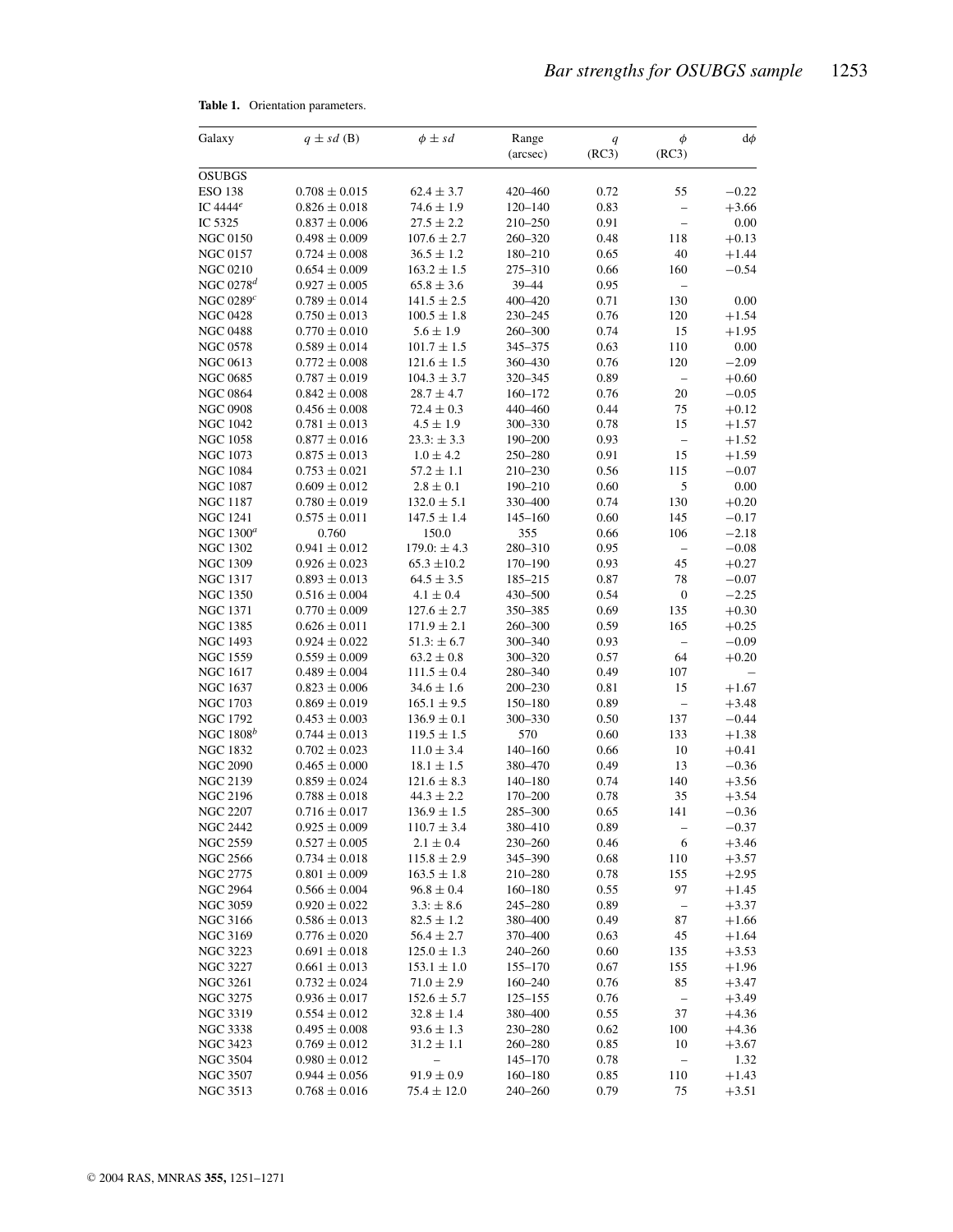## 1254 *E. Laurikainen et al.*

**Table 1** – *continued*

| Galaxy                         | $q \pm sd$ (B)                         | $\phi \pm sd$                   | Range                  | q            | $\phi$<br>(RC3)                | $d\phi$            |
|--------------------------------|----------------------------------------|---------------------------------|------------------------|--------------|--------------------------------|--------------------|
|                                |                                        |                                 | (arcsec)               | (RC3)        |                                |                    |
| <b>NGC 3583</b>                | $0.744 \pm 0.019$                      | $119.2 \pm 2.3$                 | $155 - 170$            | 0.65         | 125                            | $+2.35$            |
| <b>NGC 3593</b>                | $0.486 \pm 0.021$                      | $86.2 \pm 0.8$                  | 300-340                | 0.37         | 92                             | $+4.27$            |
| NGC 3596                       | $0.829 \pm 0.006$                      | $92.5 \pm 5.3$                  | $235 - 260$            | 0.95         | $\overline{a}$                 | $+1.45$            |
| <b>NGC 3646</b>                | $0.599 \pm 0.010$                      | $50.4\pm1.3$                    | 320-350                | 0.58         | 50                             | $+0.53$            |
| <b>NGC 3675</b>                | $0.494 \pm 0.003$                      | $178.1 \pm 0.3$                 | 240-270                | 0.52         | 178                            | $+2.54$            |
| <b>NGC 3681</b>                | $0.901 \pm 0.017$                      | $34.9 \pm 5.7$                  | $140 - 150$            | 0.79         | $\overline{a}$                 | $+2.53$            |
| <b>NGC 3684</b>                | $0.704 \pm 0.008$                      | $119.1 \pm 1.0$                 | 185-200                | 0.69         | 130                            | $+1.47$            |
| <b>NGC 3686</b>                | $0.753 \pm 0.008$                      | $18.2 \pm 1.0$                  | 150-190                | 0.78         | 15                             | $+1.31$            |
| <b>NGC 3726</b>                | $0.624 \pm 0.011$                      | $15.6 \pm 0.0$                  | 340-350                | 0.69         | 10                             | $+4.39$            |
| <b>NGC 3810</b>                | $0.680 \pm 0.007$                      | $21.4 \pm 1.1$                  | 260-300                | 0.71         | 15                             | $+1.71$            |
| <b>NGC 3887</b>                | $0.710 \pm 0.012$                      | $4.6 \pm 1.1$                   | 240-260                | 0.76         | 20                             | $+3.50$            |
| NGC 3893 <sup>c</sup>          | $0.595 \pm 0.010$                      | $170.1 \pm 0.3$                 | $247 - 260$            | 0.62         | 165                            | $+1.77$            |
| <b>NGC 3938</b>                | $0.914 \pm 0.020$                      | $37.2\pm0.8$                    | 300-320                | 0.91         | $\overline{\phantom{0}}$       | $+1.90$            |
| <b>NGC 3949</b>                | $0.904 \pm 0.020$                      | $103.4 \pm 9.6$                 | 184-200                | 0.57         | 120                            | $+4.35$            |
| <b>NGC 4027</b>                | $0.753\pm0.009$                        | $163.1 \pm 1.2$                 | $200 - 240$            | 0.76         | 167                            | $+3.43$            |
| <b>NGC 4030</b>                | $0.729 \pm 0.009$                      | $26.7 \pm 3.1$                  | 260-300                | 0.72         | 27                             | $+3.47$            |
| <b>NGC 4051</b>                | $0.846 \pm 0.154$                      | $128.0 \pm 1.3$                 | 300-340                | 0.74         | 135                            | $+0.69$            |
| NGC $4123^f$                   | $0.677 \pm 0.017$                      | $125.7 \pm 1.4$                 | 270-320                | 0.74         | 135                            | 0.00               |
| NGC $4136f$                    | $0.958 \pm 0.015$                      | $\overline{a}$                  | 290-320                | 0.93         | $\qquad \qquad -$              | $+0.71$            |
| NGC $4138^d$                   | $0.598 \pm 0.006$                      | $148.2 \pm 0.7$                 | $50 - 62$              | 0.66         | 150                            |                    |
| <b>NGC 4145</b>                | $0.572 \pm 0.007$                      | $101.5 \pm 0.5$                 | 380-410                | 0.72         | 100                            | $+0.59$            |
| NGC $4151^a$                   | 0.92                                   | $\overline{\phantom{0}}$        | 400                    | 0.71         | 50                             | $+0.73$            |
| NGC $4212^f$                   | $0.663 \pm 0.017$                      | $75.7 \pm 0.8$                  | $220 - 260$            | 0.62         | 75                             | $+0.60$            |
| <b>NGC 4242</b>                | $0.672 \pm 0.012$                      | $28.3 \pm 1.8$                  | 250-310                | 0.75         | 25                             | $+4.38$            |
| <b>NGC 4254</b>                | $0.868 \pm 0.012$                      | $57.4 \pm 5.6$                  | 380-400                | 0.87         | $\overline{\phantom{m}}$       | $+2.03$            |
| <b>NGC 4293</b>                | $0.463 \pm 0.007$                      | $65.1 \pm 0.4$                  | 310-390                | 0.46         | 72                             | $+0.73$            |
| <b>NGC 4303</b>                | $0.861 \pm 0.011$                      | $146.9 \pm 1.8$                 | 390-440                | 0.89         | $\overline{\phantom{0}}$       | $+0.73$            |
| <b>NGC 4314</b>                | $0.959 \pm 0.019$                      | $61.8 \pm 15.1$                 | 240-280                | 0.89         | $\overline{\phantom{0}}$       | $+1.90$            |
| <b>NGC 4394</b>                | $0.902 \pm 0.009$                      | $103.0 \pm 3.7$                 | 185-210                | 0.89         | $\equiv$                       | $+1.47$            |
| NGC $4414^f$                   | $0.644 \pm 0.011$                      | $160.0 \pm 0.9$                 | 290-320                | 0.56         | 155                            | $+0.33$            |
| <b>NGC 4450</b>                | $0.720 \pm 0.009$                      | $2.2 \pm 3.0$                   | 360-420                | 0.74         | 175                            | $+0.64$            |
| NGC $4457^f$                   | $0.883 \pm 0.017$                      | $80.8 \pm 2.1$                  | 230-250                | 0.85         | $\overline{a}$                 | $+0.53$            |
| <b>NGC 4487</b>                | $0.659 \pm 0.008$                      | $73.8 \pm 0.8$                  | 290-340                | 0.68         | 100                            | $+3.60$            |
| <b>NGC 4490</b>                | $0.441 \pm 0.004$                      | $123.5 \pm 0.5$                 | 320-380                | 0.49         | 125                            | $+0.66$            |
| NGC $4496Af$                   | $0.788 \pm 0.011$                      | $71.7 \pm 1.6$                  | 280-300                | 0.47         | $\overline{a}$                 | $+0.52$            |
| <b>NGC 4504</b>                | $0.631 \pm 0.025$                      | $142.5 \pm 3.4$                 | 200-330                | 0.62         | 30                             | $+3.50$            |
| <b>NGC 4527</b>                | $0.456 \pm 0.007$                      | $67.1 \pm 0.6$                  | 420-440                | 0.34         | 67                             | $+0.68$            |
| <b>NGC 4548</b>                | $0.744 \pm 0.009$                      | $153.2 \pm 1.7$                 | 315-350                | 0.79         | 150                            | $+3.87$            |
| NGC $4571^f$                   | $0.821 \pm 0.012$                      | $34.9 \pm 4.6$                  | 245-300                | 0.89         | 55                             | $+0.50$            |
| <b>NGC 4579</b>                | $0.783 \pm 0.008$                      | $94.8 \pm 1.3$                  | 340-380                | 0.79         | 95                             | $+0.54$            |
| NGC $4580f$                    | $0.712 \pm 0.012$                      | $163.1 \pm 1.5$                 | $115 - 140$            | 0.78         | 165                            | $-3.09$            |
| <b>NGC 4593</b>                | $0.742 \pm 0.012$                      | $98.1 \pm 4.6$                  | 260-330                | 0.74         | 55                             | $+3.50$            |
| NGC $4618^f$                   | $0.807 \pm 0.008$                      | $36.6 \pm 0.0$                  | 250-280                | 0.81         | 25                             | $-1.68$            |
| <b>NGC 4643</b>                | $0.818 \pm 0.012$                      | $56.0 \pm 3.1$                  | $225 - 250$            | 0.74         | 130                            | $+2.40$            |
| NGC $4647^f$                   | $0.663 \pm 0.019$                      | $119.0 \pm 1.2$                 | 220-240                | 0.79         | 125                            | $-0.60$            |
| NGC $4651^f$                   | $0.612 \pm 0.127$                      | $73.1 \pm 1.0$                  | 280-380                | 0.66         | 80                             | $+0.53$            |
| <b>NGC 4654</b>                | $0.563 \pm 0.017$                      | $123.1 \pm 3.2$                 | 200-400                | 0.58         | 128                            | $+0.65$            |
| <b>NGC 4665</b>                | $0.891 \pm 0.013$                      | $102.6 \pm 1.4$                 | 175-210                | 0.83         | $\overline{\phantom{0}}$       | $+2.65$            |
| <b>NGC 4689</b>                | $0.734 \pm 0.027$                      | $167.4 \pm 1.4$                 | 230-350                | 0.81         | $\overline{\phantom{0}}$       | $+0.66$            |
| NGC $4691^f$                   | $0.842 \pm 0.023$                      | $41.2 \pm 3.8$                  | 210-290                | 0.81         | 15                             | $+0.57$            |
| <b>NGC 4698</b>                | $0.566 \pm 0.016$                      | $174.6 \pm 1.6$                 | 280-420                | 0.62         | 170                            | $+0.67$            |
| NGC 4699                       | $0.720 \pm 0.016$                      | $41.2 \pm 3.4$                  | 190-300                | 0.69         | 45                             | $+3.69$            |
| <b>NGC 4772</b>                | $0.503 \pm 0.011$                      | $144.8 \pm 1.5$                 | $120 - 200$            | 0.50<br>0.93 | 147                            | $+2.49$<br>$+1.87$ |
| NGC 4775<br><b>NGC 4781</b>    | $0.912 \pm 0.026$                      | $66.9 \pm 7.9$                  | 130-190<br>150-280     | 0.45         | -<br>120                       |                    |
|                                | $0.452 \pm 0.018$                      | $116.4 \pm 2.3$                 |                        |              |                                | $+3.62$            |
| NGC $4900f$<br><b>NGC 4902</b> | $0.925 \pm 0.015$                      | $96.1 \pm 2.0$                  | 155-200                | 0.93<br>0.89 | $\overline{\phantom{0}}$<br>70 | $+0.55$            |
| <b>NGC 4930</b>                | $0.915 \pm 0.033$<br>$0.798 \pm 0.005$ | $81.4 \pm 16.1$                 | $160 - 200$<br>250–380 | 0.83         | 40                             | $+3.54$            |
| NGC 4939                       | $0.534 \pm 0.007$                      | $55.0 \pm 4.9$<br>$4.5 \pm 0.4$ | 420-440                | 0.51         | 5                              | $+3.51$<br>0.00    |
| NGC $4941f$                    | $0.470 \pm 0.007$                      | $15.9 \pm 0.7$                  | 250–280                | 0.54         | 15                             | $-1.09$            |
| NGC $4995^f$                   | $0.616 \pm 0.005$                      | $96.4 \pm 1.0$                  | $140 - 160$            | 0.66         | 92                             | $-1.68$            |
| <b>NGC 5005</b>                | $0.444 \pm 0.023$                      | $63.5 \pm 0.6$                  | 180-300                | 0.48         | 65                             | $+4.41$            |
|                                |                                        |                                 |                        |              |                                |                    |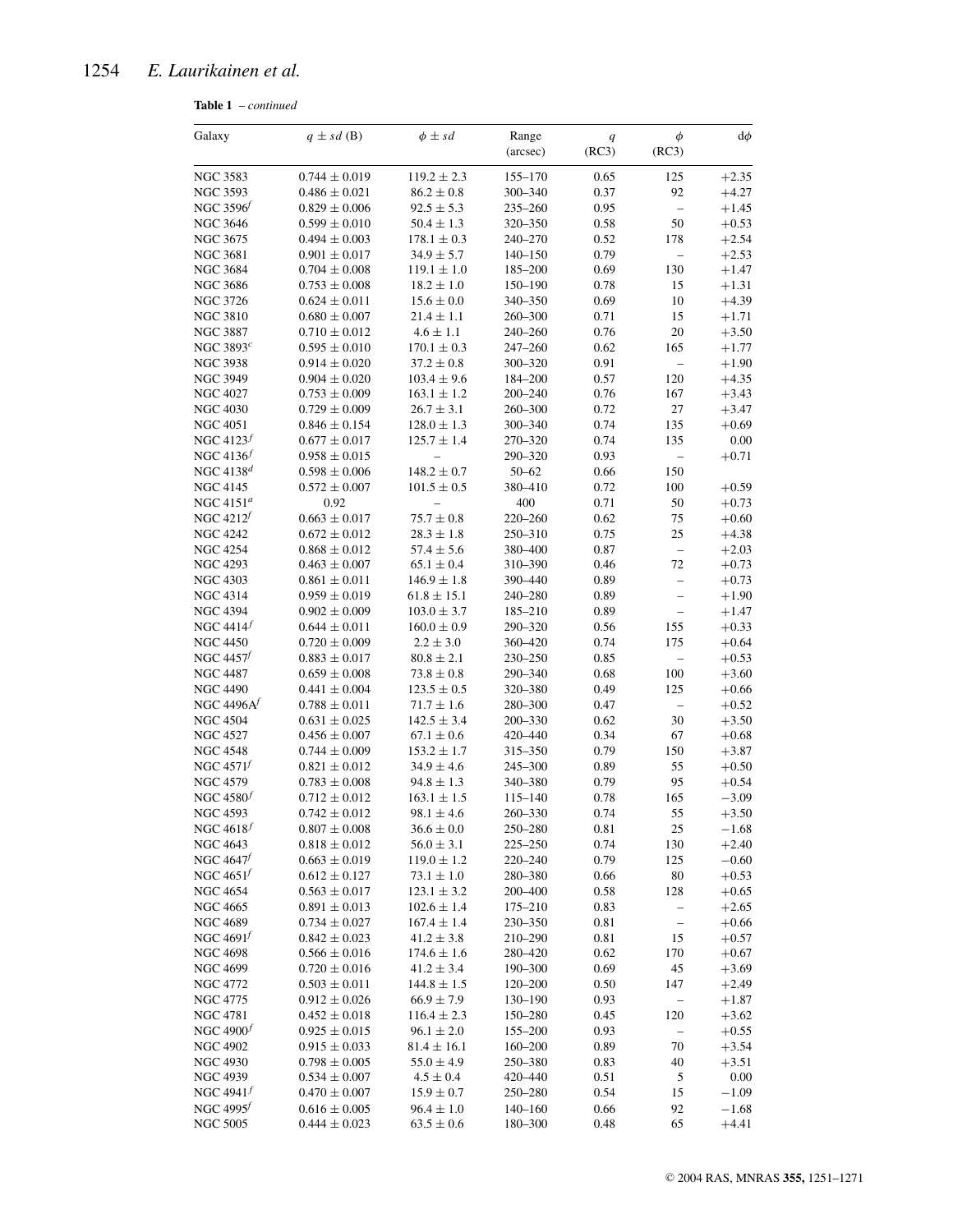| Galaxy                | $q \pm sd$ (B)    | $\phi \pm sd$    | Range<br>(arcsec) | q<br>(RC3) | $\phi$<br>(RC3)          | $d\phi$ |
|-----------------------|-------------------|------------------|-------------------|------------|--------------------------|---------|
| <b>NGC 5054</b>       | $0.612 \pm 0.008$ | $158.2 \pm 0.5$  | 320-380           | 0.58       | 155                      | $-0.34$ |
| <b>NGC 5085</b>       | $0.909 \pm 0.013$ | $49.5 \pm 5.7$   | 300-320           | 0.87       | 38                       | $-0.28$ |
| <b>NGC 5101</b>       | $0.934 \pm 0.017$ | $78.2 \pm 4.1$   | 310-330           | 0.85       | $\overline{\phantom{0}}$ | $-0.47$ |
| <b>NGC 5121</b>       | $0.819 \pm 0.017$ | $26.8 \pm 1.7$   | $93 - 112$        | 0.78       | 36                       | $+3.49$ |
| <b>NGC 5247</b>       | $0.831 \pm 0.012$ | $40.0 \pm 3.1$   | 420-470           | 0.87       | 20                       | $+1.34$ |
| NGC 5248 $\emph{d}$   | $0.909 \pm 0.036$ | $104.0 \pm 8.5$  | $105 - 115$       | 0.72       | 110                      |         |
| <b>NGC 5334</b>       | $0.760 \pm 0.012$ | $10.7 \pm 3.2$   | 250-340           | 0.72       | 15                       | $+1.86$ |
| <b>NGC 5427</b>       | $0.928 \pm 0.013$ | $154.0 \pm 5.9$  | 230-240           | 0.85       | 170                      | $+0.15$ |
| NGC 54838             | $0.886 \pm 0.027$ | $23.0 \pm 7.7$   | 210-250           | 0.91       | 25                       | $+3.43$ |
| <b>NGC 5643</b>       | $0.898 \pm 0.027$ | $131.2 \pm 13.5$ | 240-380           | 0.87       | $\equiv$                 | 0.00    |
| NGC 5676              | $0.442 \pm 0.005$ | $45.6 \pm 0.9$   | $140 - 230$       | 0.48       | 47                       | $+2.57$ |
| <b>NGC 5701</b>       | $0.913 \pm 0.018$ | $52.0 \pm 4.2$   | 330-400           | 0.95       |                          | $+3.65$ |
| <b>NGC 5713</b>       | $0.863 \pm 0.029$ | $3.9 \pm 0.0$    | 190-250           | 0.89       | 10                       | $+1.67$ |
| <b>NGC 5850</b>       | $0.866 \pm 0.024$ | $181.6 \pm 6.8$  | 320-400           | 0.87       | 140                      | $+2.99$ |
| <b>NGC 5921</b>       | $0.705 \pm 0.013$ | $130.9 \pm 3.4$  | 240-330           | 0.81       | 130                      | $+4.36$ |
| NGC 5962 <sup>f</sup> | $0.660 \pm 0.029$ | $111.5 \pm 3.5$  | $160 - 250$       | 0.71       | 110                      | $+0.44$ |
| NGC 6215              | $0.954 \pm 0.026$ | $118.8 \pm 10.8$ | 130-170           | 0.83       | 78                       | $+1.51$ |
| <b>NGC 6221</b>       | $0.654 \pm 0.006$ | $10.6 \pm 0.2$   | 285-320           | 0.69       | 5                        | $-0.03$ |
| <b>NGC 6300</b>       | $0.693 \pm 0.000$ | $104.8 \pm 0.6$  | 370-480           | 0.66       | 118                      | $-0.21$ |
| <b>NGC 6384</b>       | $0.646 \pm 0.023$ | $28.5 \pm 1.9$   | 300-500           | 0.66       | 30                       | $+0.74$ |
| <b>NGC 6753</b>       | $0.852 \pm 0.020$ | $29.3 \pm 2.0$   | $160 - 210$       | 0.87       | 30                       | $+0.19$ |
| <b>NGC 6782</b>       | $0.898 \pm 0.017$ | $34.9 \pm 4.4$   | $160 - 210$       | 0.66       | 45                       | $+0.26$ |
| NGC 6902              | $0.836 \pm 0.029$ | $149.5 \pm 16.0$ | 250-280           | 0.69       | 153                      | $-0.60$ |
| NGC 6907              | $0.876 \pm 0.012$ | $82.6 \pm 4.0$   | 175-200           | 0.81       | 46                       | $-2.12$ |
| <b>NGC 7083</b>       | $0.553 \pm 0.008$ | $6.2\pm1.9$      | 240-300           | 0.60       | 5                        | $-0.17$ |
| <b>NGC 7205</b>       | $0.515 \pm 0.007$ | $67.1 \pm 1.4$   | 210-350           | 0.50       | 73                       | $-0.16$ |
| <b>NGC 7213</b>       | $0.944 \pm 0.015$ | $1.9 \pm 6.5$    | 280-370           | 0.89       | $\qquad \qquad -$        | $-2.34$ |
| <b>NGC 7217</b>       | $0.861 \pm 0.021$ | $93.0 \pm 2.8$   | 190-250           | 0.83       | 95                       | 0.00    |
| <b>NGC 7412</b>       | $0.621 \pm 0.023$ | $52.4 \pm 2.3$   | 320-380           | 0.74       | 65                       | $-0.07$ |
| NGC 7418              | $0.765 \pm 0.008$ | $132.5 \pm 1.8$  | 220-320           | 0.74       | 139                      | $+0.23$ |
| <b>NGC 7479</b>       | $0.741 \pm 0.018$ | $35.7\pm2.5$     | 195-240           | 0.76       | 25                       | $-0.04$ |
| <b>NGC 7552</b>       | $0.873 \pm 0.027$ | $169.9 \pm 1.4$  | 230-280           | 0.79       | $\mathbf{1}$             | $+0.21$ |
| <b>NGC 7582</b>       | $0.471 \pm 0.007$ | $152.9\pm1.0$    | 300-450           | 0.42       | 157                      | $-2.31$ |
| <b>NGC 7713</b>       | $0.427 \pm 0.007$ | $171.7 \pm 1.3$  | $200 - 240$       | 0.41       | 168                      | $-0.06$ |
| <b>NGC 7723</b>       | $0.693 \pm 0.010$ | $38.5 \pm 1.4$   | $160 - 210$       | 0.68       | 35                       | $+1.65$ |
| <b>NGC 7727</b>       | $0.892 \pm 0.014$ | $158.1 \pm 11.4$ | $165 - 190$       | 0.76       | 35                       | $+1.65$ |
| NGC 7741              | $0.690 \pm 0.020$ | $161.9 \pm 4.1$  | $160 - 210$       | 0.68       | 170                      | $+1.47$ |
|                       |                   |                  |                   |            |                          |         |

**Table 1** – *continued*

*<sup>a</sup>*Manual determination. *<sup>b</sup>*From the outer ring. *<sup>c</sup>*The image field is too small for a good measurement. *<sup>d</sup>*The measurement was done using the *H*-band image. *e*The pixel size of the *B* image is 0.40 arcsec instead of 0.27 arcsec given in the image header.  $<sup>f</sup>$  The pixel size of the *B* image is 0.72 arcsec instead of 0.36 arcsec given in</sup> the image header. *<sup>g</sup>*The pixel size of the *B* image is 0.50 arcsec instead of 0.39 arcsec given in the image header.

of sources. The results show good agreement between our values and those of García-Gómez et al. (2004), with  $|\Delta q|$  averaging less than 0.05 and with  $|\Delta\phi|$  averaging less than 10° for  $\langle q \rangle \leq 0.65$ . The errors in position angle increase towards larger values of  $\langle q \rangle$  in this comparison, as would be expected because the position angle is undefined for round galaxies. The comparisons with RC3 parameters show similar trends with some significant disagreements even at intermediate inclinations.

The position angles and inclinations in RC3 are given at distances corresponding to the surface brightness level of 25 mag arcsec−2, whereas the *B*-band images by EFP typically reach the surface brightness of 26 mag arcsec<sup>-2</sup>, which means that the images we use are deeper. This explains many of the disagreements between our measurements and those given in RC3. For some of the galaxies, the deviations from RC3 values are very large, of which examples are NGC 4593 and 4643. In these two cases  $\phi$  in RC3 deviates even by 43◦ and 74◦ from our measurements, respectively. In the latter case, *q* also deviates quite significantly  $[q(RC3) = 0.74]$ ,  $q$ (meas) = 0.82]. Other examples are NGC 1300 and 1808, for which we use outer rings/pseudo-rings to estimate the orientation parameters. There is no doubt that when the galaxy inclinations are not insignificant, large errors in the position angles may have drastic consequences to the perturbation strengths. However, the uncertainties in the orientation parameters are not very important for galaxies seen in nearly face-on orientation.

## **4 TWO-DIMENSIONAL BULGE/DISC/BAR DECOMPOSITION**

#### **4.1 Decomposition method**

The structural decomposition is needed for several purposes in this paper (see Section 5). For calculating non-axisymmetric forces, we use a method which requires information on the vertical scaleheight of the disc. However, as it cannot be measured directly for lowinclination galaxies, the radial scalelength of the disc is needed to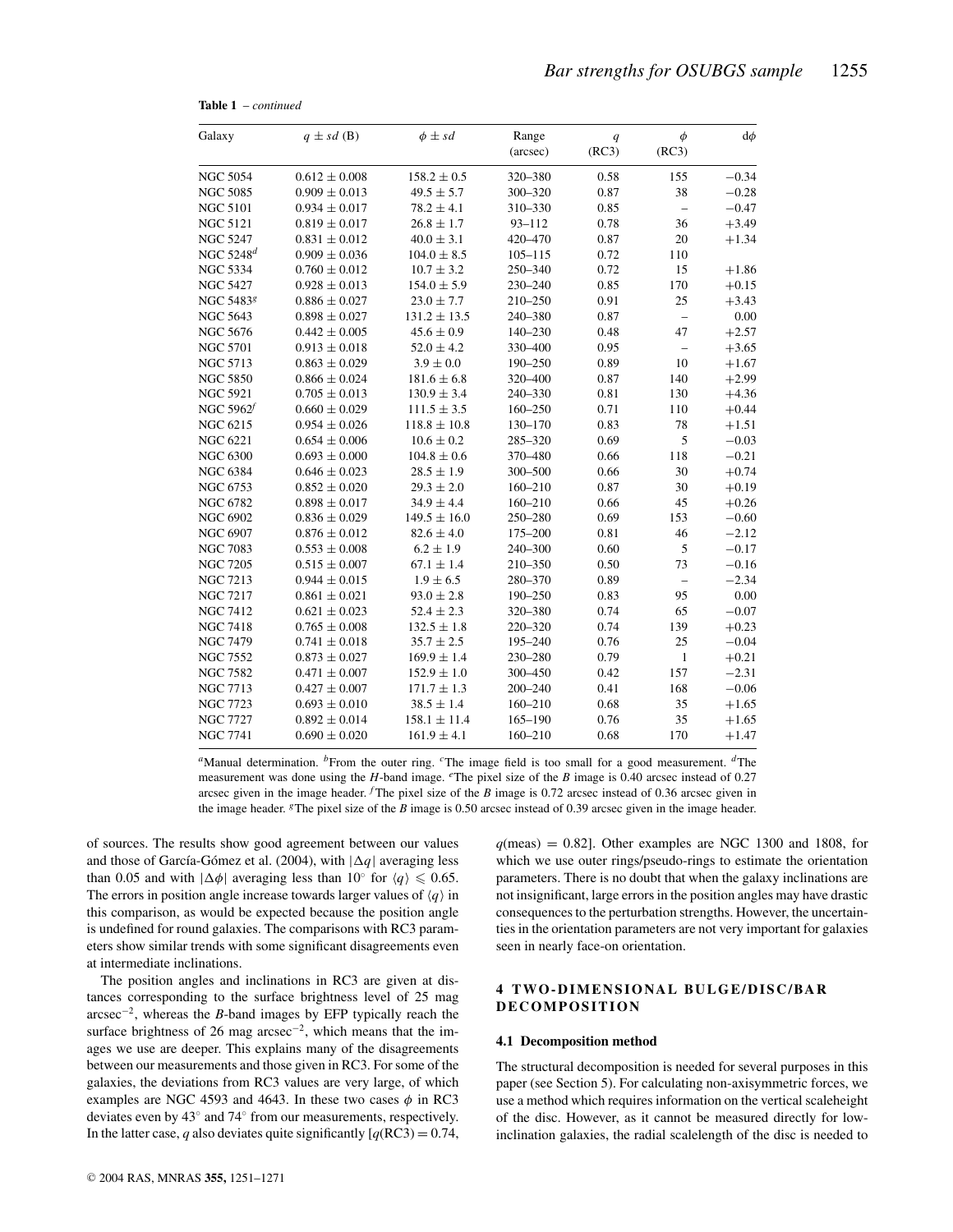

Figure 1. The orientation parameters measured in this study are compared with the RC3 values and with those obtained by García-Gómez et al. (2004). We plot the differences in the position angle  $|\Delta\phi|$  and in the minor-to-major axial ratio  $|\Delta q|$ , versus the mean of *q* for each pair of sources. The two upper panels compare our values with those measured by García-Gómez et al., and the middle panels with the RC3 values. A comparison between RC3 values and those by García-Gómez et al. is shown in the lower panels.

estimate it indirectly. Also, while deprojecting the images, a bulge correction is applied, treating the bulges as separate structural components in galaxies.

In recent years, 2D decomposition methods have been widely used to separate structural components such as bulges and discs in galaxies. 2D methods are especially useful for separating nonaxisymmetric structures, such as bars, ovals and rings, from the disc, but that advantage has only rarely been used (de Jong 1996; Peng 2002; Peng et al. 2002; de Souza, Gadotti & dos Anjos 2004). The first 2D methods used the  $R^{1/4}$  law profile for the bulge (Shaw & Gilmore 1989; Byun & Freeman 1995; de Jong 1996; Wadadekar, Robbason & Kembavi 1999), whereas later studies have shown that the more general Sérsic  $R^{1/n}$  function (Sérsic 1968) can better account for the bulge profiles in spiral galaxies. The Sérsic function has recently been used in conjunction with 2D decomposition methods by Möllenhoff & Heidt (2001, hereafter MH), Simard et al. (2002), Peng et al. (2002), MacArthur, Courteau & Holtzman (2003) and de Souza et al. (2004), all developed for different purposes. For example, the method of Simard et al. was developed for treating *Hubble Space Telescope* (*HST*) images with low signal-to-noise ratios, whereas the method of Peng et al. is suitable also for detailed structural analysis of nearby galaxies. In order to separate bars and discs from bulges, we use *H*-band images and 2D threecomponent decomposition. For our purposes, a reliable estimation of the bulge light distribution is important, because overestimating the bulge easily causes us to underestimate the bar strength, especially in early-type galaxies (see Section 5). Although bars can be easily identified in many galaxies, their fitting in the decompositions is sometimes complicated, because bars might have non-flattened central structures, and it is not always clear whether boxy/peanutshaped structures in galaxies are bars or flattened bulges. We took the approach that both bars and ovals are fitted in the decomposition if they are visible in the original images, or if they can be detected by Fourier methods (see Section 5). For the inclination limit we use, possible boxy/peanut-shaped structures are mostly invisible. Some of the galaxies in our sample have bars made up of two components, a thin long bar and a thicker and shorter component, both of which were modelled as a single component. However, because the main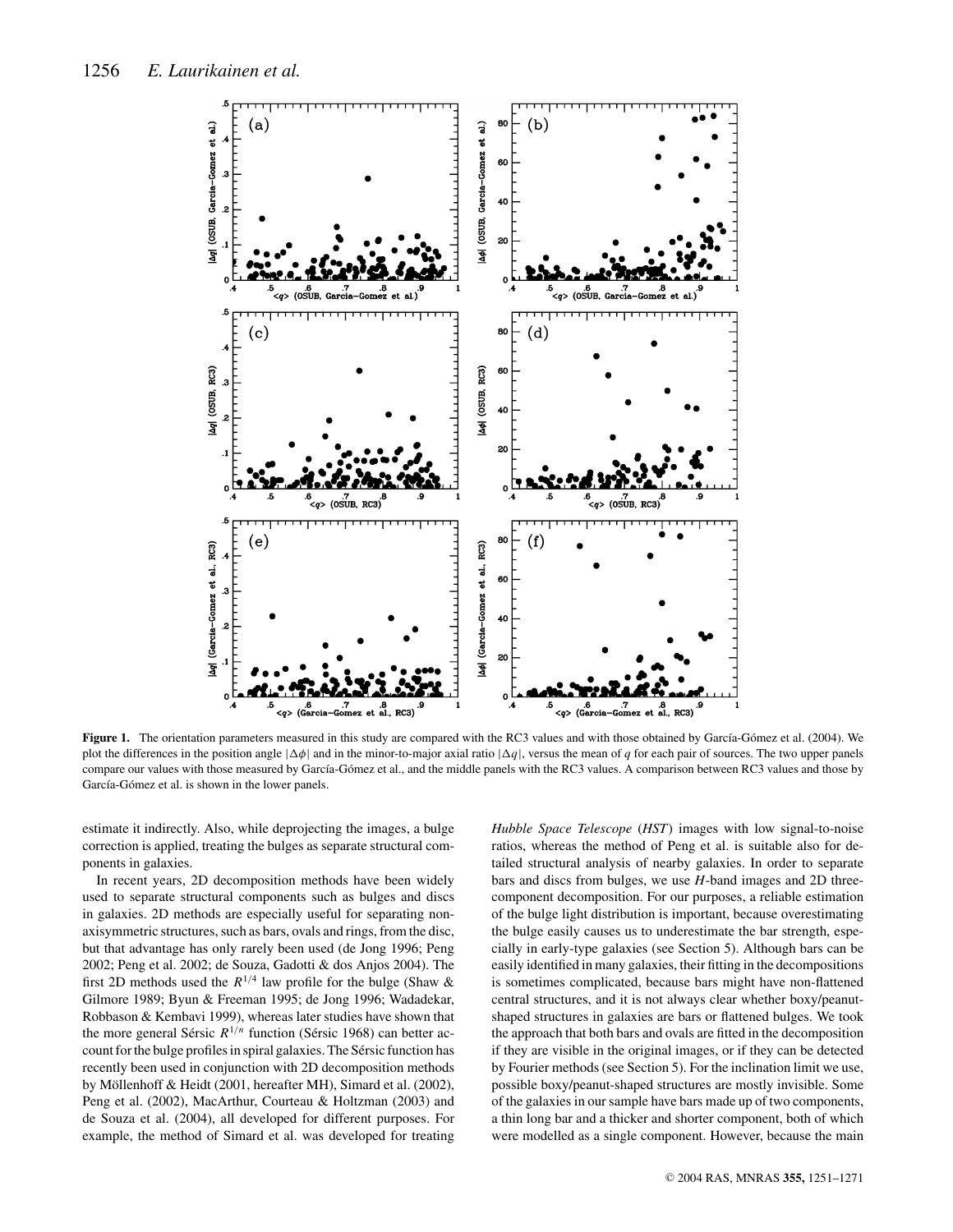purpose for including a bar in the decomposition is to help to extract a more reliable bulge model, its exact treatment is not very crucial.

The bulge and the disc are described as in MH, using an exponential function for the disc and the  $R^{1/n}$  Sérsic function for the bulge:

$$
I_{\rm d}(r) = I_{\rm 0d} \exp[-(r/h_r)],
$$

$$
I_{\mathrm{b}}(r)=I_{0\mathrm{b}}\exp[-(r/h_b)^{\beta}].
$$

Here,  $h_r$  and  $h_b$  are the scale parameters of the disc and bulge,  $I_{0d}$  and  $I_{0b}$  are the central surface densities and  $\beta = 1/n$  determines the slope of the projected surface brightness distribution of the bulge. For the disc, the radius *r* is calculated along the disc plane, whereas for the spherical bulge model, *r* is the projected distance from the centre. Special cases of the Sérsic function are the exponential function with  $n = 1$  and the de Vaucouleurs function with  $n = 4$ . Additionally, a bar/oval component was added, described by a function

,

$$
I_{\text{bar}}(r) = I_{\text{0bar}} * (1 - m^2)^{n_{\text{bar}} + 0.5}
$$

where  $m^2 = (x_b/a)^2 + (y_b/b)^2 < 1$ , while *a* and *b* are the bar major and minor axes,  $I_{\text{obar}}$  is the central surface brightness of the bar and  $n<sub>bar</sub>$  is the exponent of the bar model. This corresponds to a projected surface density of a prolate Ferrers bar, with  $a > b = c$ , seen along the *c*-axis. Here  $x<sub>b</sub>$  and  $y<sub>b</sub>$  are coordinates in the disc plane in a system aligned with the bar major axis, making an angle  $\phi_{\text{bar}}$  with the nodal line of the disc. We generally used  $n_{bar} = 2$ . Because bars sometimes have quite complicated structures, the Ferrers model is only an approximation of the true bar intensity distribution.

Iterative fits were performed on the images in magnitude units using a weighting function of  $w_i = 1/r_i$ , where  $r_i$  is the distance from the galaxy centre along the disc plane. This means that each radial zone has the same total weight. In Laurikainen & Salo (2000) we have shown that, in one dimension, unweighted magnitude fits (corresponding most closely to the adopted 2D weighting) are most stable, in a sense that the fit results were least affected by adding artificial noise to the profiles. In order to allow for seeing, the model bulge profile was convolved with a Gaussian (PSF) using the FWHM measured for each galaxy. The maximum radius used in the fit was taken to be the radius at which no negative pixels appeared in the image. This is important because the decompositions were performed with images converted to magnitude units. Generally, bars were fitted leaving the parameters describing the size, orientation  $(a, b, \phi_{bar})$ and the flux level of the bar  $(I_{0\text{bar}})$  free. However, when the surface brightness of the bar was close to that of the disc, the bar major axis had to be fixed, based on visual estimation in the original image. The total number of fitted parameters was nine, of which four describe the bar model. In galaxies with bright active galactic nuclei (AGN) the bulges were contaminated by the flux of the AGN in a region corresponding to the size of the seeing disc. In the *H*-band images, a typical PSF had a FWHM of  $1.8 \pm 0.3$  arcsec, corresponding to the two innermost pixels in the galaxy centre. Spiral arms were not a major problem for the fits, because the arms are less prominent in the near-IR than in the optical.

The measured structural parameters are listed in Table 2, where the parameters  $r_{\text{eff}}$  and  $\beta$  describe the bulge and  $h_r$  is the exponential scalelength of the disc. The effective radius,  $r_{\text{eff}}$ , is calculated from the scale parameter  $h_b$  of the bulge. The last column also denotes whether a bar/oval was fitted in the decomposition. If no bulge model is given in the table, the galaxy had no detectable bulge. A galaxy was considered to have no bulge if the azimuthally averaged surface density profile had no detectable bulge-like component outside the seeing disc and no Sérsic model could be fitted to the assumed **Table 2.** Structural parameters from 2D decompositions. ':' after a value means that the measurement is uncertain.

| Galaxy                     | $r_{\text{eff}}$ | β      | $h_r$    | B/D      | Bar/oval |
|----------------------------|------------------|--------|----------|----------|----------|
|                            | (arcsec)         |        | (arcsec) |          |          |
|                            |                  |        |          |          |          |
| <b>OSUBGS</b>              |                  |        |          |          |          |
| <b>ESO 138</b>             | 8.822            | 0.495  | 43.8     | 0.098    |          |
| <b>IC 4444</b>             | 1.439            | 1.466  | 11.0     | 0.020    | Bar/oval |
| IC 5325                    | 1.887            | 1.223  | 21.4     | 0.017    | Bar/oval |
| <b>NGC 150</b>             | 1.420            | 0.904  | 23.7     | 0.065    | Bar/oval |
| <b>NGC 157</b>             | 1.847            | 1.418  | 25.0     | 0.022    |          |
| <b>NGC 210<sup>8</sup></b> | 3.928            | 0.770  | 132.1    | 0.309    | Bar/oval |
| <b>NGC 278</b>             | 3.117            | 1.125  | 14.4     | 0.054    | Bar/oval |
| <b>NGC 289</b>             | 2.346            | 1.062  | 19.1:    | 0.049    | Bar/oval |
| <b>NGC 428</b>             |                  |        |          |          | Bar/oval |
|                            | 0.982            | 0.483  | 26.7     | 0.002    |          |
| <b>NGC 488</b>             | 9.305            | 0.395  | 38.7     | 0.266    |          |
| <b>NGC 578</b>             | 1.860            | 1.559  | 39.5     | 0.011    | Bar/oval |
| <b>NGC 613</b>             | 4.166            | 1.051  | 48.5     | 0.122    | Bar/oval |
| <b>NGC 685</b>             | 2.104            | 1.408  | 40.4     | 0.007    | Bar/oval |
| <b>NGC 864</b>             | 1.826            | 0.943  | 28.2     | 0.024    | Bar/oval |
| <b>NGC 908</b>             | 3.021            | 0.583  | 40.9     | 0.052    |          |
| <b>NGC 1042</b>            | 2.184            | 0.775  | 42.8     | 0.019    | Bar/oval |
| NGC 1058 <sup>e</sup>      | 1.458:           | 1.857: | 19.6:    | 0.017:   |          |
| <b>NGC 1073</b>            | 3.997            | 1.484  | 47.5     | 0.030    | Bar/oval |
| <b>NGC 1084</b>            | 9.104            | 0.689  | 28.5     | 0.336    | Bar/oval |
|                            |                  |        |          |          |          |
| <b>NGC 1087</b>            | 1.788            | 1.690  | 26.8     | 0.013    | Bar/oval |
| <b>NGC 1187</b>            | 1.359            | 0.701  | 32.2     | 0.046    | Bar/oval |
| <b>NGC 1241</b>            | 2.055            | 1.601  | 19.8     | 0.126    | Bar/oval |
| NGC $1300^b$               | 3.407:           | 0.770: | 74.3:    | 0.116:   | Bar/oval |
| <b>NGC 1302</b>            | 10.664           | 0.275  | 45.8     | 0.580    | Bar/oval |
| <b>NGC 1309</b>            | 2.279            | 0.970  | 10.9     | 0.065    |          |
| <b>NGC 1317</b>            | 4.346            | 0.670  | 26.0     | 0.420    | Bar/oval |
| <b>NGC 1350</b>            | 4.899            | 0.732  | 79.3     | 0.215    | Bar/oval |
| <b>NGC 1371</b>            | 3.319            | 0.834  | 27.2     | 0.111    | Bar/oval |
| <b>NGC 1385</b>            | 16.195           | 0.904  | 37.0     | 0.563    | Bar/oval |
|                            |                  |        |          |          |          |
| <b>NGC 1493</b>            | 1.249            | 0.513  | 29.9     | 0.006    | Bar/oval |
| NGC 1559                   |                  |        | 22.4     |          | Bar/oval |
| <b>NGC 1617</b>            | 4.075            | 0.697  | 33.9     | 0.169    | Bar/oval |
| <b>NGC 1637</b>            | 2.119            | 0.723  | 29.9     | 0.058    | Bar/oval |
| NGC 1703                   | 1.927            | 1.165  | 19.7     | 0.033    | Bar/oval |
| <b>NGC 1792</b>            | 2.106            | 1.100  | 33.7     | 0.024    |          |
| NGC 1808 <sup>a, g</sup>   | 6.646:           | 0.385: | 109.3:   | 0.595:   | Bar/oval |
| <b>NGC 1832</b>            | 1.831            | 0.920  | 15.6     | 0.097    | Bar/oval |
| NGC $2090^b$               | 2.053:           | 0.852: | 18.9:    | 0.016(B) |          |
| <b>NGC 2139</b>            | 20.225           | 0.448  | 18.5     | 0.546    | Bar/oval |
|                            |                  |        |          |          |          |
| <b>NGC 2196</b>            | 6.291            | 0.508  | 20.7     | 0.415    |          |
| NGC 2207 <sup>e</sup>      | 2.668:           | 1.153: | 41.4:    | 0.171:   | Bar/oval |
| NGC 2442 <sup>f</sup>      | 5.281:           | 0.447: | 153.5(B) | 0.166:   | Bar/oval |
| <b>NGC 2559</b>            | 2.589            | 1.275  | 26.2     | 0.056    | Bar/oval |
| <b>NGC 2566</b>            | 2.470            | 0.434  | 90.2     | 0.141:   | Bar/oval |
| <b>NGC 2775</b>            | 20.274           | 0.358  | 43.1     | 0.931    |          |
| <b>NGC 2964</b>            | 1.405            | 1.043  | 19.9     | 0.064    | Bar/oval |
| <b>NGC 3059</b>            | 1.891            | 1.903  | 28.8     | 0.015    | Bar/oval |
| <b>NGC 3166</b>            | 4.547            | 0.594  | 39.6     | 0.554    | Bar/oval |
| NGC 3169                   | 6.863            | 0.569  | 32.5     | 0.779    |          |
|                            |                  |        |          |          |          |
| <b>NGC 3223</b>            | 5.528            | 0.473  | 30.8     | 0.147    |          |
| NGC 3227 $^b$              | 1.811            | 0.450  | 26.1:    | 0.177    | Bar/oval |
| <b>NGC 3261</b>            | 2.743            | 0.881  | 22.0     | 0.243    | Bar/oval |
| <b>NGC 3275</b>            | 2.893            | 0.750  | 23.2     | 0.211    | Bar/oval |
| <b>NGC 3319</b>            | 2.036            | 1.427  | 60.8     | 0.006    | Bar/oval |
| NGC 3338                   | 20.647           | 0.222  | 33.4     | 0.290    | Bar/oval |
| NGC 3423                   | 4.555            | 0.873  | 33.0     | 0.033    | Bar/oval |
| <b>NGC 3504</b>            | 2.651            | 0.997  | 27.8     | 0.356    | Bar/oval |
| <b>NGC 3507</b>            | 2.363            | 0.633  | 26.3     | 0.072    | Bar/oval |
| NGC 3513                   |                  |        |          |          | Bar/oval |
|                            | 1.678            | 2.077  | 27.2     | 0.007    |          |
| <b>NGC 3583</b>            | 2.078            | 0.853  | 17.8     | 0.122    | Bar/oval |
| <b>NGC 3593</b>            | 4.097            | 0.712  | 30.1     | 0.161    | Bar/oval |
| <b>NGC 3596</b>            | 1.777            | 0.740  | 20.3     | 0.047    | Bar/oval |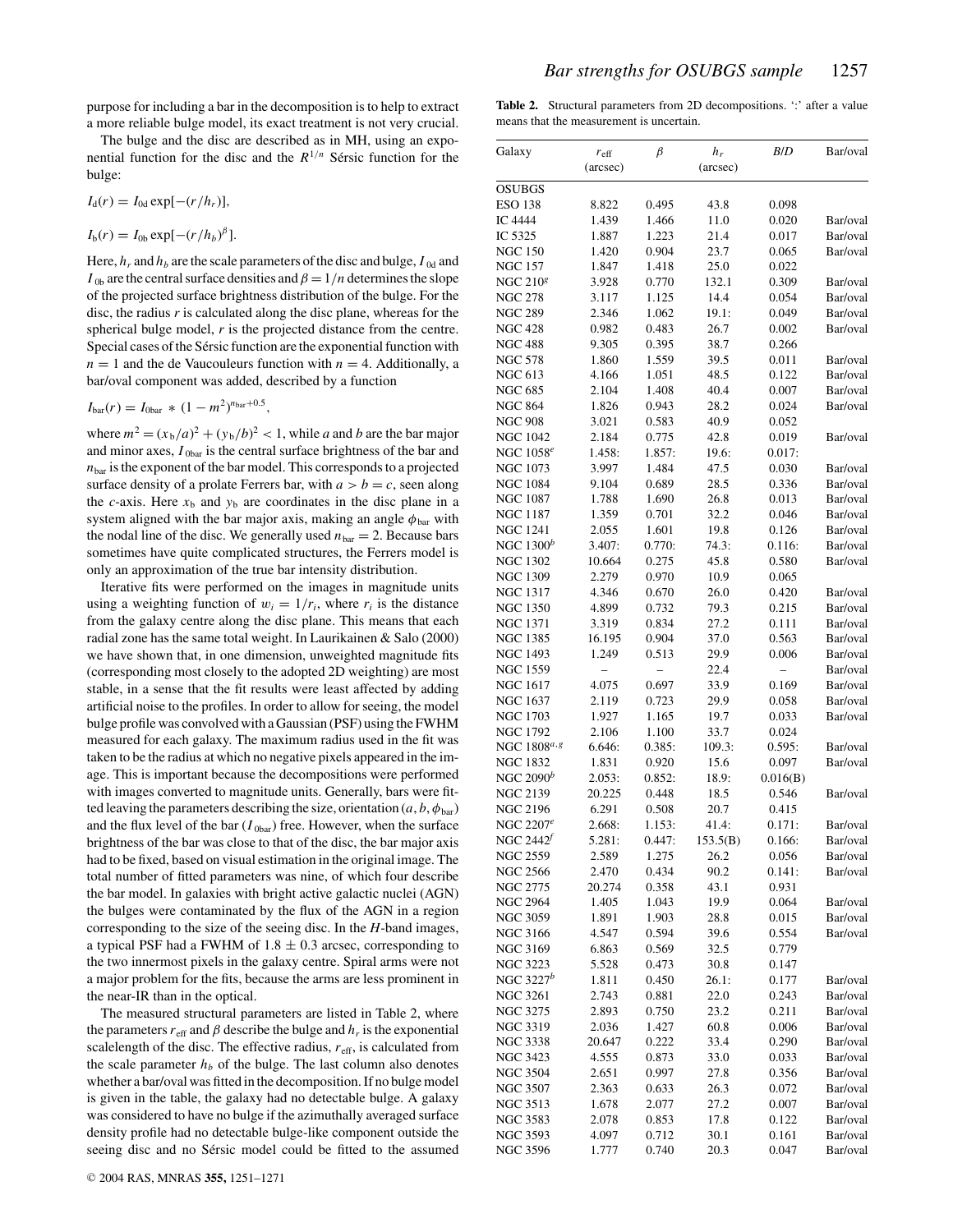NGC 5121 2.568 0.622 13.4 0.372

| - continued |
|-------------|
|             |

## **Table 2** – *continued*

| Galaxy           | $r_{\rm eff}$<br>(arcsec) | $\beta$                  | $h_r$<br>(arcsec) | B/D                      | Bar/oval | Galaxy                                                                                         | $r_{\rm eff}$<br>(arcsec) | $\beta$                  | $h_r$<br>(arcsec) | B/D                      | Bar/oval |
|------------------|---------------------------|--------------------------|-------------------|--------------------------|----------|------------------------------------------------------------------------------------------------|---------------------------|--------------------------|-------------------|--------------------------|----------|
| <b>NGC 3646</b>  | 2.849                     | 0.525                    | 24.5              | 0.168                    |          | <b>NGC 5247</b>                                                                                | 8.313                     | 0.804                    | 62.7              | 0.096                    |          |
| NGC 3675         | 13.362                    | 0.231                    | 41.0              | 0.230                    | Bar/oval | <b>NGC 5248</b>                                                                                | 7.010                     | 0.696                    | 71.3              | 0.287                    | Bar/oval |
| <b>NGC 3681</b>  | 1.457                     | 1.250                    | 12.2              | 0.066                    | Bar/oval | <b>NGC 5334</b>                                                                                | 0.602                     | 0.785                    | 32.5              | 0.001                    | Bar/oval |
| <b>NGC 3684</b>  | 1.405                     | 0.591                    | 13.3              | 0.022                    | Bar/oval | <b>NGC 5427</b>                                                                                | 3.418                     | 1.080                    | 19.1              | 0.081                    |          |
| <b>NGC 3686</b>  | 1.673                     | 1.126                    | 25.4              | 0.020                    | Bar/oval | <b>NGC 5483</b>                                                                                | 6.438                     | 1.434                    | 24.0              | 0.082                    | Bar/oval |
| NGC 3726         | 1.205                     | 0.747                    | 46.4              | 0.009                    | Bar/oval | <b>NGC 5643</b>                                                                                | 2.588                     | 0.552                    | 39.7              | 0.069                    | Bar/oval |
| <b>NGC 3810</b>  | 10.697                    | 0.761                    | 29.6              | 0.453                    |          | <b>NGC 5676</b>                                                                                | 1.973                     | 1.078                    | 21.1              | 0.045                    |          |
| <b>NGC 3887</b>  | 2.375                     | 1.111                    | 34.7              | 0.019                    | Bar/oval | NGC 5701 <sup>2,7</sup>                                                                        | 7.078:                    | 0.439:                   | 32.6(B)           | 0.352:                   | Bar/oval |
| <b>NGC 3893</b>  | 19.939                    | 0.463                    | 34.2              | $\overline{\phantom{a}}$ |          | <b>NGC 5713</b>                                                                                | 2.112                     | 1.504                    | 18.5              | 0.051                    | Bar/oval |
| <b>NGC 3938</b>  | 5.636                     | 0.610                    | 32.3:             | 0.053                    | Bar/oval | <b>NGC 5850</b>                                                                                | 4.912                     | 0.769                    | 58.4              | 0.208                    | Bar/oval |
| NGC 3949 $b$     | 4.942:                    | 0.737:                   | 14.1(B)           | 0.133                    |          | <b>NGC 5921</b>                                                                                | 2.331                     | 0.863                    | 35.7              | 0.108                    | Bar/oval |
| <b>NGC 4027</b>  | 1.412                     | 3.626                    | 26.0              | $\overline{\phantom{0}}$ | Bar/oval | <b>NGC 5962</b>                                                                                | 4.549                     | 0.383                    | 17.6:             | 0.213                    | Bar/oval |
| <b>NGC 4030</b>  | 9.761                     | 0.497                    | 22.7              | 0.300                    | Bar/oval | NGC 6215                                                                                       | 2.651                     | 0.828                    | 15.5              | 0.083                    |          |
| NGC $4051^b$     | 3.220:                    | 0.314:                   | 70.0:             | 0.141:                   | Bar/oval | <b>NGC 6221</b>                                                                                | 2.715                     | 0.702                    | 32.6              | 0.086                    | Bar/oval |
| <b>NGC 4123</b>  | 2.308                     | 0.760                    | 31.4              | 0.090                    | Bar/oval | <b>NGC 6300</b>                                                                                | 3.467                     | 0.656                    | 39.6              | 0.050                    | Bar/oval |
| <b>NGC 4136</b>  | 2.122                     | 0.642                    | 25.7              | 0.019                    | Bar/oval | <b>NGC 6384</b>                                                                                | 7.149                     | 0.385                    | 40.3              | 0.148                    | Bar/oval |
| <b>NGC 4138</b>  | 4.013                     | 0.371                    | 17.4              | 0.298                    |          | NGC 6753                                                                                       | 6.171                     | 0.593                    | 22.7              | 0.397                    | Bar/oval |
| <b>NGC 4145</b>  | $\overline{\phantom{0}}$  | $\equiv$                 | 57.9              | $\overline{\phantom{0}}$ | Bar/oval | <b>NGC 6782</b>                                                                                | 3.193                     | 1.019                    | 26.5              | 0.319                    | Bar/oval |
| NGC $4151^b$     | 4.293:                    | 0.516:                   | 27.1(B)           | 0.758:                   | Bar/oval | <b>NGC 6902</b>                                                                                | 3.066                     | 0.794                    | 33.1              | 0.131                    | Bar/oval |
| NGC 4212         | 2.358                     | 1.175                    | 21.9              | 0.044                    | Bar/oval | <b>NGC 6907</b>                                                                                | 5.230                     | 0.694                    | 23.9              | 0.184                    | Bar/oval |
| <b>NGC 4242</b>  | 3.535                     | 0.569                    | 53.4              | 0.003                    |          | <b>NGC 7083</b>                                                                                | 4.989                     | 0.516                    | 20.0              | 0.150                    |          |
| <b>NGC 4254</b>  | 9.814                     | 0.700                    | 33.5              | 0.151                    |          | <b>NGC 7205</b>                                                                                | 1.262                     | 0.889                    | 27.0              | 0.021                    | Bar/oval |
| <b>NGC 4293</b>  | 4.646                     | 0.698                    | 52.3              | 0.077                    | Bar/oval | <b>NGC 7213</b>                                                                                | 15.330                    | 0.363                    | 54.3              | 1.472                    |          |
| <b>NGC 4303</b>  | 2.956                     | 1.093                    | 42.4              | 0.085                    | Bar/oval | <b>NGC 7217</b>                                                                                | 18.423                    | 0.401                    | 32.7              | 0.852                    |          |
| <b>NGC 4314</b>  | 5.461                     | 0.791                    | 51.1              | 0.190                    | Bar/oval | NGC $7412^d$                                                                                   | 4.272                     | 0.691                    | 32.2              | 0.051                    |          |
| <b>NGC 4394</b>  | 3.821                     | 0.740                    | 33.4              | 0.215                    | Bar/oval | <b>NGC 7418</b>                                                                                | 1.279                     | 0.576                    | 43.5              | 0.017                    | Bar/oval |
| <b>NGC 4414</b>  | 10.872                    | 0.290                    | 24.1              | 0.524                    |          | <b>NGC 7479</b>                                                                                | 3.397                     | 0.967                    | 39.6              | 0.069                    | Bar/oval |
| <b>NGC 4450</b>  | 4.836                     | 0.563                    | 43.6              | 0.145                    | Bar/oval | <b>NGC 7552</b>                                                                                | 3.971                     | 0.685                    | 59.1              | 0.435                    | Bar/oval |
| <b>NGC 4457</b>  | 4.283                     | 0.556                    | 28.5              | 0.733                    | Bar/oval | NGC 7582                                                                                       | 1.760                     | 0.454                    | 45.1              | 0.178                    | Bar/oval |
| <b>NGC 4487</b>  | 29.140:                   | 0.206:                   | 31.6:             | 0.099:                   | Bar/oval | <b>NGC 7713</b>                                                                                | 34.353                    | 0.355                    | 37.8              | 0.056                    | Bar/oval |
| <b>NGC 4490</b>  | $\qquad \qquad -$         | $\overline{\phantom{a}}$ | 37.6              | $\overline{\phantom{0}}$ | Bar/oval | <b>NGC 7723</b>                                                                                | 1.770                     | 1.220                    | 20.9              | 0.046                    | Bar/oval |
| <b>NGC 4496A</b> | $\overline{\phantom{a}}$  | $\qquad \qquad -$        | 30.8              | $\overline{\phantom{a}}$ | Bar/oval | <b>NGC 7727</b>                                                                                | 8.059                     | 0.330                    | 22.5              | 0.669                    | Bar/oval |
| NGC $4504^b$     | 4.155:                    | 0.441:                   | 22.9(B)           | 0.011:                   | Bar/oval | NGC 7741 <sup>a</sup>                                                                          | $\overline{\phantom{0}}$  | $\overline{\phantom{a}}$ | 37.5              | $\overline{\phantom{a}}$ | Bar/oval |
| <b>NGC 4527</b>  | 3.776                     | 0.788                    | 38.9              | 0.243                    | Bar/oval | 2MASS                                                                                          |                           |                          |                   |                          |          |
| <b>NGC 4548</b>  | 6.118                     | 0.589                    | 59.5              | 0.176                    | Bar/oval | <b>NGC 772</b>                                                                                 | 24.311                    | 0.320                    | 49.6              | 0.713                    |          |
| <b>NGC 4571</b>  | 2.947                     | 1.253                    | 35.4              | 0.011                    | Bar/oval | NGC 1068                                                                                       | 1.923                     | 0.817                    | 20.7              | 0.128                    | Bar/oval |
| <b>NGC 4579</b>  | 4.538                     | 0.691                    | 41.8              | 0.155                    | Bar/oval | <b>NGC 1097</b>                                                                                | 7.297                     | 0.740                    | 25.0              | 0.241                    | Bar/oval |
| <b>NGC 4580</b>  | 1.602                     | 2.928                    | 16.9              | 0.010                    |          | <b>NGC 1232</b>                                                                                | 5.034                     | 0.484                    | 35.8              | 0.029                    | Bar/oval |
| <b>NGC 4593</b>  | 4.317                     | 0.673                    | 56.6              | 0.271                    | Bar/oval | <b>NGC 1398</b>                                                                                | 8.071                     | 0.524                    | 38.0              | 0.371                    | Bar/oval |
| <b>NGC 4618</b>  | 26.681:                   | 0.455:                   | 32.2:             | 0.109:                   | Bar/oval | <b>NGC 2655</b>                                                                                | 8.947                     | 0.519                    | 28.0              | 0.811                    |          |
| <b>NGC 4643</b>  | 6.412                     | 0.727                    | 46.1              | 0.431                    | Bar/oval | <b>NGC 2841</b>                                                                                | 6.323                     | 0.566                    | 50.8              | 0.195                    |          |
| <b>NGC 4647</b>  | 20.695                    | 0.477                    | 27.7              | 0.395                    |          | <b>NGC 2985</b>                                                                                | 10.596:                   | 0.413:                   | 26.1(MH)          | 0.685:                   | Bar/oval |
| <b>NGC 4651</b>  | 17.215                    | 0.377                    | 26.4              | 0.553                    | Bar/oval | <b>NGC 3031</b>                                                                                | 10.915                    | 0.498                    | 57.1              | 0.337                    |          |
| <b>NGC 4654</b>  | 2.102                     | 0.757                    | 30.9              | 0.012                    | Bar/oval | <b>NGC 3077</b>                                                                                | 8.898                     | 0.681                    | 33.1              | 0.110                    |          |
| <b>NGC 4665</b>  | 5.578                     | 0.932                    | 39.4              | 0.198                    | Bar/oval | <b>NGC 3486</b>                                                                                | 2.771                     | 0.977                    | 18.0              | 0.120                    |          |
| <b>NGC 4689</b>  | 4.770                     | 1.032                    | 36.4              | 0.042                    |          | <b>NGC 3521</b>                                                                                | 2.462                     | 0.506                    | 37.2              | 0.087                    | Bar/oval |
| <b>NGC 4691</b>  | 3.455                     | 1.365                    | 30.9              | 0.065                    | Bar/oval | <b>NGC 3718</b>                                                                                | 7.219                     | 0.376                    | 27.7              | 0.487                    |          |
| NGC $4698^b$     | 12.918:                   | 0.345:                   | 43.5(B)           | 0.691:                   | Bar/oval | <b>NGC 3898</b>                                                                                | 3.420                     | 0.524                    | 26.0              | 0.326                    | Bar/oval |
| <b>NGC 4699</b>  | 6.122                     | 0.458                    | 21.1              | 0.509                    | Bar/oval | NGC 4321                                                                                       | 8.623:                    | 0.560:                   | 49.5(MH)          | 0.096:                   | Bar/oval |
| NGC 4772         | 7.196                     | 0.581                    | 42.7              | 0.513                    |          | <b>NGC 4501</b>                                                                                | 3.388:                    | 0.512:                   | 42.3(MH)          | 0.049:                   | Bar/oval |
| NGC 4775         | 4.090                     | 1.461                    | 16.0              | 0.038                    |          | <b>NGC 4569</b>                                                                                | 3.933                     | 0.445                    | 61.5              | 0.143                    | Bar/oval |
| <b>NGC 4781</b>  | 12.379                    | 0.486                    | 29.4              | 0.069                    | Bar/oval | NGC 4736                                                                                       | 14.586                    | 0.573                    | 58.3              | 1.007                    | Bar/oval |
| NGC $4900c$      | 2.702:                    | 1.227:                   | 14.5:             | 0.019:                   | Bar/oval | <b>NGC 4753</b>                                                                                | 14.914                    | 0.330                    | 38.4              | 0.934                    |          |
| <b>NGC 4902</b>  | 2.862                     | 1.010                    | 22.1              | 0.086                    | Bar/oval | <b>NGC 5457</b>                                                                                | 29.366                    | 0.385                    | 112.8             | 0.081                    |          |
| NGC $4930^b$     | 3.641:                    | 0.788:                   | 36.8(B)           | 0.237:                   | Bar/oval | NGC 6643                                                                                       | 1.910                     | 2.243                    | 23.9              | 0.019                    |          |
| <b>NGC 4939</b>  | 14.099                    | 0.403                    | 40.6              | 0.379                    | Bar/oval | NGC 7513                                                                                       | 3.776                     | 1.289                    | 58.0              | 0.032                    | Bar/oval |
| <b>NGC 4941</b>  | 2.474                     | 0.705                    | 30.3              | 0.142                    |          | <sup><i>a</i></sup> Manual decomposition fit. $^{b}H$ -band image not deep enough to determine |                           |                          |                   |                          |          |
| <b>NGC 4995</b>  | 1.415                     | 0.997                    | 18.3              | 0.051                    | Bar/oval | $h_r$ well, but the bulge model is reasonable. <sup>c</sup> Bulge model is taken from          |                           |                          |                   |                          |          |
| <b>NGC 5005</b>  | 3.029                     | 0.686                    | 34.1              | 0.144                    | Bar/oval | the fit to the inner regions, and the disc parameters from the fit to the                      |                           |                          |                   |                          |          |
| <b>NGC 5054</b>  | 4.839                     | 0.404                    | 42.5              | 0.173                    |          | outer regions of the galaxy. $d$ No bar is fitted, although the galaxy is barred               |                           |                          |                   |                          |          |
| <b>NGC 5085</b>  | 3.867                     | 1.095                    | 26.9              | 0.050                    |          | in RC3. $e$ The number of iterations is limited in the decomposition. $f$ The                  |                           |                          |                   |                          |          |
| <b>NGC 5101</b>  | 11.469                    | 0.350                    | 100.0             | 0.495                    | Bar/oval | $H$ -band image field is too small. <sup>g</sup> Prominent outer ring dominates the disc.      |                           |                          |                   |                          |          |
| $MCT$ 5101       | 250                       | 0.622                    | 12A               | 0.272                    |          |                                                                                                |                           |                          |                   |                          |          |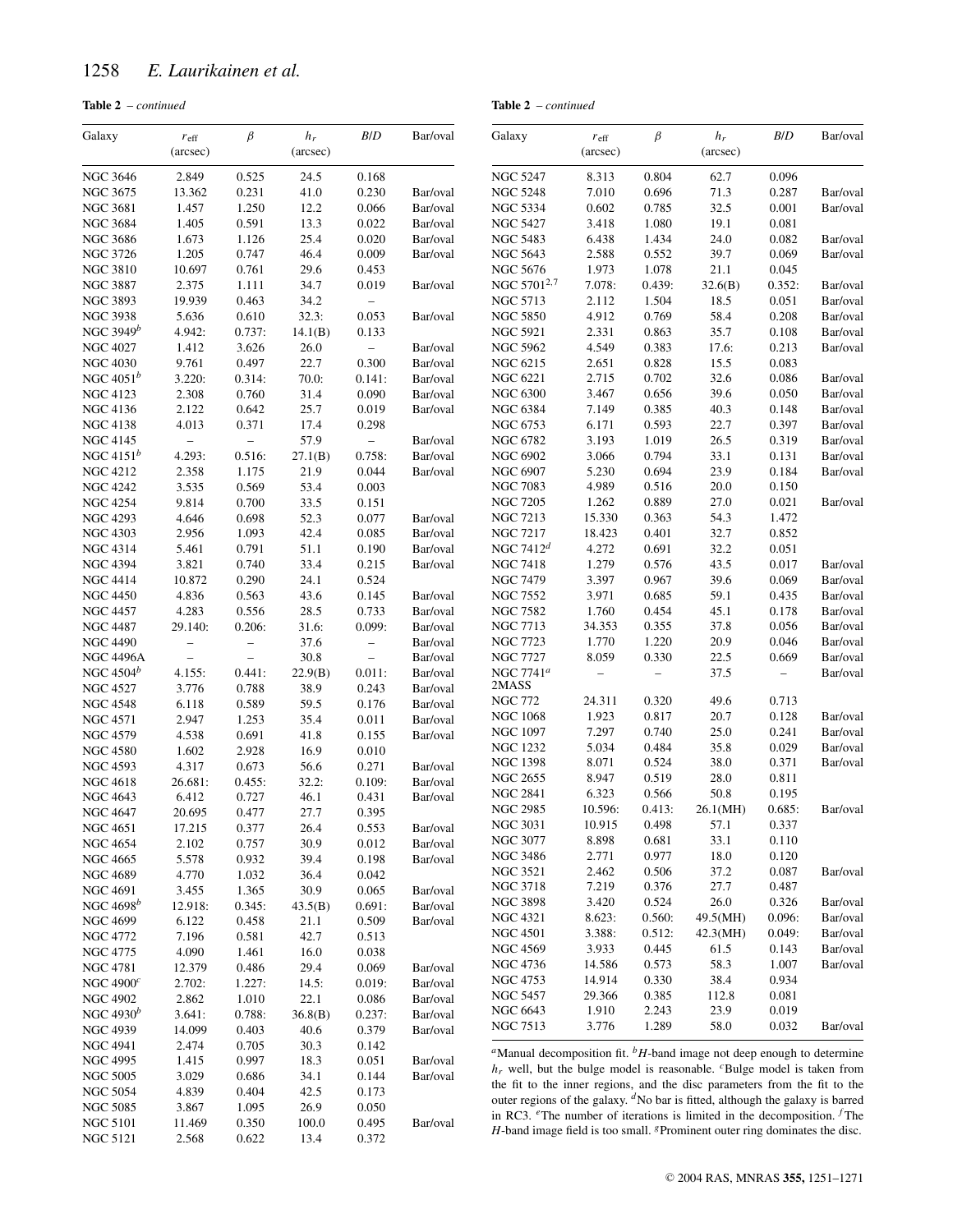bulge region (unclear cases are discussed in Section 4.2). In order to estimate the relative mass of the bulge properly, the bulge model was always taken from the decompositions made for the *H*-band images. However, when the *H*-band images were not deep enough for reliable estimation of the scalelength of the disc, *hr* was estimated from the decompositions applied to the deeper *B*-band images. Also, for three of the galaxies in the 2MASS sample, *hr* given by MH was used. Some examples of the decompositions are shown in Fig. 2 (Fig. 2b is available in the online version of this paper).

#### **4.2 Discussion of the sample galaxies**

The main limitation of our decompositions is that not all *H*-band images were deep enough for detecting the outermost parts of the discs, which is the case for the galaxies NGC 1300, 1808, 2090, 3227, 3949, 4051, 4151, 4504, 4698, 4930 and 5701. However, even for these galaxies a large fraction of the exponential disc was still visible, so that the bulge could be separated from the disc quite well. The image field was slightly smaller than the size of the galaxy for NGC 2442, which made it difficult to derive a reliable radial scalelength for this galaxy. Fitting was generally made using an automatic procedure, but for some of the galaxies it led to unphysical results. For example, for NGC 1058 it was possible to obtain a reasonable fit with either a small or a large bulge, both having similar global  $\chi^2$ , describing the difference between the model image and the observed image. A similar case is shown also by Mac Arthur et al. (2003) (see their fig. 9). While MacArthur et al. solved the problem by computing separate inner and outer  $\chi^2$  residuals, we limited the number of iterations so that the physically unreasonably large bulge would be avoided. Also, for galaxies such as NGC 210, 1808 and 5701, having prominent outer rings complicates the interpretation of the structural decomposition. We have found that including a bar in the decomposition can significantly modify the scale parameters of the bulge and the disc, so that ignoring a bar model in the decomposition would overestimate the *B*/*D* ratio and the shape parameter *n* of the bulge. Also, if the bar is very prominent, ignoring a bar model would overestimate the scalelength of the disc.

In the following we discuss some individual cases.

**NGC 1187 and 1302** (see Fig. 2a). In the case of NGC 1187, in which the bar is small, including a bar component to the decomposition decreases the shape parameter of the bulge from  $n = 2.0$  to 1.4, thus making the bulge profile appear more exponential. Consequently, the total flux of the bulge is decreased by 30 per cent. However, the disc model is not affected. An example of a galaxy with a larger bar is NGC 1302, for which inclusion of the bar affects not only the fitted bulge, but also the radial scalelength of the disc, which is reduced by 12 per cent. The bar resides inside a roundish inner ring and is prominent in the bulge-dominated region of the galaxy. For this galaxy, the bulge/disc decomposition without any bar model would overestimate the mass of the bulge by as much as 36 per cent. The effect of the bar model in the decomposition for NGC 1302 is demonstrated in a different manner in Fig. 3. Two residual images are shown for two different decompositions: in one image the bulge model is subtracted from the original image, whereas in the other image the whole galaxy model is subtracted. It is clear that if no bar model is included in the decomposition the bulge model becomes too large, mainly because a considerable amount of bar flux is assigned to the bulge.

**NGC 210**. This galaxy has a bar whose surface brightness is high in comparison with that of the underlying disc, which is dominated by an outer pseudo-ring. Because of the prominent bar, it is not possible to perform any reliable decomposition for this galaxy without also modelling the bar (which in blue light is a well-known SAB-type oval). However, the prominence of the outer ring made decompositions problematic. In fact, this is true for outer-ringed galaxies in general.

**NGC 3166, 4699, 4939, 5701 and 6394**. For these galaxies the bar resides mostly inside the large bulge, of which NGC 3166 and 4699 are shown as examples in Fig. 2. The bars are so strong that, for example, for NGC 4699, according to our decomposition model, the surface brightnesses of the bar and the bulge are nearly the same at the edge of the bar. It is clear that in these galaxies ignoring the bar would overestimate the *B*/*D* ratio.

**NGC 6902**. In most cases, a bar can be detected in the surface brightness profile of the galaxy, but for NGC 6902 the bar is too weak to appear as a bump in the profile. However, the bar is visible by eye in the original image (inside a prominent inner ring at *r* < 10 arcsec; see also Crocker, Baugus & Buta 1996) and is detectable also by Fourier methods. In this galaxy, the prominent bump visible in the surface brightness profile at  $r = 10-40$  arcsec is due to an oval, which was modelled by a Ferrer function.

**NGC 1084, 4698, 4962, 5962 and 6753**. There are some nonbarred galaxies in the sample whose decompositions were improved by modelling ovals by a Ferrers function. As an example the decomposition for NGC 6753 is shown in Fig. 2(b) (see the online version). In this case, the oval has a relatively low surface brightness and cannot be directly distinguished in the profile. However, it is prominent in direct images and divides the zone between bright nuclear and outer rings (see Crocker et al. 1996).

The decomposition remained unsatisfactory for the galaxies NGC 4487, 4900, 2139 and 4618. Characteristic for all these galaxies is that they have little or no bulge, or that the bulge has very low surface brightness in comparison with that of the disc. As an example, the decomposition of NGC 4487 is shown in Fig. 2(b) (the online version). For this galaxy, the bulge model has a very large shape parameter  $(n = 5)$ , which appears immediately after giving the initial parameters of the fit. Such a centrally peaked extended bulge is the only solution for this galaxy, but it is not clear whether the solution is physically reasonable. At least it is not intuitively expected in the profile, where the bulge does not look very prominent. Among the sample galaxies there is also one galaxy, NGC 4900, having a strong Freeman type II profile, which makes it impossible to fit any usual global disc model, unless a truncated disc is assumed. In this study, the radial scalelength of the disc for this galaxy was estimated from the outer regions of the disc, whereas the bulge model was extracted using the inner portions of the image. The decomposition was uncertain also for the two late-type spirals, NGC 2139 and 4618, both having an asymmetric disc. NGC 4618 is a prototypical one-armed SBm spiral (de Vaucouleurs & Freeman 1972) and most probably has no bulge at all.

#### **4.3 Comparison with previous studies**

In spite of the widespread use of the decomposition technique for the derivation of the structural parameters of spiral galaxies, it is difficult to find sufficient published data to make a comparison with our results. One reason is that it has only recently been shown that no single shape parameter can describe the bulges of all spiral galaxies. Also, although 2D methods are widely used, there has been no previous study like ours, where bulge/disc/bar decomposition, using both the generalized Sérsic model for the bulge and a separate model for the bar, has been applied to a large sample of galaxies.

In the following, we compare our results with those obtained by MH, who use a two-component 2D method, and with Knapen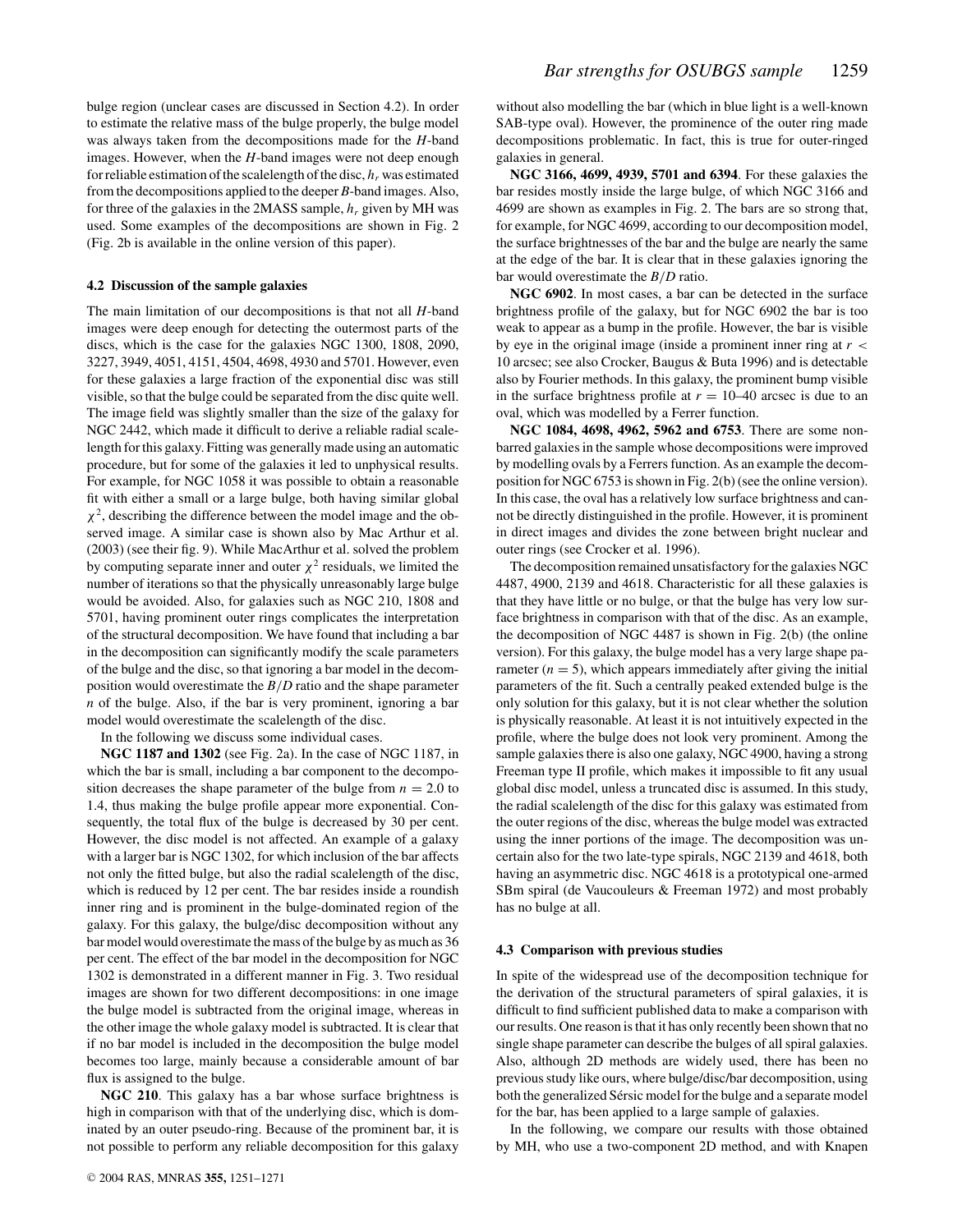

**Figure 2.** (Fig. 2b can be found in the online version of this paper at http://www.blackwellpublishing.com/products/journals/suppmat/MNR/ MNR8410/MNR8410sm.htm.) Decomposition results using a 2D method, where the discs are modelled by an exponential function, the bulges using the generalized Sérsic model, and bars by a Ferrer function. The observed brightness of each pixel is shown versus its distance from the centre, measured in the sky plane (black points), and the corresponding model components: bulge (grey points falling on a curve), disc (grey points in a wedge-shaped region) and bar (points in a region limited by two curves). The total model is shown by dark grey points on top of observations. As no flux calibration was performed, the magnitude scale in the *y*-axis has an arbitrary zero-point. In (a) the effect of including/excluding the bar model in the decomposition is shown for NGC 1187 and 1302, while (b) shows other selected cases discussed in the text.

et al. (2003) using a two-component one-dimensional (1D) method. In both studies, the observations are made in the near-IR with subarcsec image resolution, and also the surface brightness profiles were modelled using an exponential function for the disc and Sérsic function for the bulge. A typical limiting surface brightness in the study by Knapen et al. was 20.5 mag arcsec<sup>-2</sup> in the *K* band, which is similar to that in our sample in the *H* band (20 mag arcsec<sup>−2</sup>), whereas the limiting magnitude by MH was not given.

We have 13 galaxies in common with the sample by MH. For eight of the galaxies, the bulge/disc parameters were very similar in both studies. Dividing the parameter value measured by us by the value given in MH, and taking a mean of the measurements for different galaxies, we found  $\langle r_e/r_e(MH) \rangle = 0.81 \pm 0.27$ ,  $\langle n/n(MH) \rangle = 1.04 \pm 0.50$ , and  $\langle h_r/h_r(MH) \rangle = 1.02 \pm 0.19$ , where the uncertainties are standard deviations of the mean of the measured ratios. However, for the remaining five galaxies the bulge and/or disc parameters obtained by MH deviated significantly from our values. For two of these, NGC 4450 (see Fig. 2 in the online version) and 4051, the inclusion of a bar is the likely explanation for the different results. The bar is very large in NGC 4051 and including it in the decomposition makes the underlying exponential disc also large ( $h_r = 70.0$  arcsec versus 49.6 arcsec). In NGC 4450, the bar is smaller and therefore does not affect  $h_r$ , which is also found to be similar in the two studies. However, fitting a bar for this galaxy affects the bulge model, thus making it more exponential  $(n = 3.6 - 1.8)$ . The decomposition parameters are also different in the two studies for NGC 5248, for which we measure a much smaller  $h_r$  than MH ( $h_r = 71.3$  arcsec versus 194.1 arcsec), and for the two non-barred galaxies, NGC 4254 and 2196.

With the sample by Knapen et al. we have 14 galaxies in common. In spite of the 1D nature of their decomposition, even in this case for half of the galaxies they measure similar structural parameters as obtained by us. For these galaxies  $\langle r_e/r_e$  (Knapen)) = 0.80  $\pm$  0.30,  $\langle n/n(\text{Knapen}) \rangle = 1.03 \pm 0.28$  and  $\langle h_r/h_r(\text{Knapen}) \rangle = 1.02 \pm 0.20$ . However, again, for half of the galaxies the structural parameters are quite different. This is the case for NGC 864, 4051, 5850 and 5921, for which the differences can be explained by the bar. For example, NGC 864 (shown in Fig. 2, online version) and 5921 have small bars that affect the bulges, whereas large bars in NGC 4051 and 5850 modify also the exponential discs. The parameters are somewhat different also for the non-barred galaxies NGC 4689, 5247 and 2775. For example, for NGC 2775 we measure a significantly larger  $h_r$  than Knapen et al. ( $h_r = 43.1$  arcsec versus 26.2 arcsec), but the value we obtain is similar to that obtained by MH  $(h_r =$ 44.3 arcsec).

As expected, the structural parameters derived from twocomponent models quite often disagree with the parameters derived using three-component models: fitting a large bar in the decomposition increases  $h_r$  and modifies the bulge model, while fitting a small bar only makes the shape of the bulge appear more exponential. However, bars do not explain all the differences found between the various studies; also, the image quality may easily affect the decomposition results.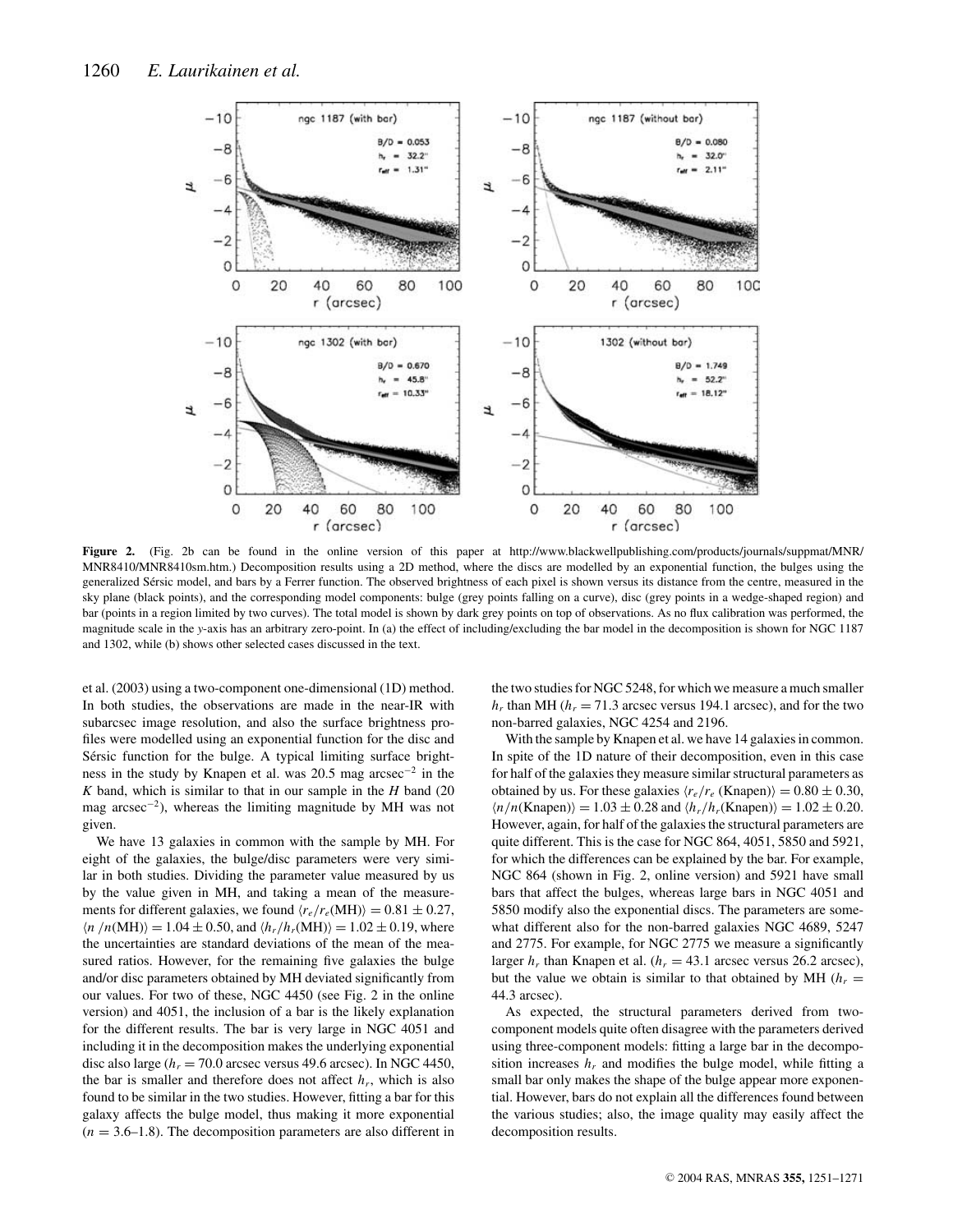

Figure 3. Images related to decomposition of NGC 1302; in the upper row, a bar component is included to the decomposition whereas in the lower row it is ignored. The frames show the residual images where the bulge model is subtracted from the original image (right), and when the complete galaxy model is subtracted (left).

## **5 METHOD FOR CALCULATING THE PERTURBATION STRENGTHS**

Perturbation strengths induced by non-axisymmetric structures in galactic discs are calculated using the gravitational torque method (GTM), which quantifies bar and spiral strengths using a simple force ratio (Sanders & Tubbs 1980; Combes & Sanders 1981) based on gravitational potentials inferred from near-IR light distributions. BB first applied the GTM to a large sample of galaxies using a Cartesian potential evaluation (Quillen, Frogel & Gonzalez 1994). Here, we instead use a polar grid approach to infer the potentials, mainly because it reduces the noise, thus better taking into account the faint outer parts of the images. The method is explained and applied to a large sample of 2MASS images by LS. The polar approach was initially applied by Salo et al. (1999) to an early-type ringed barred spiral IC 4214. The refined method used in this study is explained in detail by Salo, Buta & Laurikainen (in preparation). The analysis provides 2D maps of radial  $(F_R)$  and tangential  $(F_T)$ forces in the galaxy plane. A radial profile of the maximum relative tangential force at each distance is calculated as

$$
Q_{\rm T}(r) = \frac{|F_{\rm T}(r,\phi)|_{\rm max}}{\langle|F_{\rm R}(r,\phi)|\rangle},
$$

where  $\langle |F_R(r, \phi)| \rangle$  denotes the azimuthally averaged axisymmetric force at each radius. While constructing  $|F_T|_{\text{max}}$  at each radius, we use the mean of the maximum  $|F_T|$  over azimuth found separately in four different image quadrants. The maximum in the radial  $Q_T$ profile then gives a single measure of bar strength,  $Q_{\rm g}$ , which is equivalent to the maximum gravitational bar torque per unit mass per unit square of the circular speed. Another useful parameter is  $r_{Q_g}$ , which gives the radial distance of the maximum perturbation strength.  $Q_{\rm g}$  is generally associated with a bar, but in some cases it can also be related to spiral arms. It is also possible that the bar and the spiral are partially overlapping in some galaxies, and a method to separate the two components, based on Fourier techniques, has been developed by Buta, Block & Knapen (2003).

The bar-induced gravitational potential is calculated from a deprojected *H*-band image using generally 10 even Fourier components, but the effect of the higher-order modes on  $Q<sub>g</sub>$  was also tested. Because we were able to decompose the bulges from the discs and bars, the deprojected images are not affected by the bulge 'deprojection stretch' that would affect the inner regions if one were to assume that the bulge and disc have the same flattening. The bulge model is subtracted from the sky-plane image, the disc is deprojected to face-on orientation, and the radial contribution of the force is added back by assuming that the bulge is spherically symmetric. Also, this contribution is calculated from the analytical bulge model, corresponding to the seeing-deconvolved bulge image. The deprojections were made using the orientation parameters derived from the *B*-band images (see Section 3). The deprojected images for all the sample galaxies are shown in Fig. 4 (Figs 4b–e are available in the online version of the paper). These images are logarithmic, sky-subtracted, and in units of mag arcsec−<sup>2</sup> with an arbitrary zeropoint. The scales are all different and the displays are designed to show as much information as possible over a full range of surface brightness.

The main assumptions of the GTM are that the near-IR light distribution traces the mass of the galaxy, that the mass-to-luminosity ratio is constant in all parts of the discs in the *H* band, and that the vertical density distribution of the disc can be represented by some simple function such as an exponential. The scaleheight  $h<sub>z</sub>$  was estimated from the empirical correlation between  $h_r/h_\tau$  and the de Vaucouleurs type index *T* given in RC3 (de Grijs 1998). The measurements for the barred galaxies are shown in Table 3 and those for the non-barred galaxies are shown in Table 4, where the errors are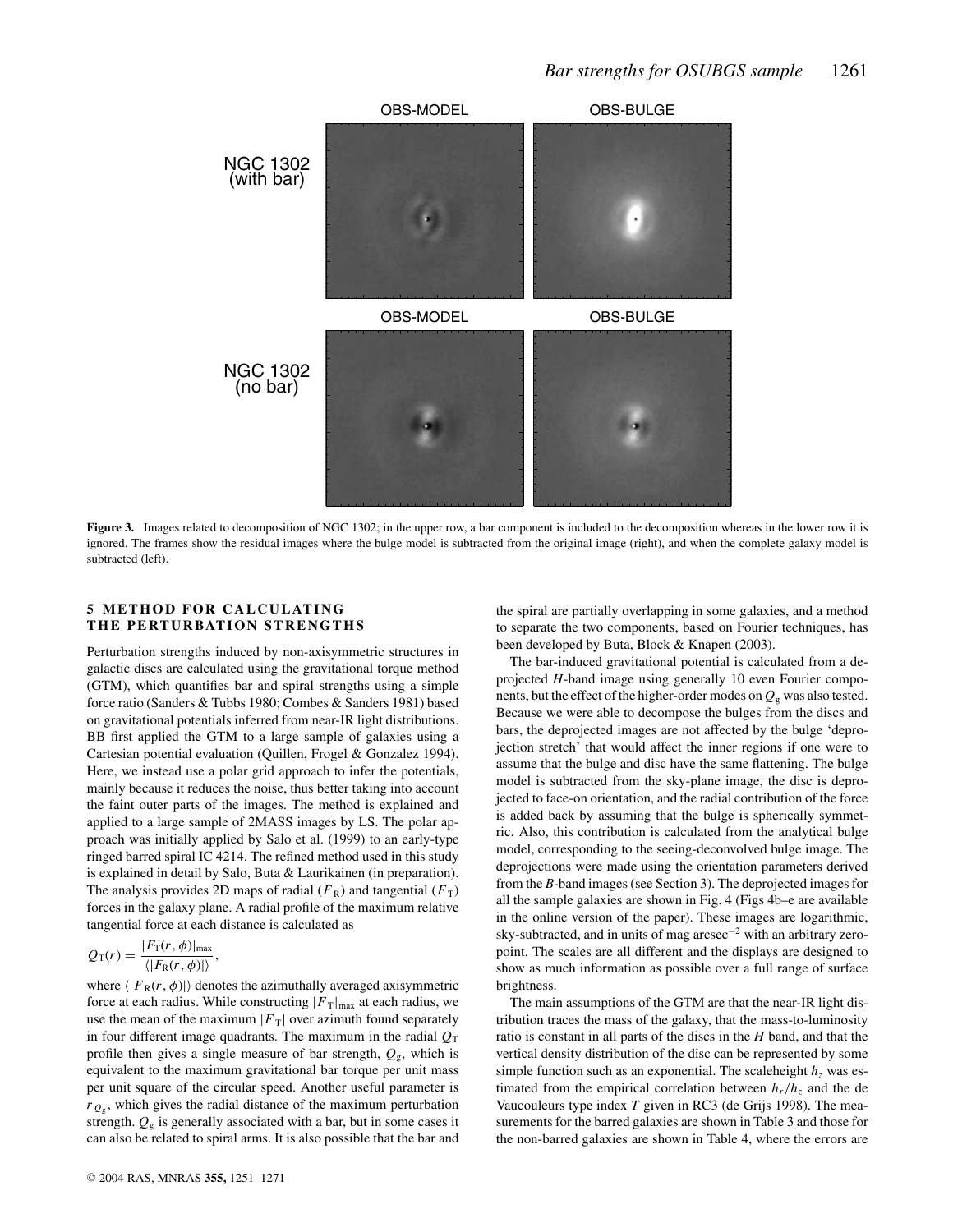| N0150 | N0157        | N0210 | N0278        | N0289        | <b>N0428</b> |
|-------|--------------|-------|--------------|--------------|--------------|
| N0488 | <b>N0578</b> | N0613 | <b>N0685</b> | <b>NØ772</b> | N0864        |
| N0908 | N1042        | N1058 | N1068        | N1073        | N1084        |
| N1087 | N1097        | N1187 | N1232        | N1241        | N1300        |
| N1302 | N1309        | N1317 | N1350        | N1371        | N1385        |
| N1398 | N1493        | N1559 | N1617        | N1637        | N1703        |
| N1792 | N1808        | N1832 | N2090        | N2139        | N2196        |
|       |              |       |              |              |              |

**Figure 4.** (Figs 4b and c can be found in the online version of this paper at http://www.blackwellpublishing.com/products/journals/suppmat/MNR/MNR8410/ MNR8410sm.htm.) The deprojected images for the whole sample. The images are logarithmic, sky-subtracted, and in units of mag arcsec<sup>-2</sup> with an arbitrary zero-point.

standard deviations of the measurements calculated in the four image quadrants. In Table 3 we also give the distance of the maximum  $Q_T$  ( $r_{Q_g}$ ), and the maximum  $m = 2$  ( $A_2$ ) and  $m = 4$  ( $A_4$ ) density amplitudes in the bar region. If the galaxy has a bar and some other  $Q_T$  maximum due to the spiral arms well outside the bar, the value corresponding to the bar is given in the table. The Fourier method enables us also to estimate the length of the bar,  $r_{\text{bar}}$ , based on the phases of the  $m = 2$  and  $m = 4$  density amplitudes; the length of the bar was taken to be the radius at which the  $m = 2$  and  $m = 4$  phases were maintained nearly constant in the bar region. The length of the bar is given for the galaxies for which a bar was identified by Fourier methods, as explained in Section 6.

The last column in the table lists the visual bar classifications in the *H* band (EFP) and the bar classifications given in RC3. The radial  $Q_T$  profiles for all galaxies in the sample are shown in Fig. 5 (Figs 5b–h are available in the online version of this paper).

The uncertainties related to the bar torque method have been discussed in several previous papers. The method was found to be rather insensitive to the functional form of the vertical density distribution (LS), to the contribution of the dark matter halo (BLS), and to the radial variations in the vertical scaleheight (LS). At most, each of these factors can affect  $Q_{\rm g}$  only by  $\approx$ 5 per cent. BLS also studied how the position angle of the bar, relative to the line of nodes, could modify  $Q_{\rm g}$ ; they found that  $Q_{\rm g}$  is slightly weaker for the galaxies where the bar becomes 'thicker' in deprojection. Also, bars can be partly superimposed with the spiral arms, which can lead to an uncertainty of about 4 per cent on  $Q<sub>g</sub>$  (Buta et al. 2003). However, more important sources of error are the vertical scaleheight of the disc, which can be estimated only indirectly from observations, and the uncertainties in the orientation parameters, which both can account for uncertainties in  $Q<sub>g</sub>$  as much as 10–15 per cent (BLS; LS).

In the following we take a statistical approach and evaluate how much  $Q<sub>g</sub>$  is affected on average, if the uncertainties in the orientation parameters, in the vertical scaleheights and in the number of Fourier modes included in the calculation are taken into account.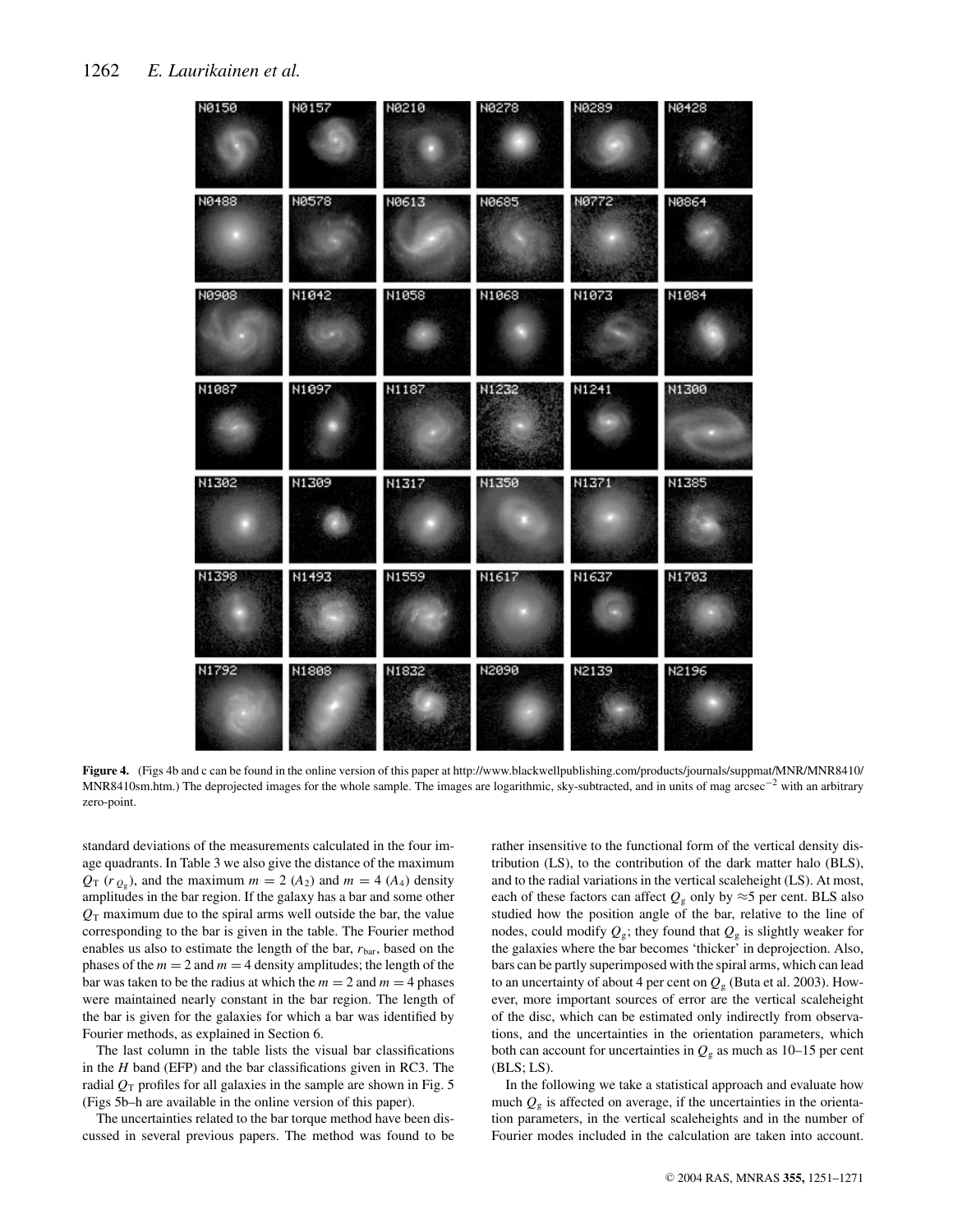| Galaxy                             | $\varrho_{\rm g}$                      | $r_{Q_{\rm g}}$<br>(arcsec) | Bar length<br>(arcsec) | A <sub>2</sub> | $A_4$          | EFP/RC3                    |                |
|------------------------------------|----------------------------------------|-----------------------------|------------------------|----------------|----------------|----------------------------|----------------|
| OSUBGS                             |                                        |                             |                        |                |                |                            |                |
| IC 4444                            | $0.254 \pm 0.033$                      | 5.5                         | 22.2                   | 0.300          | 0.180          | $(B)$ $(X)$                |                |
| IC 5325                            | $0.219 \pm 0.020$                      | 12.7                        | 23.2                   | 0.280          | 0.140          | $(X)$ $(X)$                |                |
| <b>NGC 150</b>                     | $0.459 \pm 0.085$                      | 26.7                        | 29.0                   | 0.616          | 0.249          | $(B)$ $(B)$                |                |
| <b>NGC 210</b>                     | $0.061 \pm 0.001$                      | 36.0                        | 46.0                   | 0.413          | 0.106          | $(B)$ $(X)$                |                |
| <b>NGC 289</b>                     | $0.212 \pm 0.003$                      | 12.8                        | 19.7                   | 0.388          | 0.106          | $(B)$ $(B)$                |                |
| <b>NGC 428</b>                     | $0.251 \pm 0.020$                      | 28.5                        | 45.0                   | 0.437          | 0.076          | $(B)$ $(X)$                |                |
| <b>NGC 578</b>                     | $0.182 \pm 0.014$                      | 10.4                        | 19.7                   | 0.277          | 0.053          | $(B)$ $(X)$                |                |
| NGC 613                            | $0.401 \pm 0.045$                      | 68.4                        | 104.4                  | 0.754          | 0.479          | $(B)$ $(B)$                |                |
| NGC 685                            | $0.424 \pm 0.012$                      | 10.4                        | 20.9                   | 0.400          | 0.153          | $(B)$ $(X)$                |                |
| <b>NGC 864</b><br>NGC 1073         | $0.360 \pm 0.037$<br>$0.607 \pm 0.013$ | 19.5<br>25.5                | 25.5<br>37.5           | 0.438<br>0.703 | 0.155<br>0.313 | $(B)$ $(X)$                |                |
| <b>NGC 1087</b>                    | $0.442 \pm 0.020$                      | 7.5                         | 18.0                   | 0.440          | 0.172          | $(B)$ $(B)$<br>$(B)$ $(X)$ |                |
| NGC 1187                           | $0.207\pm0.043$                        | 36.0                        | 29.0                   | 0.345          | 0.123          | $(B)$ $(B)$                |                |
| NGC 1241                           | $0.251 \pm 0.028$                      | 22.5                        | 30.0                   | 0.410          | 0.136          | (B) (B)                    |                |
| <b>NGC 1300</b>                    | $0.537 \pm 0.011$                      | 68.4                        | 87.0                   | 0.743          | 0.348          | $(B)$ $(B)$                |                |
| <b>NGC 1302</b>                    | $0.075 \pm 0.006$                      | 24.4                        | 25.5                   | 0.303          | 0.066          | $(B)$ $(B)$                |                |
| NGC 1317                           | $0.085 \pm 0.007$                      | 40.6                        | 58.0                   | 0.334          | 0.102          | $(B)$ $(X)$                | $+$ minibar    |
| <b>NGC 1350</b>                    | $0.243 \pm 0.039$                      | 68.4                        | 81.2                   | 0.713          | 0.207          | $(B)$ $(B)$                | $+$ minibar    |
| NGC 1385                           | $0.319\pm0.030$                        | 3.5                         | 9.3                    | 0.266          | 0.196          | $(B)$ $(B)$                |                |
| NGC 1493                           | $0.363 \pm 0.010$                      | 10.4                        | 23.2                   | 0.304          | 0.137          | $(B)$ $(B)$                |                |
| NGC 1559                           | $0.334 \pm 0.001$                      | 5.8                         | 17.4                   | 0.246          | 0.102          | $(B)$ $(B)$                |                |
| NGC 1617                           | $0.079 \pm 0.027$                      | 7.8                         | 22.2                   | 0.600          | 0.200          | $(X)$ $(B)$                |                |
| NGC 1637                           | $0.202 \pm 0.014$                      | 16.5                        | 22.5                   | 0.350          | 0.137          | $(B)$ $(X)$                |                |
| NGC 1703                           | $0.100 \pm 0.005$                      | 8.9                         | 11.1                   | 0.184          | 0.070          | $(X)$ $(B)$                |                |
| <b>NGC 1808</b>                    | $0.274 \pm 0.001$                      | 77.7                        | 87.0                   | 1.102          | 0.586          | $(B)$ $(X)$                | $+$ minibar    |
| NGC 1832                           | $0.195 \pm 0.024$                      | 12.2                        | 16.6                   | 0.405          | 0.166          | $(B)$ $(B)$                |                |
| NGC 2139                           | $0.398 \pm 0.032$                      | 3.3                         | 16.6                   | 0.380          | 0.139          | $(B)$ $(X)$                |                |
| <b>NGC 2207</b>                    | $0.317\pm0.032$                        | 29.0                        | 46.4                   | 0.700          | 0.350          | $(B)$ $(X)$                |                |
| NGC 2442                           | $0.669 \pm 0.428$                      | 77.7                        | 92.8                   | 0.979          | 0.421          | $(B)$ $(X)$                |                |
| <b>NGC 2559</b>                    | $0.316 \pm 0.039$                      | 27.8                        | 33.3                   | 0.512          | 0.151          | $(B)$ $(B)$                |                |
| <b>NGC 2566</b>                    | $0.316\pm0.069$                        | 54.4                        | 72.1                   | 0.865          | 0.391          | $(B)$ $(B)$                |                |
| NGC 2964<br>NGC 3059               | $0.310 \pm 0.003$                      | 22.5<br>7.8                 | 30.0<br>20.0           | 0.419<br>0.727 | 0.223<br>0.359 | $(X)$ $(X)$                |                |
| <b>NGC 3166</b>                    | $0.544 \pm 0.048$<br>$0.107 \pm 0.019$ | 31.5                        | 45.0                   | 0.524          | 0.221          | $(B)$ $(B)$<br>$(B)$ $(X)$ | + oval/minibar |
| <b>NGC 3227</b>                    | $0.158 \pm 0.021$                      | 55.5                        | 75.0                   | 0.444          | 0.272          | $(B)$ $(X)$                |                |
| <b>NGC 3261</b>                    | $0.196 \pm 0.009$                      | 18.9                        | 27.7                   | 0.538          | 0.233          | $(B)$ $(B)$                |                |
| NGC 3275                           | $0.187 \pm 0.013$                      | 23.3                        | 41.1                   | 0.533          | 0.214          | $(B)$ $(B)$                |                |
| <b>NGC 3319</b>                    | $0.542 \pm 0.019$                      | 13.5                        | 37.5                   | 0.630          | 0.250          | $(B)$ $(B)$                |                |
| NGC 3338                           | $0.083 \pm 0.005$                      | 13.5                        | 22.5                   | 0.118          | 0.054          | $(X)$ $(A)$                |                |
| <b>NGC 3504</b>                    | $0.288 \pm 0.030$                      | 28.5                        | 60.0                   | 0.991          | 0.476          | $(B)$ $(X)$                |                |
| NGC 3507                           | $0.176 \pm 0.005$                      | 19.5                        | 22.5                   | 0.379          | 0.107          | $(B)$ $(B)$                |                |
| NGC 3513                           | $0.541 \pm 0.069$                      | 14.4                        | 27.7                   | 0.429          | 0.226          | $(B)$ $(B)$                |                |
| NGC 3583                           | $0.246 \pm 0.006$                      | 16.5                        | 22.5                   | 0.649          | 0.203          | $(B)$ $(B)$                |                |
| <b>NGC 3593</b>                    | $0.152 \pm 0.002$                      | 10.5                        | 15.0                   | 0.415          | 0.059          | $(A)$ $(A)$                |                |
| <b>NGC 3675</b>                    | $0.085\pm0.012$                        | 16.5                        | 30.0                   | 0.300          | 0.08           | $(B)$ (A)                  |                |
| NGC 3681                           | $0.199 \pm 0.011$                      | 7.5                         | 15.0                   | 0.401          | 0.144          | $(B)$ $(X)$                |                |
| <b>NGC 3686</b>                    | $0.253 \pm 0.018$                      | 10.5                        | 18.0                   | 0.316          | 0.091          | $(B)$ $(B)$                |                |
| NGC 3726                           | $0.213 \pm 0.024$                      | 25.5                        | 30.0                   | 0.219          | 0.079          | $(B)$ $(X)$                |                |
| NGC 3887                           | $0.207 \pm 0.017$                      | 31.5                        | 40.5                   | 0.263          | 0.097          | $(B)$ $(B)$                |                |
| <b>NGC 4027</b>                    | $0.623 \pm 0.008$                      | 3.3                         | 20.0                   | 0.495          | 0.183          | $(B)$ $(B)$                |                |
| <b>NGC 4051</b>                    | $0.280 \pm 0.008$                      | 55.5                        | 45.0                   | 0.655<br>0.573 | 0.173          | $(B)$ $(X)$                |                |
| <b>NGC 4123</b>                    | $0.428 \pm 0.070$                      | 37.5                        | 52.5                   |                | 0.251          | $(B)$ $(B)$                |                |
| <b>NGC 4136</b><br><b>NGC 4145</b> | $0.131 \pm 0.003$<br>$0.356 \pm 0.002$ | 10.5<br>4.5                 | 15.0<br>19.5           | 0.249<br>0.267 | 0.037<br>0.087 | $(B)$ $(X)$                |                |
| <b>NGC 4151</b>                    | $0.119 \pm 0.012$                      | 67.5                        | 97.5                   | 0.746          | 0.329          | $(B)$ $(X)$<br>$(B)$ $(X)$ |                |
| <b>NGC 4293</b>                    | $0.355 \pm 0.003$                      | 49.5                        | 67.5                   | 0.668          | 0.271          | $(B)$ $(B)$                |                |
| <b>NGC 4303</b>                    | $0.259 \pm 0.044$                      | 40.5                        | 30.0                   | 0.443          | 0.145          | $(B)$ $(X)$                |                |
| NGC 4314                           | $0.442 \pm 0.024$                      | 52.5                        | 75.0                   | 0.896          | 0.571          | $(B)$ $(B)$                |                |
| <b>NGC 4394</b>                    | $0.272\pm0.006$                        | 31.5                        | 45.0                   | 0.577          | 0.311          | $(B)$ $(B)$                |                |
| <b>NGC 4450</b>                    | $0.131 \pm 0.011$                      | 37.5                        | 30.0                   | 0.322          | 0.125          | $(B)$ $(X)$                |                |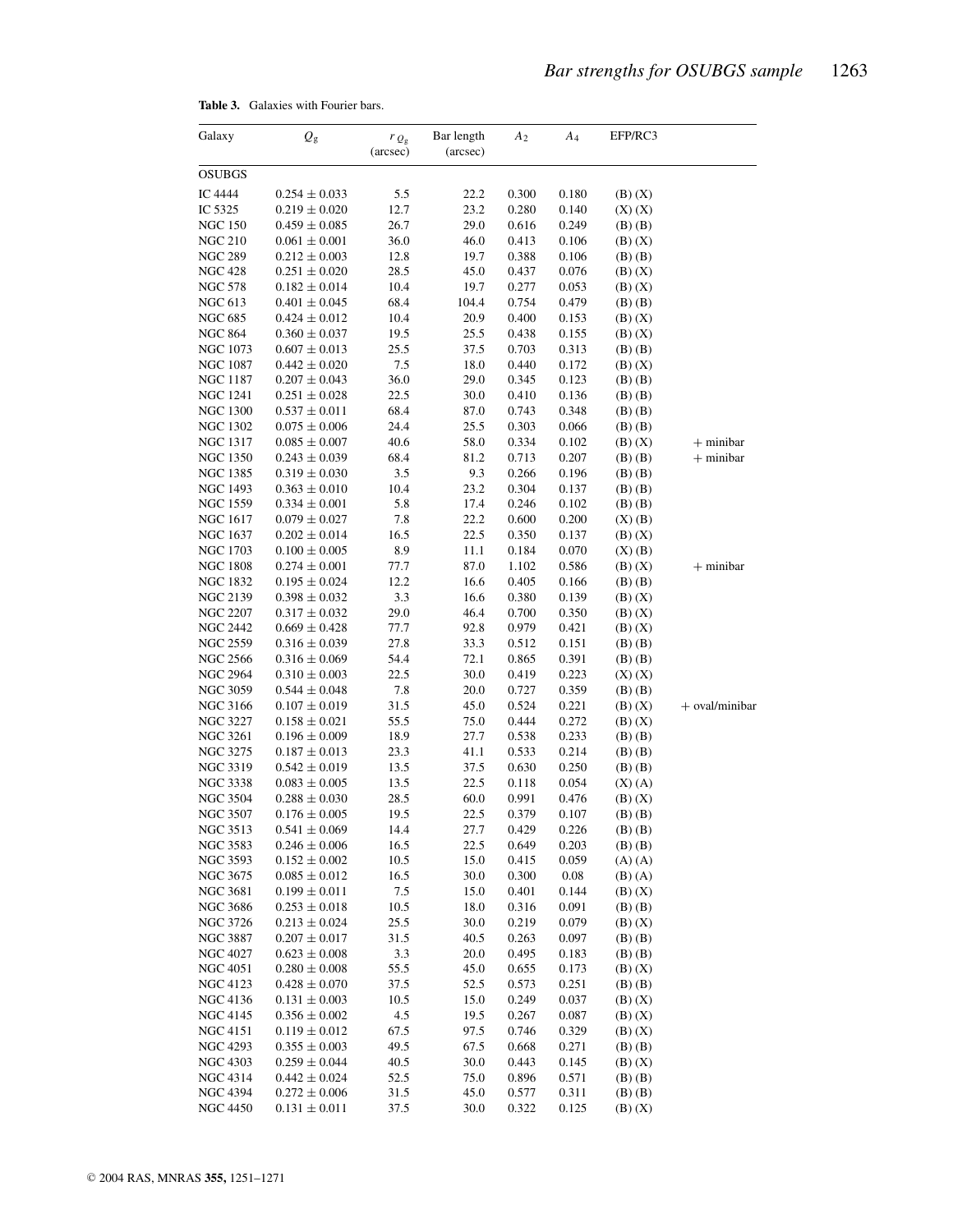**Table 3** – *continued*

| Galaxy          | $Q_{\rm g}$       | $r_{Q_{\rm g}}$<br>(arcsec) | Bar length<br>(arcsec) | A <sub>2</sub> | A4             | EFP/RC3        |             |
|-----------------|-------------------|-----------------------------|------------------------|----------------|----------------|----------------|-------------|
| NGC 4457        | $0.089 \pm 0.004$ | 31.5                        | 45.0                   | 0.435          | 0.095          | $(B)$ $(X)$    |             |
| NGC 4487        | $0.177 \pm 0.035$ | 10.0                        | 22.2                   | 0.176          | 0.071          | $(B)$ $(X)$    |             |
| NGC 4490        | $0.334 \pm 0.032$ | 7.5                         | 18.0                   | 0.188          | 0.041          | $(B)$ $(B)$    |             |
| NGC 4496        | $0.365 \pm 0.004$ | 7.5                         | 25.5                   | 0.283          | 0.055          | $(B)$ $(B)$    |             |
| NGC 4527        | $0.198 \pm 0.026$ | 46.5                        | 82.5                   | 0.600          | 0.200          | $(X)$ $(X)$    |             |
| NGC 4548        | $0.344 \pm 0.017$ | 55.5                        | 67.5                   | 0.723          | 0.338          | $(B)$ $(B)$    |             |
| NGC 4579        | $0.197 \pm 0.020$ | 34.5                        | 45.0                   | 0.494          | 0.246          | $(B)$ $(X)$    |             |
| NGC 4593        | $0.309 \pm 0.020$ | 45.5                        | 61.0                   | 0.765          | 0.367          | $(B)$ $(B)$    |             |
| NGC 4618        | $0.392 \pm 0.046$ | 10.5                        | 33.0                   | 0.327          | 0.105          | $(B)$ $(B)$    |             |
| NGC 4643        | $0.251 \pm 0.004$ | 43.5                        | 67.5                   | 0.828          | 0.516          | $(B)$ $(B)$    |             |
| <b>NGC 4647</b> | $0.117 \pm 0.010$ | 10.5                        | 11.5                   | 0.310          | 0.115          | $(B)$ $(X)$    |             |
| <b>NGC 4651</b> | $0.120 \pm 0.046$ | 16.5                        | 22.5                   | 0.207          | 0.044          | $(X)$ $(A)$    |             |
| NGC 4654        | $0.171\pm0.005$   | 7.5                         | 19.5                   | 0.175          | 0.063          | $(B)$ $(X)$    |             |
| NGC 4665        | $0.257 \pm 0.023$ | 37.5                        | 60.0                   | 0.615          | 0.306          | $(B)$ $(B)$    |             |
| NGC 4691        | $0.504 \pm 0.027$ | 13.5                        | 45.0                   | 0.803          | 0.419          | $(B)$ $(B)$    |             |
| NGC 4699        | $0.144 \pm 0.027$ | 10.0                        | 14.4                   | 0.382          | 0.086          | $(B)$ $(X)$    |             |
| NGC 4781        | $0.352 \pm 0.061$ | 16.7                        | 38.8                   | 0.323          | 0.131          | $(B)$ $(B)$    |             |
| NGC 4900        | $0.384 \pm 0.041$ | 7.5                         | 18.0                   | 0.369          | 0.103          | $(B)$ $(B)$    |             |
| NGC 4902        | $0.277 \pm 0.026$ | 16.7                        | 22.2                   | 0.526          | 0.277          | $(B)$ $(B)$    |             |
| NGC 4930        | $0.207 \pm 0.022$ | 34.4                        | 44.4                   | 0.607          | 0.313          | $(B)$ $(B)$    |             |
| NGC 4939        | $0.128 \pm 0.052$ | 15.1                        | 17.4                   | 0.284          | 0.109          | $(X)$ $(A)$    |             |
| NGC 4995        | $0.278 \pm 0.047$ | 22.5                        | 22.5                   | 0.377          | 0.124          | $(B)$ $(X)$    |             |
| NGC 5005        | $0.152 \pm 0.000$ | 28.5                        | 45.0                   | 0.362          | 0.122          | $(B)$ $(X)$    |             |
| NGC 5101        | $0.187 \pm 0.015$ | 45.2                        | 69.6                   | 0.708          | 0.386          | $(B)$ $(B)$    |             |
| NGC 5334        | $0.364\pm0.010$   | 10.5                        | 18.0                   | 0.285          | 0.108          | $(B)$ $(B)$    |             |
| NGC 5483        | $0.174 \pm 0.003$ | 7.8                         | 13.3                   | 0.210          | 0.090          | $(B)$ $(A)$    |             |
| NGC 5643        |                   | 33.6                        | 46.4                   | 0.433          |                |                |             |
| <b>NGC 5701</b> | $0.415 \pm 0.013$ | 30.0                        | 49.9                   | 0.466          | 0.257<br>0.196 | $(B)$ $(X)$    |             |
|                 | $0.143 \pm 0.000$ |                             |                        |                |                | $(B)$ $(B)$    |             |
| NGC 5713        | $0.357 \pm 0.033$ | 10.5                        | 30.0                   | 0.600          | 0.210          | $(B)$ $(X)$    |             |
| NGC 5850        | $0.318 \pm 0.010$ | 61.5                        | 90.0                   | 0.693          | 0.366          | $(B)$ $(B)$    | $+$ minibar |
| <b>NGC 5921</b> | $0.416 \pm 0.023$ | 46.5                        | 52.5                   | 0.704          | 0.361          | $(B)$ $(B)$    |             |
| NGC 5962        | $0.148 \pm 0.052$ | 13.5                        | 15.0                   | 0.249          | 0.096          | $(B)$ $(A)$    |             |
| NGC 6221        | $0.436 \pm 0.112$ | 27.8                        | 40.6                   | 0.617          | 0.277          | $(B)$ $(B)$    |             |
| NGC 6300        | $0.187 \pm 0.002$ | 33.6                        | 46.4                   | 0.414          | 0.163          | $(B)$ $(B)$    |             |
| NGC 6384        | $0.136 \pm 0.020$ | 16.5                        | 33.0                   | 0.352          | 0.069          | $(B)$ $(X)$    |             |
| NGC 6782        | $0.165 \pm 0.008$ | 24.4                        | 46.4                   | 0.631          | 0.278          | $(B)$ $(X)$    |             |
| NGC 6902        | $0.075 \pm 0.004$ | 13.9                        | 17.4                   | 0.140          | 0.04           | $(B)$ $(A)$    |             |
| NGC 7418        | $0.192 \pm 0.029$ | 15.1                        | 15.1                   | 0.273          | 0.076          | $(B)$ $(X)$    |             |
| <b>NGC 7479</b> | $0.696 \pm 0.060$ | 43.5                        | 60.0                   | 0.867          | 0.555          | $(B)$ $(B)$    |             |
| NGC 7552        | $0.395 \pm 0.044$ | 45.2                        | 69.6                   | 1.148          | 0.724          | $(B)$ $(B)$    |             |
| NGC 7582        | $0.436 \pm 0.069$ | 56.8                        | 92.8                   | 0.932          | 0.551          | (B) (B)        |             |
| NGC 7723        | $0.349 \pm 0.030$ | 16.5                        | 24.0                   | 0.386          | 0.184          | $(B)$ $(B)$    |             |
| NGC 7727        | $0.096 \pm 0.024$ | 10.5                        | 27.0                   | 18.00          | 7.70           | $(Spec)$ $(X)$ |             |
| <b>NGC 7741</b> | $0.687 \pm 0.006$ | 10.5                        | 52.5                   | 0.602          | 0.283          | $(B)$ $(B)$    |             |
| 2MASS:          |                   |                             |                        |                |                |                |             |
| NGC 1068        | $0.165 \pm 0.010$ | 11.0                        | 15.0                   | 0.391          | 0.149          | (A)            |             |
| <b>NGC 1097</b> | $0.279 \pm 0.048$ | 75.0                        | 100.0                  | 0.821          | 0.421          | (B)            | $+$ minbar  |
| <b>NGC 1232</b> | $0.210 \pm 0.002$ | 7.0                         | 12.0                   | 0.295          | 0.066          | (X)            |             |
| NGC 1398        | $0.202 \pm 0.011$ | 39.0                        | 55.0                   | 0.406          | 0.275          | (B)            |             |
| <b>NGC 3521</b> | $0.096 \pm 0.019$ | 25.0                        | 28.0                   | 0.368          | 0.269          | (X)            |             |
| NGC 4321        | $0.183 \pm 0.027$ | 61.0                        | 90.0                   | 0.335          | 0.230          | (X)            | $+$ minbar  |
| NGC 4569(R)     | $0.175 \pm 0.064$ | 10.0                        | 30.0                   | 0.434          | 0.188          | (X)            |             |
| <b>NGC 4736</b> | $0.048 \pm 0.004$ | 11.0                        | 15.0                   | 0.156          | 0.070          | (A)            |             |
| NGC 7513        | $0.483 \pm 0.031$ | 27.0                        | 55.0                   | 0.649          | 0.354          | (B)            |             |

*Q*<sup>g</sup> measurements were repeated for all the galaxies in the sample by varying one parameter at a time. We also evaluate how important the bulge correction is, both statistically and for some individual galaxies.

The effect of orientation parameters was tested by repeating the measurement twice: by adding  $\Delta q = 0.025$  to axial ratios in one run and by subtracting the same value in another run. Similarly, two set of runs were made by using  $\Delta \phi = \pm 5^{\circ}$  (the range of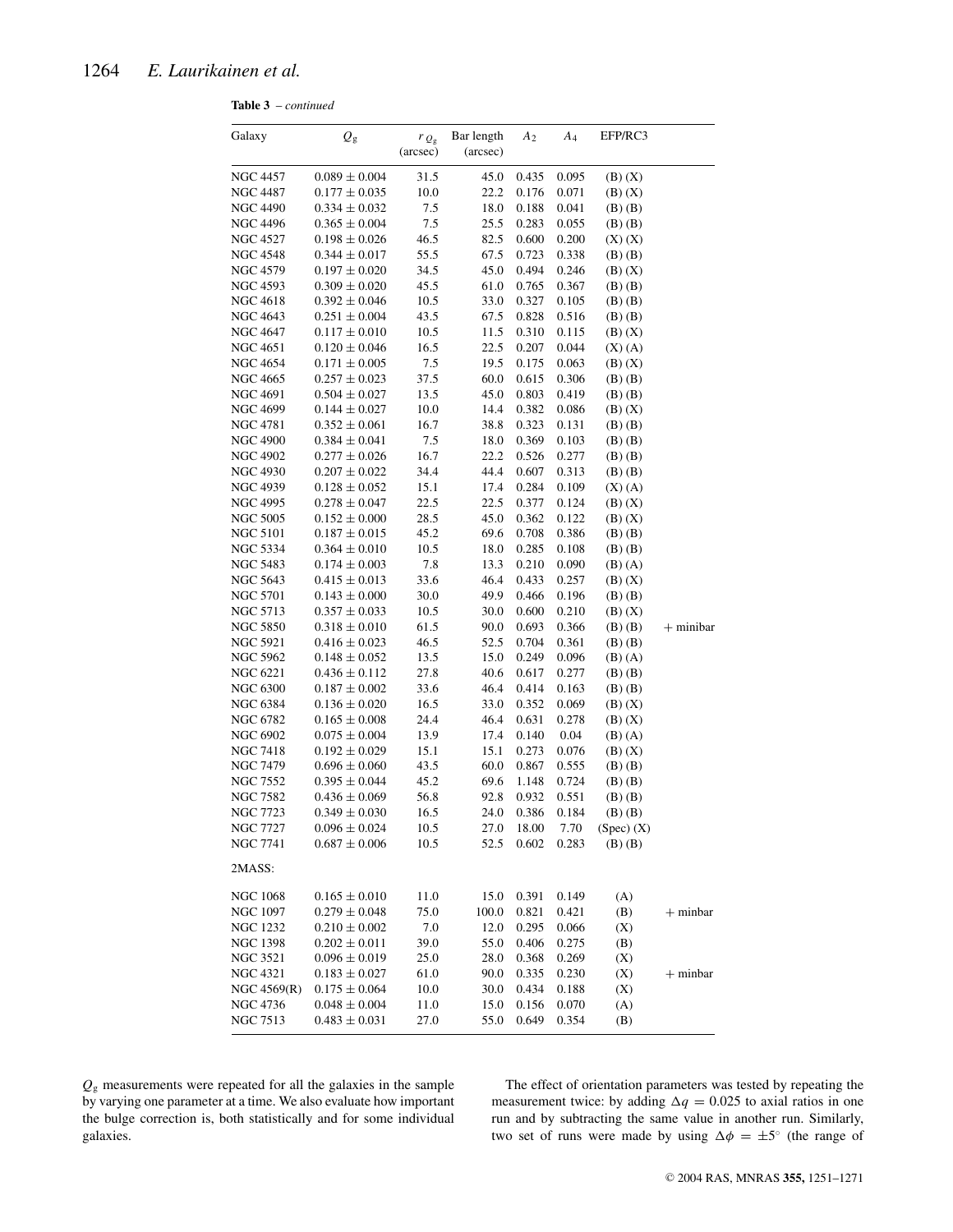**Table 4.** Galaxies without Fourier bars.

| (arcsec)<br><b>OSUBGS</b><br><b>ESO 138</b><br>$0.148 \pm 0.001$<br>80.0<br>$(A)$ $(A)$<br>$0.326 \pm 0.174$<br><b>NGC 157</b><br>31.5<br>$(A)$ $(X)$<br><b>NGC 278</b><br>$0.063 \pm 0.021$<br>28.5<br>$(A)$ $(X)$<br><b>NGC 488</b><br>$0.032 \pm 0.003$<br>19.5<br>$(A)$ $(A)$<br><b>NGC 908</b><br>$0.183 \pm 0.005$<br>75.4<br>$(A)$ $(A)$<br><b>NGC 1042</b><br>$0.533 \pm 0.209$<br>31.5<br>$(X)$ $(X)$<br><b>NGC 1058</b><br>$0.138 \pm 0.001$<br>22.5<br>$(A)$ $(A)$<br><b>NGC 1084</b><br>$0.212 \pm 0.025$<br>35.5<br>$(A)$ $(A)$<br><b>NGC 1309</b><br>$0.148 \pm 0.060$<br>15.1<br>$(X)$ $(A)$<br><b>NGC 1371</b><br>$0.113 \pm 0.003$<br>19.7<br>$(X)$ $(X)$<br><b>NGC 1792</b><br>$0.151 \pm 0.092$<br>36.0<br>$(A)$ $(A)$<br><b>NGC 2090</b><br>$0.114 \pm 0.005$<br>10.4<br>$(A)$ $(A)$<br><b>NGC 2196</b><br>$0.070 \pm 0.005$<br>7.8<br>$(A)$ $(A)$<br>NGC 2775<br>$0.050 \pm 0.010$<br>46.5<br>$(A)$ $(A)$<br><b>NGC 3169</b><br>$0.090\pm0.005$<br>16.5<br>$(A)$ $(A)$<br><b>NGC 3223</b><br>$0.038 \pm 0.003$<br>69.9<br>$(A)$ $(A)$<br><b>NGC 3423</b><br>$0.099 \pm 0.075$<br>67.7<br>$(A)$ $(A)$<br><b>NGC 3596</b><br>$0.157 \pm 0.044$<br>46.5<br>$(X)$ $(X)$<br>NGC 3646<br>$0.241 \pm 0.025$<br>64.5<br>(X)(RING)<br><b>NGC 3684</b><br>$0.085 \pm 0.020$<br>10.5<br>$(X)$ $(A)$<br><b>NGC 3810</b><br>$0.128 \pm 0.022$<br>16.5<br>$(X)$ $(A)$<br><b>NGC 3893</b><br>$0.148 \pm 0.001$<br>19.5<br>$(X)$ $(X)$<br><b>NGC 3938</b><br>$0.070 \pm 0.005$<br>58.5<br>$(A)$ $(A)$<br><b>NGC 3949</b><br>$0.276 \pm 0.084$<br>25.5<br>$(X)$ $(A)$<br>$0.060 \pm 0.013$<br><b>NGC 4030</b><br>16.7<br>$(A)$ $(A)$<br>NGC 4138<br>$0.046 \pm 0.007$<br>7.5<br>(A)()<br><b>NGC 4212</b><br>$0.234 \pm 0.051$<br>28.5<br>$(X)$ (A)<br>NGC 4242<br>$0.237 \pm 0.062$<br>40.5<br>$(B)$ $(X)$<br><b>NGC 4254</b><br>$0.122 \pm 0.029$<br>22.5<br>$(X)$ (A)<br><b>NGC 4414</b><br>$0.149 \pm 0.003$<br>28.5<br>$(A)$ $(A)$<br>NGC 4504<br>$0.136 \pm 0.019$<br>25.5<br>$(B)$ $(A)$<br><b>NGC 4571</b><br>$0.067 \pm 0.027$<br>40.5<br>$(A)$ $(A)$<br><b>NGC 4580</b><br>$0.109 \pm 0.012$<br>13.5<br>$(A)$ $(X)$<br>NGC 4689<br>$0.068 \pm 0.001$<br>58.5<br>$(A)$ $(A)$<br>NGC 4698<br>$0.084 \pm 0.040$<br>64.5<br>$(A)$ $(A)$<br><b>NGC 4772</b><br>$0.042 \pm 0.013$<br>70.5<br>(B) (A)<br><b>NGC 4775</b><br>$0.134 \pm 0.013$<br>7.5<br>$(A)$ $(A)$<br>NGC 4941<br>$0.056 \pm 0.008$<br>49.5<br>$(X)$ $(X)$<br><b>NGC 5054</b><br>$0.090 \pm 0.023$<br>80.0<br>$(X)$ (A)<br><b>NGC 5085</b><br>$0.152 \pm 0.021$<br>22.0<br>$(X)$ (A)<br><b>NGC 5121</b><br>$0.024 \pm 0.007$<br>27.8<br>$(A)$ $(A)$<br>NGC 5247<br>$0.329 \pm 0.150$<br>75.4<br>$(A)$ $(A)$<br><b>NGC 5248</b><br>76.5<br>$0.269 \pm 0.064$<br>$(A)$ $(X)$<br><b>NGC 5427</b><br>$0.231 \pm 0.074$<br>38.3<br>$(A)$ $(A)$<br><b>NGC 5676</b><br>$0.102 \pm 0.014$<br>16.5<br>$(X)$ $(A)$<br><b>NGC 6215</b><br>$0.239 \pm 0.130$<br>26.7<br>$(X)$ $(A)$<br><b>NGC 6753</b><br>$0.039 \pm 0.009$<br>12.8<br>$(A)$ $(A)$<br><b>NGC 6907</b><br>$0.329 \pm 0.154$<br>29.0<br>$(B)$ $(B)$<br>NGC 7083<br>$0.073 \pm 0.001$<br>26.7<br>$(A)$ $(A)$<br><b>NGC 7205</b><br>$0.060 \pm 0.017$<br>63.8<br>$(X)$ (A)<br>NGC 7213<br>$0.023 \pm 0.002$<br>100.9<br>$(A)$ $(A)$<br>NGC 7217<br>$0.036 \pm 0.001$<br>13.5<br>$(A)$ $(B)$<br><b>NGC 7412</b><br>$0.415 \pm 0.183$<br>52.2<br>$(X)$ $(B)$<br><b>NGC 7713</b><br>$0.099 \pm 0.015$<br>26.7<br>$(A)$ $(B)$<br>2MASS<br>NGC 772<br>$0.066 \pm 0.020$<br>25.0<br>(A)<br>NGC 2655<br>$0.128 \pm 0.004$<br>19.0<br>(X)<br><b>NGC 2841</b><br>$0.071 \pm 0.008$<br>37.0<br>(A) | Galaxy | $Q_{\rm g}$ | $r_{Q_{\rm g}}$ | EFP/RC3 |
|-----------------------------------------------------------------------------------------------------------------------------------------------------------------------------------------------------------------------------------------------------------------------------------------------------------------------------------------------------------------------------------------------------------------------------------------------------------------------------------------------------------------------------------------------------------------------------------------------------------------------------------------------------------------------------------------------------------------------------------------------------------------------------------------------------------------------------------------------------------------------------------------------------------------------------------------------------------------------------------------------------------------------------------------------------------------------------------------------------------------------------------------------------------------------------------------------------------------------------------------------------------------------------------------------------------------------------------------------------------------------------------------------------------------------------------------------------------------------------------------------------------------------------------------------------------------------------------------------------------------------------------------------------------------------------------------------------------------------------------------------------------------------------------------------------------------------------------------------------------------------------------------------------------------------------------------------------------------------------------------------------------------------------------------------------------------------------------------------------------------------------------------------------------------------------------------------------------------------------------------------------------------------------------------------------------------------------------------------------------------------------------------------------------------------------------------------------------------------------------------------------------------------------------------------------------------------------------------------------------------------------------------------------------------------------------------------------------------------------------------------------------------------------------------------------------------------------------------------------------------------------------------------------------------------------------------------------------------------------------------------------------------------------------------------------------------------------------------------------------------------------------------------------------------------------------------------------------------------------------------------------------------------------------------------------------------------------------------------------------------------------------------------------------------------------------------------------------------------------------------------------------------------------------------------------------------------------------------------------------------|--------|-------------|-----------------|---------|
|                                                                                                                                                                                                                                                                                                                                                                                                                                                                                                                                                                                                                                                                                                                                                                                                                                                                                                                                                                                                                                                                                                                                                                                                                                                                                                                                                                                                                                                                                                                                                                                                                                                                                                                                                                                                                                                                                                                                                                                                                                                                                                                                                                                                                                                                                                                                                                                                                                                                                                                                                                                                                                                                                                                                                                                                                                                                                                                                                                                                                                                                                                                                                                                                                                                                                                                                                                                                                                                                                                                                                                                                                 |        |             |                 |         |
|                                                                                                                                                                                                                                                                                                                                                                                                                                                                                                                                                                                                                                                                                                                                                                                                                                                                                                                                                                                                                                                                                                                                                                                                                                                                                                                                                                                                                                                                                                                                                                                                                                                                                                                                                                                                                                                                                                                                                                                                                                                                                                                                                                                                                                                                                                                                                                                                                                                                                                                                                                                                                                                                                                                                                                                                                                                                                                                                                                                                                                                                                                                                                                                                                                                                                                                                                                                                                                                                                                                                                                                                                 |        |             |                 |         |
|                                                                                                                                                                                                                                                                                                                                                                                                                                                                                                                                                                                                                                                                                                                                                                                                                                                                                                                                                                                                                                                                                                                                                                                                                                                                                                                                                                                                                                                                                                                                                                                                                                                                                                                                                                                                                                                                                                                                                                                                                                                                                                                                                                                                                                                                                                                                                                                                                                                                                                                                                                                                                                                                                                                                                                                                                                                                                                                                                                                                                                                                                                                                                                                                                                                                                                                                                                                                                                                                                                                                                                                                                 |        |             |                 |         |
|                                                                                                                                                                                                                                                                                                                                                                                                                                                                                                                                                                                                                                                                                                                                                                                                                                                                                                                                                                                                                                                                                                                                                                                                                                                                                                                                                                                                                                                                                                                                                                                                                                                                                                                                                                                                                                                                                                                                                                                                                                                                                                                                                                                                                                                                                                                                                                                                                                                                                                                                                                                                                                                                                                                                                                                                                                                                                                                                                                                                                                                                                                                                                                                                                                                                                                                                                                                                                                                                                                                                                                                                                 |        |             |                 |         |
|                                                                                                                                                                                                                                                                                                                                                                                                                                                                                                                                                                                                                                                                                                                                                                                                                                                                                                                                                                                                                                                                                                                                                                                                                                                                                                                                                                                                                                                                                                                                                                                                                                                                                                                                                                                                                                                                                                                                                                                                                                                                                                                                                                                                                                                                                                                                                                                                                                                                                                                                                                                                                                                                                                                                                                                                                                                                                                                                                                                                                                                                                                                                                                                                                                                                                                                                                                                                                                                                                                                                                                                                                 |        |             |                 |         |
|                                                                                                                                                                                                                                                                                                                                                                                                                                                                                                                                                                                                                                                                                                                                                                                                                                                                                                                                                                                                                                                                                                                                                                                                                                                                                                                                                                                                                                                                                                                                                                                                                                                                                                                                                                                                                                                                                                                                                                                                                                                                                                                                                                                                                                                                                                                                                                                                                                                                                                                                                                                                                                                                                                                                                                                                                                                                                                                                                                                                                                                                                                                                                                                                                                                                                                                                                                                                                                                                                                                                                                                                                 |        |             |                 |         |
|                                                                                                                                                                                                                                                                                                                                                                                                                                                                                                                                                                                                                                                                                                                                                                                                                                                                                                                                                                                                                                                                                                                                                                                                                                                                                                                                                                                                                                                                                                                                                                                                                                                                                                                                                                                                                                                                                                                                                                                                                                                                                                                                                                                                                                                                                                                                                                                                                                                                                                                                                                                                                                                                                                                                                                                                                                                                                                                                                                                                                                                                                                                                                                                                                                                                                                                                                                                                                                                                                                                                                                                                                 |        |             |                 |         |
|                                                                                                                                                                                                                                                                                                                                                                                                                                                                                                                                                                                                                                                                                                                                                                                                                                                                                                                                                                                                                                                                                                                                                                                                                                                                                                                                                                                                                                                                                                                                                                                                                                                                                                                                                                                                                                                                                                                                                                                                                                                                                                                                                                                                                                                                                                                                                                                                                                                                                                                                                                                                                                                                                                                                                                                                                                                                                                                                                                                                                                                                                                                                                                                                                                                                                                                                                                                                                                                                                                                                                                                                                 |        |             |                 |         |
|                                                                                                                                                                                                                                                                                                                                                                                                                                                                                                                                                                                                                                                                                                                                                                                                                                                                                                                                                                                                                                                                                                                                                                                                                                                                                                                                                                                                                                                                                                                                                                                                                                                                                                                                                                                                                                                                                                                                                                                                                                                                                                                                                                                                                                                                                                                                                                                                                                                                                                                                                                                                                                                                                                                                                                                                                                                                                                                                                                                                                                                                                                                                                                                                                                                                                                                                                                                                                                                                                                                                                                                                                 |        |             |                 |         |
|                                                                                                                                                                                                                                                                                                                                                                                                                                                                                                                                                                                                                                                                                                                                                                                                                                                                                                                                                                                                                                                                                                                                                                                                                                                                                                                                                                                                                                                                                                                                                                                                                                                                                                                                                                                                                                                                                                                                                                                                                                                                                                                                                                                                                                                                                                                                                                                                                                                                                                                                                                                                                                                                                                                                                                                                                                                                                                                                                                                                                                                                                                                                                                                                                                                                                                                                                                                                                                                                                                                                                                                                                 |        |             |                 |         |
|                                                                                                                                                                                                                                                                                                                                                                                                                                                                                                                                                                                                                                                                                                                                                                                                                                                                                                                                                                                                                                                                                                                                                                                                                                                                                                                                                                                                                                                                                                                                                                                                                                                                                                                                                                                                                                                                                                                                                                                                                                                                                                                                                                                                                                                                                                                                                                                                                                                                                                                                                                                                                                                                                                                                                                                                                                                                                                                                                                                                                                                                                                                                                                                                                                                                                                                                                                                                                                                                                                                                                                                                                 |        |             |                 |         |
|                                                                                                                                                                                                                                                                                                                                                                                                                                                                                                                                                                                                                                                                                                                                                                                                                                                                                                                                                                                                                                                                                                                                                                                                                                                                                                                                                                                                                                                                                                                                                                                                                                                                                                                                                                                                                                                                                                                                                                                                                                                                                                                                                                                                                                                                                                                                                                                                                                                                                                                                                                                                                                                                                                                                                                                                                                                                                                                                                                                                                                                                                                                                                                                                                                                                                                                                                                                                                                                                                                                                                                                                                 |        |             |                 |         |
|                                                                                                                                                                                                                                                                                                                                                                                                                                                                                                                                                                                                                                                                                                                                                                                                                                                                                                                                                                                                                                                                                                                                                                                                                                                                                                                                                                                                                                                                                                                                                                                                                                                                                                                                                                                                                                                                                                                                                                                                                                                                                                                                                                                                                                                                                                                                                                                                                                                                                                                                                                                                                                                                                                                                                                                                                                                                                                                                                                                                                                                                                                                                                                                                                                                                                                                                                                                                                                                                                                                                                                                                                 |        |             |                 |         |
|                                                                                                                                                                                                                                                                                                                                                                                                                                                                                                                                                                                                                                                                                                                                                                                                                                                                                                                                                                                                                                                                                                                                                                                                                                                                                                                                                                                                                                                                                                                                                                                                                                                                                                                                                                                                                                                                                                                                                                                                                                                                                                                                                                                                                                                                                                                                                                                                                                                                                                                                                                                                                                                                                                                                                                                                                                                                                                                                                                                                                                                                                                                                                                                                                                                                                                                                                                                                                                                                                                                                                                                                                 |        |             |                 |         |
|                                                                                                                                                                                                                                                                                                                                                                                                                                                                                                                                                                                                                                                                                                                                                                                                                                                                                                                                                                                                                                                                                                                                                                                                                                                                                                                                                                                                                                                                                                                                                                                                                                                                                                                                                                                                                                                                                                                                                                                                                                                                                                                                                                                                                                                                                                                                                                                                                                                                                                                                                                                                                                                                                                                                                                                                                                                                                                                                                                                                                                                                                                                                                                                                                                                                                                                                                                                                                                                                                                                                                                                                                 |        |             |                 |         |
|                                                                                                                                                                                                                                                                                                                                                                                                                                                                                                                                                                                                                                                                                                                                                                                                                                                                                                                                                                                                                                                                                                                                                                                                                                                                                                                                                                                                                                                                                                                                                                                                                                                                                                                                                                                                                                                                                                                                                                                                                                                                                                                                                                                                                                                                                                                                                                                                                                                                                                                                                                                                                                                                                                                                                                                                                                                                                                                                                                                                                                                                                                                                                                                                                                                                                                                                                                                                                                                                                                                                                                                                                 |        |             |                 |         |
|                                                                                                                                                                                                                                                                                                                                                                                                                                                                                                                                                                                                                                                                                                                                                                                                                                                                                                                                                                                                                                                                                                                                                                                                                                                                                                                                                                                                                                                                                                                                                                                                                                                                                                                                                                                                                                                                                                                                                                                                                                                                                                                                                                                                                                                                                                                                                                                                                                                                                                                                                                                                                                                                                                                                                                                                                                                                                                                                                                                                                                                                                                                                                                                                                                                                                                                                                                                                                                                                                                                                                                                                                 |        |             |                 |         |
|                                                                                                                                                                                                                                                                                                                                                                                                                                                                                                                                                                                                                                                                                                                                                                                                                                                                                                                                                                                                                                                                                                                                                                                                                                                                                                                                                                                                                                                                                                                                                                                                                                                                                                                                                                                                                                                                                                                                                                                                                                                                                                                                                                                                                                                                                                                                                                                                                                                                                                                                                                                                                                                                                                                                                                                                                                                                                                                                                                                                                                                                                                                                                                                                                                                                                                                                                                                                                                                                                                                                                                                                                 |        |             |                 |         |
|                                                                                                                                                                                                                                                                                                                                                                                                                                                                                                                                                                                                                                                                                                                                                                                                                                                                                                                                                                                                                                                                                                                                                                                                                                                                                                                                                                                                                                                                                                                                                                                                                                                                                                                                                                                                                                                                                                                                                                                                                                                                                                                                                                                                                                                                                                                                                                                                                                                                                                                                                                                                                                                                                                                                                                                                                                                                                                                                                                                                                                                                                                                                                                                                                                                                                                                                                                                                                                                                                                                                                                                                                 |        |             |                 |         |
|                                                                                                                                                                                                                                                                                                                                                                                                                                                                                                                                                                                                                                                                                                                                                                                                                                                                                                                                                                                                                                                                                                                                                                                                                                                                                                                                                                                                                                                                                                                                                                                                                                                                                                                                                                                                                                                                                                                                                                                                                                                                                                                                                                                                                                                                                                                                                                                                                                                                                                                                                                                                                                                                                                                                                                                                                                                                                                                                                                                                                                                                                                                                                                                                                                                                                                                                                                                                                                                                                                                                                                                                                 |        |             |                 |         |
|                                                                                                                                                                                                                                                                                                                                                                                                                                                                                                                                                                                                                                                                                                                                                                                                                                                                                                                                                                                                                                                                                                                                                                                                                                                                                                                                                                                                                                                                                                                                                                                                                                                                                                                                                                                                                                                                                                                                                                                                                                                                                                                                                                                                                                                                                                                                                                                                                                                                                                                                                                                                                                                                                                                                                                                                                                                                                                                                                                                                                                                                                                                                                                                                                                                                                                                                                                                                                                                                                                                                                                                                                 |        |             |                 |         |
|                                                                                                                                                                                                                                                                                                                                                                                                                                                                                                                                                                                                                                                                                                                                                                                                                                                                                                                                                                                                                                                                                                                                                                                                                                                                                                                                                                                                                                                                                                                                                                                                                                                                                                                                                                                                                                                                                                                                                                                                                                                                                                                                                                                                                                                                                                                                                                                                                                                                                                                                                                                                                                                                                                                                                                                                                                                                                                                                                                                                                                                                                                                                                                                                                                                                                                                                                                                                                                                                                                                                                                                                                 |        |             |                 |         |
|                                                                                                                                                                                                                                                                                                                                                                                                                                                                                                                                                                                                                                                                                                                                                                                                                                                                                                                                                                                                                                                                                                                                                                                                                                                                                                                                                                                                                                                                                                                                                                                                                                                                                                                                                                                                                                                                                                                                                                                                                                                                                                                                                                                                                                                                                                                                                                                                                                                                                                                                                                                                                                                                                                                                                                                                                                                                                                                                                                                                                                                                                                                                                                                                                                                                                                                                                                                                                                                                                                                                                                                                                 |        |             |                 |         |
|                                                                                                                                                                                                                                                                                                                                                                                                                                                                                                                                                                                                                                                                                                                                                                                                                                                                                                                                                                                                                                                                                                                                                                                                                                                                                                                                                                                                                                                                                                                                                                                                                                                                                                                                                                                                                                                                                                                                                                                                                                                                                                                                                                                                                                                                                                                                                                                                                                                                                                                                                                                                                                                                                                                                                                                                                                                                                                                                                                                                                                                                                                                                                                                                                                                                                                                                                                                                                                                                                                                                                                                                                 |        |             |                 |         |
|                                                                                                                                                                                                                                                                                                                                                                                                                                                                                                                                                                                                                                                                                                                                                                                                                                                                                                                                                                                                                                                                                                                                                                                                                                                                                                                                                                                                                                                                                                                                                                                                                                                                                                                                                                                                                                                                                                                                                                                                                                                                                                                                                                                                                                                                                                                                                                                                                                                                                                                                                                                                                                                                                                                                                                                                                                                                                                                                                                                                                                                                                                                                                                                                                                                                                                                                                                                                                                                                                                                                                                                                                 |        |             |                 |         |
|                                                                                                                                                                                                                                                                                                                                                                                                                                                                                                                                                                                                                                                                                                                                                                                                                                                                                                                                                                                                                                                                                                                                                                                                                                                                                                                                                                                                                                                                                                                                                                                                                                                                                                                                                                                                                                                                                                                                                                                                                                                                                                                                                                                                                                                                                                                                                                                                                                                                                                                                                                                                                                                                                                                                                                                                                                                                                                                                                                                                                                                                                                                                                                                                                                                                                                                                                                                                                                                                                                                                                                                                                 |        |             |                 |         |
|                                                                                                                                                                                                                                                                                                                                                                                                                                                                                                                                                                                                                                                                                                                                                                                                                                                                                                                                                                                                                                                                                                                                                                                                                                                                                                                                                                                                                                                                                                                                                                                                                                                                                                                                                                                                                                                                                                                                                                                                                                                                                                                                                                                                                                                                                                                                                                                                                                                                                                                                                                                                                                                                                                                                                                                                                                                                                                                                                                                                                                                                                                                                                                                                                                                                                                                                                                                                                                                                                                                                                                                                                 |        |             |                 |         |
|                                                                                                                                                                                                                                                                                                                                                                                                                                                                                                                                                                                                                                                                                                                                                                                                                                                                                                                                                                                                                                                                                                                                                                                                                                                                                                                                                                                                                                                                                                                                                                                                                                                                                                                                                                                                                                                                                                                                                                                                                                                                                                                                                                                                                                                                                                                                                                                                                                                                                                                                                                                                                                                                                                                                                                                                                                                                                                                                                                                                                                                                                                                                                                                                                                                                                                                                                                                                                                                                                                                                                                                                                 |        |             |                 |         |
|                                                                                                                                                                                                                                                                                                                                                                                                                                                                                                                                                                                                                                                                                                                                                                                                                                                                                                                                                                                                                                                                                                                                                                                                                                                                                                                                                                                                                                                                                                                                                                                                                                                                                                                                                                                                                                                                                                                                                                                                                                                                                                                                                                                                                                                                                                                                                                                                                                                                                                                                                                                                                                                                                                                                                                                                                                                                                                                                                                                                                                                                                                                                                                                                                                                                                                                                                                                                                                                                                                                                                                                                                 |        |             |                 |         |
|                                                                                                                                                                                                                                                                                                                                                                                                                                                                                                                                                                                                                                                                                                                                                                                                                                                                                                                                                                                                                                                                                                                                                                                                                                                                                                                                                                                                                                                                                                                                                                                                                                                                                                                                                                                                                                                                                                                                                                                                                                                                                                                                                                                                                                                                                                                                                                                                                                                                                                                                                                                                                                                                                                                                                                                                                                                                                                                                                                                                                                                                                                                                                                                                                                                                                                                                                                                                                                                                                                                                                                                                                 |        |             |                 |         |
|                                                                                                                                                                                                                                                                                                                                                                                                                                                                                                                                                                                                                                                                                                                                                                                                                                                                                                                                                                                                                                                                                                                                                                                                                                                                                                                                                                                                                                                                                                                                                                                                                                                                                                                                                                                                                                                                                                                                                                                                                                                                                                                                                                                                                                                                                                                                                                                                                                                                                                                                                                                                                                                                                                                                                                                                                                                                                                                                                                                                                                                                                                                                                                                                                                                                                                                                                                                                                                                                                                                                                                                                                 |        |             |                 |         |
|                                                                                                                                                                                                                                                                                                                                                                                                                                                                                                                                                                                                                                                                                                                                                                                                                                                                                                                                                                                                                                                                                                                                                                                                                                                                                                                                                                                                                                                                                                                                                                                                                                                                                                                                                                                                                                                                                                                                                                                                                                                                                                                                                                                                                                                                                                                                                                                                                                                                                                                                                                                                                                                                                                                                                                                                                                                                                                                                                                                                                                                                                                                                                                                                                                                                                                                                                                                                                                                                                                                                                                                                                 |        |             |                 |         |
|                                                                                                                                                                                                                                                                                                                                                                                                                                                                                                                                                                                                                                                                                                                                                                                                                                                                                                                                                                                                                                                                                                                                                                                                                                                                                                                                                                                                                                                                                                                                                                                                                                                                                                                                                                                                                                                                                                                                                                                                                                                                                                                                                                                                                                                                                                                                                                                                                                                                                                                                                                                                                                                                                                                                                                                                                                                                                                                                                                                                                                                                                                                                                                                                                                                                                                                                                                                                                                                                                                                                                                                                                 |        |             |                 |         |
|                                                                                                                                                                                                                                                                                                                                                                                                                                                                                                                                                                                                                                                                                                                                                                                                                                                                                                                                                                                                                                                                                                                                                                                                                                                                                                                                                                                                                                                                                                                                                                                                                                                                                                                                                                                                                                                                                                                                                                                                                                                                                                                                                                                                                                                                                                                                                                                                                                                                                                                                                                                                                                                                                                                                                                                                                                                                                                                                                                                                                                                                                                                                                                                                                                                                                                                                                                                                                                                                                                                                                                                                                 |        |             |                 |         |
|                                                                                                                                                                                                                                                                                                                                                                                                                                                                                                                                                                                                                                                                                                                                                                                                                                                                                                                                                                                                                                                                                                                                                                                                                                                                                                                                                                                                                                                                                                                                                                                                                                                                                                                                                                                                                                                                                                                                                                                                                                                                                                                                                                                                                                                                                                                                                                                                                                                                                                                                                                                                                                                                                                                                                                                                                                                                                                                                                                                                                                                                                                                                                                                                                                                                                                                                                                                                                                                                                                                                                                                                                 |        |             |                 |         |
|                                                                                                                                                                                                                                                                                                                                                                                                                                                                                                                                                                                                                                                                                                                                                                                                                                                                                                                                                                                                                                                                                                                                                                                                                                                                                                                                                                                                                                                                                                                                                                                                                                                                                                                                                                                                                                                                                                                                                                                                                                                                                                                                                                                                                                                                                                                                                                                                                                                                                                                                                                                                                                                                                                                                                                                                                                                                                                                                                                                                                                                                                                                                                                                                                                                                                                                                                                                                                                                                                                                                                                                                                 |        |             |                 |         |
|                                                                                                                                                                                                                                                                                                                                                                                                                                                                                                                                                                                                                                                                                                                                                                                                                                                                                                                                                                                                                                                                                                                                                                                                                                                                                                                                                                                                                                                                                                                                                                                                                                                                                                                                                                                                                                                                                                                                                                                                                                                                                                                                                                                                                                                                                                                                                                                                                                                                                                                                                                                                                                                                                                                                                                                                                                                                                                                                                                                                                                                                                                                                                                                                                                                                                                                                                                                                                                                                                                                                                                                                                 |        |             |                 |         |
|                                                                                                                                                                                                                                                                                                                                                                                                                                                                                                                                                                                                                                                                                                                                                                                                                                                                                                                                                                                                                                                                                                                                                                                                                                                                                                                                                                                                                                                                                                                                                                                                                                                                                                                                                                                                                                                                                                                                                                                                                                                                                                                                                                                                                                                                                                                                                                                                                                                                                                                                                                                                                                                                                                                                                                                                                                                                                                                                                                                                                                                                                                                                                                                                                                                                                                                                                                                                                                                                                                                                                                                                                 |        |             |                 |         |
|                                                                                                                                                                                                                                                                                                                                                                                                                                                                                                                                                                                                                                                                                                                                                                                                                                                                                                                                                                                                                                                                                                                                                                                                                                                                                                                                                                                                                                                                                                                                                                                                                                                                                                                                                                                                                                                                                                                                                                                                                                                                                                                                                                                                                                                                                                                                                                                                                                                                                                                                                                                                                                                                                                                                                                                                                                                                                                                                                                                                                                                                                                                                                                                                                                                                                                                                                                                                                                                                                                                                                                                                                 |        |             |                 |         |
|                                                                                                                                                                                                                                                                                                                                                                                                                                                                                                                                                                                                                                                                                                                                                                                                                                                                                                                                                                                                                                                                                                                                                                                                                                                                                                                                                                                                                                                                                                                                                                                                                                                                                                                                                                                                                                                                                                                                                                                                                                                                                                                                                                                                                                                                                                                                                                                                                                                                                                                                                                                                                                                                                                                                                                                                                                                                                                                                                                                                                                                                                                                                                                                                                                                                                                                                                                                                                                                                                                                                                                                                                 |        |             |                 |         |
|                                                                                                                                                                                                                                                                                                                                                                                                                                                                                                                                                                                                                                                                                                                                                                                                                                                                                                                                                                                                                                                                                                                                                                                                                                                                                                                                                                                                                                                                                                                                                                                                                                                                                                                                                                                                                                                                                                                                                                                                                                                                                                                                                                                                                                                                                                                                                                                                                                                                                                                                                                                                                                                                                                                                                                                                                                                                                                                                                                                                                                                                                                                                                                                                                                                                                                                                                                                                                                                                                                                                                                                                                 |        |             |                 |         |
|                                                                                                                                                                                                                                                                                                                                                                                                                                                                                                                                                                                                                                                                                                                                                                                                                                                                                                                                                                                                                                                                                                                                                                                                                                                                                                                                                                                                                                                                                                                                                                                                                                                                                                                                                                                                                                                                                                                                                                                                                                                                                                                                                                                                                                                                                                                                                                                                                                                                                                                                                                                                                                                                                                                                                                                                                                                                                                                                                                                                                                                                                                                                                                                                                                                                                                                                                                                                                                                                                                                                                                                                                 |        |             |                 |         |
|                                                                                                                                                                                                                                                                                                                                                                                                                                                                                                                                                                                                                                                                                                                                                                                                                                                                                                                                                                                                                                                                                                                                                                                                                                                                                                                                                                                                                                                                                                                                                                                                                                                                                                                                                                                                                                                                                                                                                                                                                                                                                                                                                                                                                                                                                                                                                                                                                                                                                                                                                                                                                                                                                                                                                                                                                                                                                                                                                                                                                                                                                                                                                                                                                                                                                                                                                                                                                                                                                                                                                                                                                 |        |             |                 |         |
|                                                                                                                                                                                                                                                                                                                                                                                                                                                                                                                                                                                                                                                                                                                                                                                                                                                                                                                                                                                                                                                                                                                                                                                                                                                                                                                                                                                                                                                                                                                                                                                                                                                                                                                                                                                                                                                                                                                                                                                                                                                                                                                                                                                                                                                                                                                                                                                                                                                                                                                                                                                                                                                                                                                                                                                                                                                                                                                                                                                                                                                                                                                                                                                                                                                                                                                                                                                                                                                                                                                                                                                                                 |        |             |                 |         |
|                                                                                                                                                                                                                                                                                                                                                                                                                                                                                                                                                                                                                                                                                                                                                                                                                                                                                                                                                                                                                                                                                                                                                                                                                                                                                                                                                                                                                                                                                                                                                                                                                                                                                                                                                                                                                                                                                                                                                                                                                                                                                                                                                                                                                                                                                                                                                                                                                                                                                                                                                                                                                                                                                                                                                                                                                                                                                                                                                                                                                                                                                                                                                                                                                                                                                                                                                                                                                                                                                                                                                                                                                 |        |             |                 |         |
|                                                                                                                                                                                                                                                                                                                                                                                                                                                                                                                                                                                                                                                                                                                                                                                                                                                                                                                                                                                                                                                                                                                                                                                                                                                                                                                                                                                                                                                                                                                                                                                                                                                                                                                                                                                                                                                                                                                                                                                                                                                                                                                                                                                                                                                                                                                                                                                                                                                                                                                                                                                                                                                                                                                                                                                                                                                                                                                                                                                                                                                                                                                                                                                                                                                                                                                                                                                                                                                                                                                                                                                                                 |        |             |                 |         |
|                                                                                                                                                                                                                                                                                                                                                                                                                                                                                                                                                                                                                                                                                                                                                                                                                                                                                                                                                                                                                                                                                                                                                                                                                                                                                                                                                                                                                                                                                                                                                                                                                                                                                                                                                                                                                                                                                                                                                                                                                                                                                                                                                                                                                                                                                                                                                                                                                                                                                                                                                                                                                                                                                                                                                                                                                                                                                                                                                                                                                                                                                                                                                                                                                                                                                                                                                                                                                                                                                                                                                                                                                 |        |             |                 |         |
|                                                                                                                                                                                                                                                                                                                                                                                                                                                                                                                                                                                                                                                                                                                                                                                                                                                                                                                                                                                                                                                                                                                                                                                                                                                                                                                                                                                                                                                                                                                                                                                                                                                                                                                                                                                                                                                                                                                                                                                                                                                                                                                                                                                                                                                                                                                                                                                                                                                                                                                                                                                                                                                                                                                                                                                                                                                                                                                                                                                                                                                                                                                                                                                                                                                                                                                                                                                                                                                                                                                                                                                                                 |        |             |                 |         |
|                                                                                                                                                                                                                                                                                                                                                                                                                                                                                                                                                                                                                                                                                                                                                                                                                                                                                                                                                                                                                                                                                                                                                                                                                                                                                                                                                                                                                                                                                                                                                                                                                                                                                                                                                                                                                                                                                                                                                                                                                                                                                                                                                                                                                                                                                                                                                                                                                                                                                                                                                                                                                                                                                                                                                                                                                                                                                                                                                                                                                                                                                                                                                                                                                                                                                                                                                                                                                                                                                                                                                                                                                 |        |             |                 |         |
|                                                                                                                                                                                                                                                                                                                                                                                                                                                                                                                                                                                                                                                                                                                                                                                                                                                                                                                                                                                                                                                                                                                                                                                                                                                                                                                                                                                                                                                                                                                                                                                                                                                                                                                                                                                                                                                                                                                                                                                                                                                                                                                                                                                                                                                                                                                                                                                                                                                                                                                                                                                                                                                                                                                                                                                                                                                                                                                                                                                                                                                                                                                                                                                                                                                                                                                                                                                                                                                                                                                                                                                                                 |        |             |                 |         |
|                                                                                                                                                                                                                                                                                                                                                                                                                                                                                                                                                                                                                                                                                                                                                                                                                                                                                                                                                                                                                                                                                                                                                                                                                                                                                                                                                                                                                                                                                                                                                                                                                                                                                                                                                                                                                                                                                                                                                                                                                                                                                                                                                                                                                                                                                                                                                                                                                                                                                                                                                                                                                                                                                                                                                                                                                                                                                                                                                                                                                                                                                                                                                                                                                                                                                                                                                                                                                                                                                                                                                                                                                 |        |             |                 |         |
|                                                                                                                                                                                                                                                                                                                                                                                                                                                                                                                                                                                                                                                                                                                                                                                                                                                                                                                                                                                                                                                                                                                                                                                                                                                                                                                                                                                                                                                                                                                                                                                                                                                                                                                                                                                                                                                                                                                                                                                                                                                                                                                                                                                                                                                                                                                                                                                                                                                                                                                                                                                                                                                                                                                                                                                                                                                                                                                                                                                                                                                                                                                                                                                                                                                                                                                                                                                                                                                                                                                                                                                                                 |        |             |                 |         |
|                                                                                                                                                                                                                                                                                                                                                                                                                                                                                                                                                                                                                                                                                                                                                                                                                                                                                                                                                                                                                                                                                                                                                                                                                                                                                                                                                                                                                                                                                                                                                                                                                                                                                                                                                                                                                                                                                                                                                                                                                                                                                                                                                                                                                                                                                                                                                                                                                                                                                                                                                                                                                                                                                                                                                                                                                                                                                                                                                                                                                                                                                                                                                                                                                                                                                                                                                                                                                                                                                                                                                                                                                 |        |             |                 |         |
|                                                                                                                                                                                                                                                                                                                                                                                                                                                                                                                                                                                                                                                                                                                                                                                                                                                                                                                                                                                                                                                                                                                                                                                                                                                                                                                                                                                                                                                                                                                                                                                                                                                                                                                                                                                                                                                                                                                                                                                                                                                                                                                                                                                                                                                                                                                                                                                                                                                                                                                                                                                                                                                                                                                                                                                                                                                                                                                                                                                                                                                                                                                                                                                                                                                                                                                                                                                                                                                                                                                                                                                                                 |        |             |                 |         |
|                                                                                                                                                                                                                                                                                                                                                                                                                                                                                                                                                                                                                                                                                                                                                                                                                                                                                                                                                                                                                                                                                                                                                                                                                                                                                                                                                                                                                                                                                                                                                                                                                                                                                                                                                                                                                                                                                                                                                                                                                                                                                                                                                                                                                                                                                                                                                                                                                                                                                                                                                                                                                                                                                                                                                                                                                                                                                                                                                                                                                                                                                                                                                                                                                                                                                                                                                                                                                                                                                                                                                                                                                 |        |             |                 |         |
|                                                                                                                                                                                                                                                                                                                                                                                                                                                                                                                                                                                                                                                                                                                                                                                                                                                                                                                                                                                                                                                                                                                                                                                                                                                                                                                                                                                                                                                                                                                                                                                                                                                                                                                                                                                                                                                                                                                                                                                                                                                                                                                                                                                                                                                                                                                                                                                                                                                                                                                                                                                                                                                                                                                                                                                                                                                                                                                                                                                                                                                                                                                                                                                                                                                                                                                                                                                                                                                                                                                                                                                                                 |        |             |                 |         |
|                                                                                                                                                                                                                                                                                                                                                                                                                                                                                                                                                                                                                                                                                                                                                                                                                                                                                                                                                                                                                                                                                                                                                                                                                                                                                                                                                                                                                                                                                                                                                                                                                                                                                                                                                                                                                                                                                                                                                                                                                                                                                                                                                                                                                                                                                                                                                                                                                                                                                                                                                                                                                                                                                                                                                                                                                                                                                                                                                                                                                                                                                                                                                                                                                                                                                                                                                                                                                                                                                                                                                                                                                 |        |             |                 |         |
|                                                                                                                                                                                                                                                                                                                                                                                                                                                                                                                                                                                                                                                                                                                                                                                                                                                                                                                                                                                                                                                                                                                                                                                                                                                                                                                                                                                                                                                                                                                                                                                                                                                                                                                                                                                                                                                                                                                                                                                                                                                                                                                                                                                                                                                                                                                                                                                                                                                                                                                                                                                                                                                                                                                                                                                                                                                                                                                                                                                                                                                                                                                                                                                                                                                                                                                                                                                                                                                                                                                                                                                                                 |        |             |                 |         |
|                                                                                                                                                                                                                                                                                                                                                                                                                                                                                                                                                                                                                                                                                                                                                                                                                                                                                                                                                                                                                                                                                                                                                                                                                                                                                                                                                                                                                                                                                                                                                                                                                                                                                                                                                                                                                                                                                                                                                                                                                                                                                                                                                                                                                                                                                                                                                                                                                                                                                                                                                                                                                                                                                                                                                                                                                                                                                                                                                                                                                                                                                                                                                                                                                                                                                                                                                                                                                                                                                                                                                                                                                 |        |             |                 |         |
|                                                                                                                                                                                                                                                                                                                                                                                                                                                                                                                                                                                                                                                                                                                                                                                                                                                                                                                                                                                                                                                                                                                                                                                                                                                                                                                                                                                                                                                                                                                                                                                                                                                                                                                                                                                                                                                                                                                                                                                                                                                                                                                                                                                                                                                                                                                                                                                                                                                                                                                                                                                                                                                                                                                                                                                                                                                                                                                                                                                                                                                                                                                                                                                                                                                                                                                                                                                                                                                                                                                                                                                                                 |        |             |                 |         |
|                                                                                                                                                                                                                                                                                                                                                                                                                                                                                                                                                                                                                                                                                                                                                                                                                                                                                                                                                                                                                                                                                                                                                                                                                                                                                                                                                                                                                                                                                                                                                                                                                                                                                                                                                                                                                                                                                                                                                                                                                                                                                                                                                                                                                                                                                                                                                                                                                                                                                                                                                                                                                                                                                                                                                                                                                                                                                                                                                                                                                                                                                                                                                                                                                                                                                                                                                                                                                                                                                                                                                                                                                 |        |             |                 |         |

| <b>Table 4</b> | continued |
|----------------|-----------|
|----------------|-----------|

| Galaxy          | $Q_{\rm g}$       | $r_{Q_{\rm g}}$<br>(arcsec) | EFP/RC3 |
|-----------------|-------------------|-----------------------------|---------|
| <b>NGC 2985</b> | $0.056 \pm 0.001$ | 11.0                        | (A)     |
| <b>NGC 3031</b> | $0.091 \pm 0.031$ | 29.0                        | (A)     |
| <b>NGC 3077</b> | $0.119 \pm 0.016$ | 9.0                         | (IO)    |
| NGC 3486(R)     | $0.108 \pm 0.002$ | 15.0                        | (X)     |
| <b>NGC 3718</b> | $0.106 \pm 0.007$ | 73.0                        | (B)     |
| <b>NGC 3898</b> | $0.047 \pm 0.000$ | 13.0                        | (A)     |
| <b>NGC 4501</b> | $0.072 \pm 0.026$ | 89.0                        | (A)     |
| NGC 4753        | $0.106 \pm 0.019$ | 59.0                        | (IO)    |
| NGC 5457        | $0.225 \pm 0.001$ | 73.0                        | (X)     |
| NGC 6643        | $0.118 \pm 0.006$ | 17.0                        | (A)     |

**Table 5.** Number of SA, SAB and SB galaxies in different classifications.

|             | SА | <b>SAB</b> | SB  |
|-------------|----|------------|-----|
| RC3         | 46 | 50         | 59  |
| H (visual)  | 33 | 26         | 98  |
| H (Fourier) | 53 |            | 105 |

uncertainties corresponds to the mean of the absolute deviations in comparison with García-Gómez et al. 2004, found in Section 2). Denoting  $\Delta(Q_g)_q = Q_g(q + 0.025) - Q_g(q - 0.025)$  and  $\Delta(Q_g)_φ =$  $Q_{\rm g}(\phi + 5^{\circ}) - Q_{\rm g}(\phi - 5^{\circ})$ , we obtain

 $\langle |\Delta(Q_g)_{q}| \rangle = 0.016,$ 

 $\langle |\Delta(Q_g)_{\phi}| \rangle = 0.030.$ 

Similar uncertainties are obtained if just barred galaxies are considered. Note that these are very conservative upper limits for the actual uncertainties, because the expected errors for individual galaxies have opposite signs with equal probabilities, effectively cancelling each other in sample averages.

Another possible uncertainty in our method is the sufficiency of the adopted number of Fourier components used  $(m<sub>max</sub> = 10)$ . To check for this, we repeated all our measurements using all even components up to  $m_{\text{max}} = 20$  [denoted by  $(Q_g)_{20}$ ]. The resulting difference turned out to be completely insignificant:

$$
\langle (Q_g)_{20}/Q_g \rangle = 1.009 \pm 0.06,
$$

$$
\langle |(Q_g)_{20} - Q_g| \rangle = 0.004.
$$

In practice, a much larger uncertainty in  $Q<sub>g</sub>$  is caused by the assumed vertical scaleheight, which might also have systematic errors. In order to assess this, we again repeated our measurements twice, using for each galaxy both the maximum and minimum  $h<sub>z</sub>$  values implied by the variation of  $h_z/h_r$  among each morphological type found by de Grijs (1998): the maximum is  $h_z/h_r = 1$ , 1/3, 1/5 for morphological types  $T \leqslant 1, 2 \leqslant T \leqslant 4, T \geqslant 5$ , respectively, while the minimum is  $h_z/h_r = 1/5$ ,  $1/7$ ,  $1/12$  (standard average values used were  $h_z/h_r = 1/4$ ,  $1/5$ ,  $1/9$ ). In comparison to using the standard values of  $h<sub>z</sub>$ , we obtain the mean ratios (and standard deviation of individual ratios):

$$
\langle (Q_{\rm g})_{\rm min h_z}/Q_{\rm g} \rangle = 1.08 \pm 0.04,
$$

$$
\langle (Q_g)_{\max h_z}/Q_g \rangle = 0.81 \pm 0.12.
$$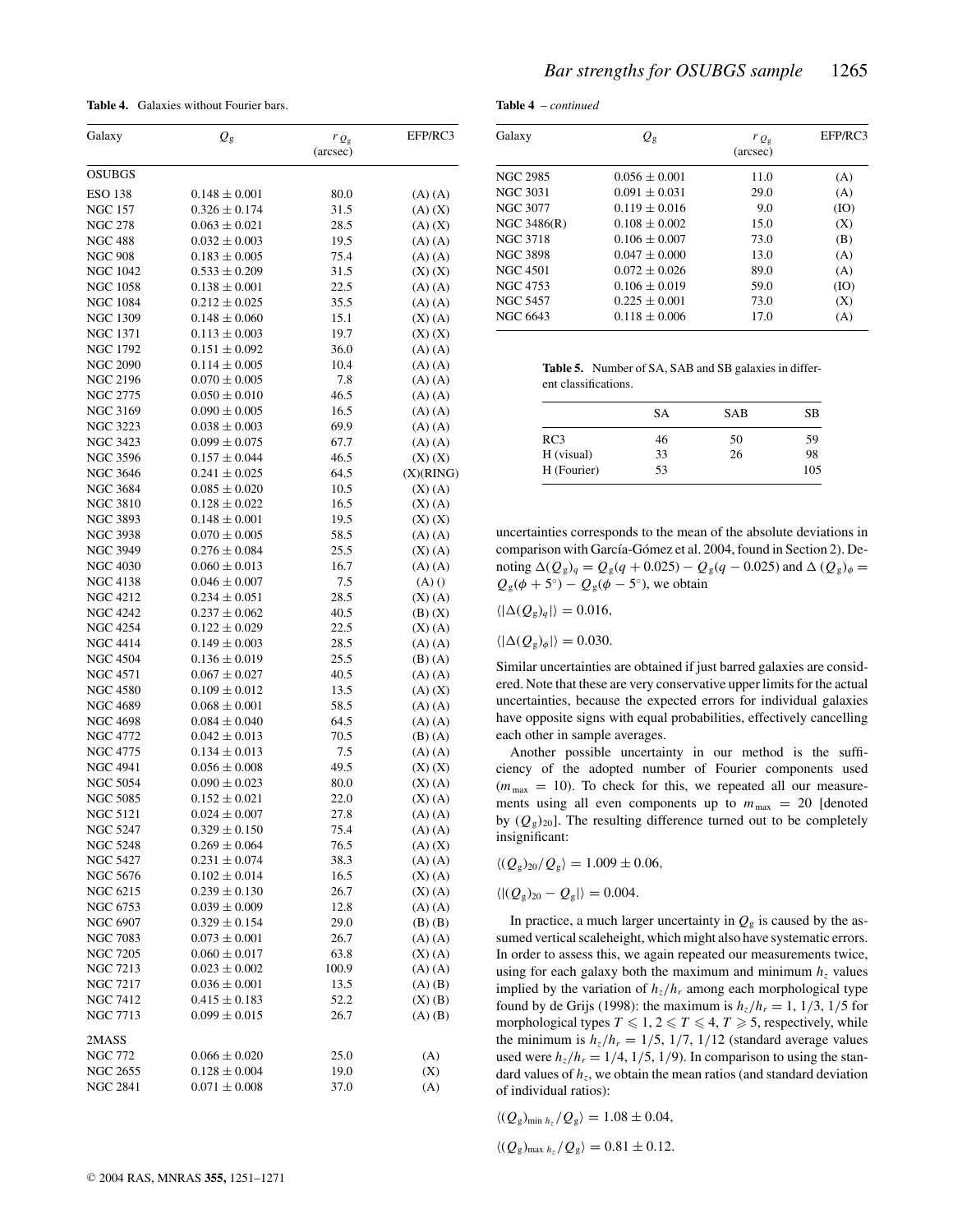

**Figure 5.** (Figs 5b–h can be found in the online version of this paper at http://www.blackwellpublishing.com/products/journals/suppmat/MNR/ MNR8410/MNR8410sm.htm.) Radial profiles of the perturbation strength  $Q_T(r) = |F_T(r, \phi)|_{\text{max}} / \langle |F_R(r, \phi)| \rangle$ , where  $|F_T(r, \phi)|_{\text{max}}$  is the maximum tangential force, and  $\langle |F_R(r, \phi)| \rangle$  is the mean azimuthally averaged axisymmetric force at each radius. The vertical bar denotes the length of the bar, estimated from the phases of the *m* = 2 amplitude of density, assuming that it is maintained nearly constant in the bar region.

The relative uncertainty in  $Q<sub>g</sub>$  increases toward earlier Hubble types, reflecting the larger range of uncertainty in the vertical scaleheight. This trend is depicted in Fig. 6: for example, for  $T \leq 1$  the systematic use of the minimal  $h_z/h_r$  ratio yields  $Q_g$  values about twice as large in comparison to what the maximal  $h_z/h_r$  gives. Nevertheless, the trend of average  $Q<sub>g</sub>$  increasing with *T* (BLS) is clearly not affected by this uncertainty. The estimation of the vertical scaleheight is particularly uncertain for galaxies with prominent outer rings (NGC 210, 1808 and 5701), because it is not clear whether the empirical relation between the vertical scaleheight and the radial scalelength of the disc is valid also for this type of galaxy.

The applied bulge correction is statistically not very important. For the barred galaxies in our sample we obtain

$$
\langle \mathcal{Q}_{g_{\rm no~bulge}}/\mathcal{Q}_{\rm g} \rangle = 1.07 \pm 0.32,
$$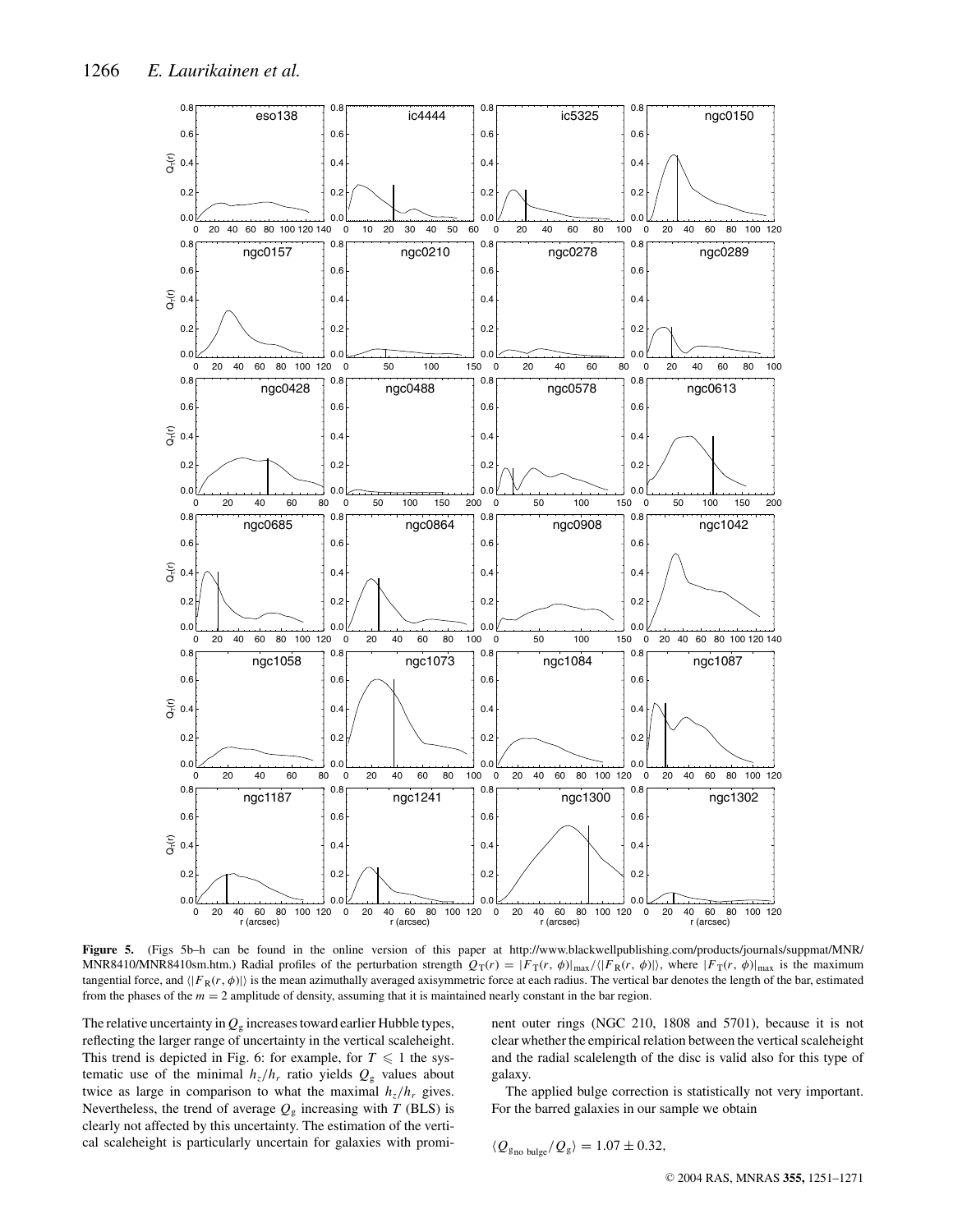

**Figure 6.** The maximal effect of the  $h_z/h_r$  uncertainty as a function of morphological type. The solid line shows the average value of  $Q_g$  obtained using the assumed standard  $h_z/h_r$  ratios (error bars correspond to the standard deviation of the mean), while the dashed (dotted) lines correspond to the mean values obtained when using systematically the minimum (maximum) ratio of  $h_z/h_r$  for each galaxy (see text for details).

where  $Q_{\text{gno bulge}}$  refers to values calculated with no special treatment of bulges, except that the  $Q_T$  maxima occurring conspicuously near the centre have been suppressed, by limiting the search of the maximum beyond five image pixels from the centre. This is a similar treatment as applied in LS and in Block et al. (2004); in the case when the bulge correction was applied, no such caution was needed. However, the influence of artificial bulge stretch can be large for some individual galaxies, especially if the bars/ovals reside inside a large bulge. Fig. 7 (left-hand panel) displays the difference in the  $Q<sub>g</sub>$  values with and without correcting for the spherical bulge (but using the above defined five pixel limit), as a function of  $r_{\text{bar}}/r_{\text{eff}}$ . Clearly, for  $r_{\text{bar}}/r_{\text{eff}}$  less than about 10, the bulge stretch starts to affect the measured force ratio. Note that the bulge stretch can either increase or decrease  $Q_g$  depending on whether the uncorrected bulge projects along or perpendicular to the bar in deprojection to face-on orientation. On the other hand, if no limitation were placed on the location of the  $Q_T$  maximum (Fig. 7, right-hand panel), a slight systematic increase in the case of no bulge correction starts to be evident ( $\langle Q_{\text{gno bulge}}/Q_{\text{g}} \rangle = 1.16 \pm 0.45$ ), due to strong artificial force peaks sometimes produced near the centre. Altogether, although the effect of the bulge correction is minor, for example, when calculating the distribution of bar strengths (BLS), it enables us to better analyse the force profiles also in the bulge region. The correction assuming a spherical bulge light distribution and the case when the bulge light is not separated from the disc represent two extreme treatments of a bulge. The small difference in the obtained results suggests that, at least for statistical purposes, there is no obvious need for a more refined bulge correction. Any uncertainty in  $Q_{\sigma}$ , possibly originated using the Ferrers function for the bar model in the decomposition, is included in the estimated uncertainty due to the bulge.

#### **6 BAR MORPHOLOGIES**

As not all  $Q_T$  maxima are associated with bars, we have to specify what we mean by a bar. Our main criteria were that significant  $A_2$ and *A*<sup>4</sup> amplitudes of density could be detected, and that their phases were maintained nearly constant in the bar region (the weakest detected bar in our sample has  $A_2 = 0.12$ ). Another powerful tool to



**Figure 7.** Effect of the applied spherical bulge correction for the barred galaxies of our sample. The difference between  $Q_g$  values in the case without and with the bulge correction is shown as a function of  $r_{\text{bar}}/r_{\text{eff}}$ , where  $r_{\text{eff}}$  is the effective radius of the bulge and  $r_{\text{bar}}$  is the bar length. On the left, the  $Q_T$  maxima occurring very near the centre have been suppressed for the non-corrected measurements, by limiting the search of maximum beyond five image pixels from the centre. On the right, no such limitation was placed, leading on average to somewhat larger excesses.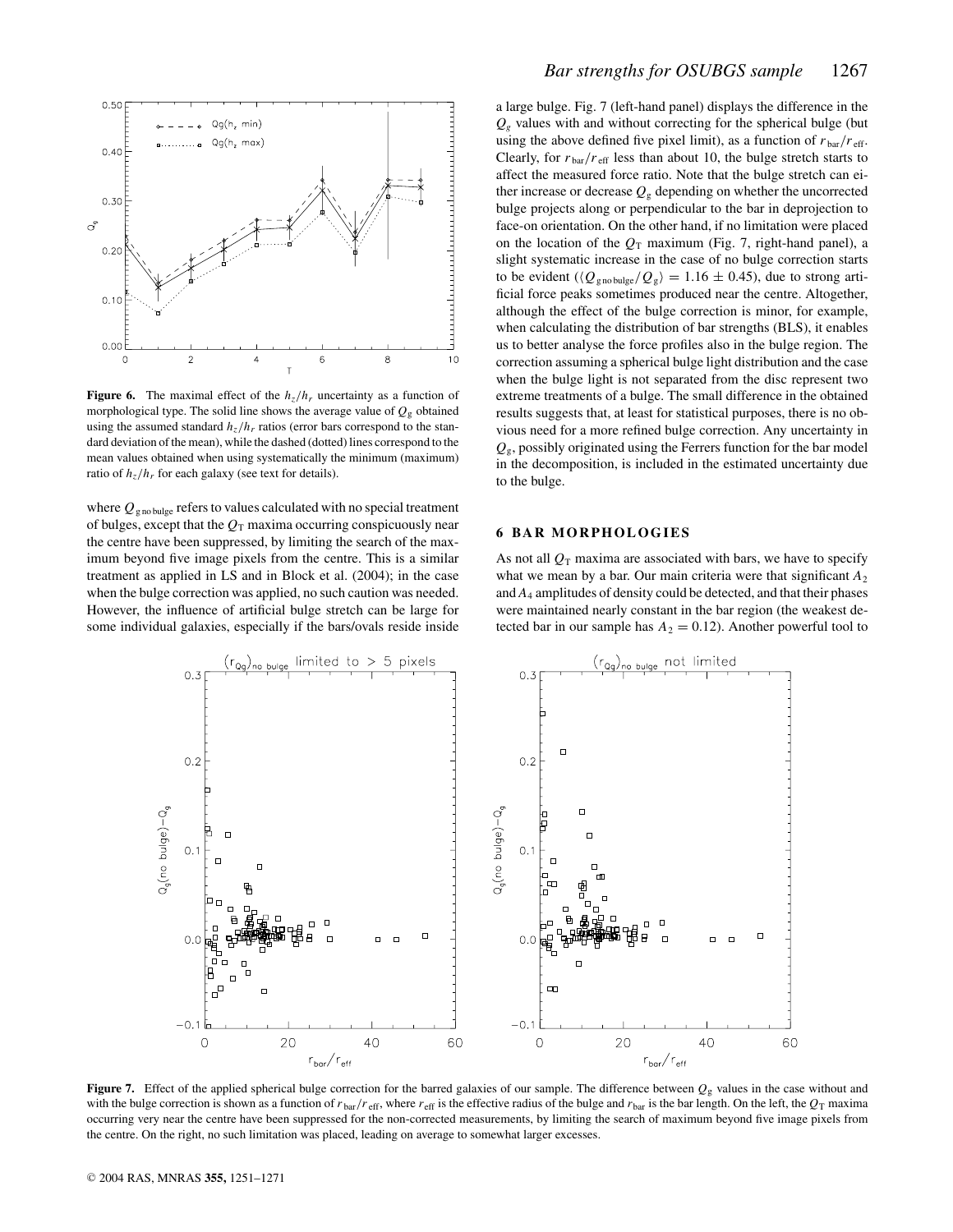identify bars is to inspect the polar angle maps presented in logarithmic radial scale; bars generally have clear density condensations in their outer parts and the polar angle is not changed much in the radial direction. Also, in the presence of a bar, two well-defined maxima and two minima appear in the  $Q_T$  map in the form of a 'butterfly pattern'. The main limitation of these diagnostics is that no difference is made between a bar and an oval, which have to be distinguished by other means. Ovals are more round structures and generally also have lower surface brightnesses than bars.

In most cases, the above criteria unambiguously distinguished the bar, but some galaxies had to be inspected more carefully. There were seven galaxies (NGC 3646, 3810, 3949, 4212, 4242, 5054 and 5085) that were not classified as barred, although the  $m = 2$ phases were maintained nearly constant at a certain radius of the disc. In NGC 3646, 3949, 3810 and 5054, the elongated structure appeared to be an oval, which was evident in the original images and also while looking at the 'butterfly patterns'. The 'butterfly patterns' of these galaxies showed structures where the angles between the locations of the  $Q_T$  peak and the bar/oval axis,  $\alpha$ , were 55<sup>°</sup>, 42<sup>°</sup>, 59◦ and 45◦, respectively. These types of large angles are typical for ovals. For NGC 4212,  $\alpha$  is only 30°, but there is no  $m = 4$ density amplitude typical for bars in the assumed bar region. For NGC 5085, the 'butterfly pattern' shows a typical spiral-like nature with four symmetrically distributed curved structures, which was the main reason why this galaxy was classified as non-barred. NGC 4242 looks like a peculiar galaxy with extremely diffuse structure, so that if there is a bar, it must also be diffuse. However, because of the lack of any clear sign of a bar it was classified as non-barred.

In RC3, bars are assumed to be strong when they belong to the de Vaucouleurs class B, and weak when they belong to AB-type systems. Similar classifications were made in the near-IR by EFP using the OSUBGS sample. In the optical, 71 per cent of the galaxies in our sample were found to have bars  $(B + AB)$ , whereas in the near-IR the fraction of barred galaxies is 78 per cent. This means that a small fraction of bars in the optical are obscured by dust in the near-IR. However, the main difference between the classifications in the two wavelength regions is that in the near-IR bars belong to category B much more often than bars in the optical region (62 per cent versus 37 per cent of all galaxies). In principle, this can be an artefact, because there are only three bar bins: SA, SAB and SB. Bars probably look stronger to some extent in the near-IR, so that SAs can shift to SABs, and SABs can shift to SBs, but there is no extra bin for SBs to shift into. Thus, near-IR bars might pile up into the SB bin. The Fourier method picks up mainly the SB-type bars, which form 90 per cent of all barred galaxies as identified by Fourier methods. Also, except for four galaxies, NGC 4242, 4504, 4772 and 6907 (which has a minibar), all galaxies classified as SB by EFP are barred also according to our Fourier analysis. Additionally, among the barred galaxies there are also eight SAB-type systems and one SA galaxy as classified by EFP in the near-IR. It seems that some well-defined criterion is needed to judge whether a galaxy has a bar or not.

Does the above then mean that the Fourier method is capable of picking up only the strong bars? The amplitude limit of the  $m =$ 2 Fourier component for the weakest detectable bar in our sample is  $A_2 = 0.12$ , which is very similar to the lower limit of  $A_2 =$ 0.09 for the SAB-type galaxies. The weakest detected main bar in our sample has  $Q<sub>g</sub> = 0.06$ , which is approximately the lower limit of the weakest bars in the classification by BB ( $Q<sub>g</sub> = 0.05$ ). This means that the Fourier method is capable of detecting both strong and weak bars. An interesting question is then why 68 per cent of the visually detected SAB-type galaxies in the near-IR turn out to be

non-barred based on the Fourier method. In the following we discuss the morphological properties of some typical barred and non-barred galaxies in our sample.

#### **6.1 Barred galaxies**

**NGC 4151** (Fig. 8a). This galaxy is classified as barred by EFP, and has an intermediate-type bar in RC3. According to all our indicators, this galaxy has a bar, but it seems not to be well developed: only two material condensations at the outer edges of the bar along the bar major axis are seen, giving it 'ansae'-type characteristics. This type of bar is rare in our sample, but is more typical for very early-type galaxies (see, for example, Buta 1995, 1996).

**NGC 5701** (Fig. 8b, available in the online version). This is a galaxy with a bar and a well-defined outer pseudo-ring of type  $R'_2$ (see appendix 3 of RC3 and Buta 1995). The ring is better defined in the *B*-band image. The bar itself appears inside an oval/lens feature. The bar has clear  $A_2$  and  $A_4$  amplitude peaks and their phases are maintained nearly constant in the bar region. Also, the 'butterfly pattern' forms four symmetric well-defined regions, as expected for a bar. The  $m = 2$  amplitude peak in the polar angle map is very wide, which is the reason why the  $Q_T$  profile is also wide. In this case, no spiral arms are visible, so the wide amplitude and  $Q_T$  profiles seem to be characteristic for the bar itself.

The galaxies NGC 5101, 3275 and 3504 are all cases having a classical well-developed bar and an inner ring located at the distance of the outer edge of the bar. However, they also have other characteristics that make them unique compared with the other galaxies.

**NGC 5101** (Fig. 8c, available in the online version; see also Fig. 2). This is another case of an 'ansae'-type bar with two strong material condensations at the outer edges. The galaxy has an inner ring filled by the bar along its major axis. This galaxy also has two amplitude maxima in the polar angle map, appearing along the bar major axis. The outer maximum is located at the radius of the inner ring, showing also short spiral-like arm segments, which might be relics of the ring formation. The  $A_2$  profile for this galaxy is asymmetric, declining rather rapidly after the maximum, which is manifested also in the  $Q_T$  profile. A natural explanation for this decline is that the bar ends near to the inner ring. Like NGC 5701, NGC 5101 has an  $R_2$  outer pseudo-ring in blue light (appendix 3 of RC3).

**NGC 3275** (Fig. 8d, available in the online version). This is also an example of a bar/ring system, but in this case there are also largescale spiral arms outside the bar. The  $Q_T$  profiles in NGC 5101 and 3275 have different shapes. The broad hump in the  $Q_T$  profile of NGC 3275 is caused by the strong material condensations at the two ends of the bar coinciding with the radius of the inner ring. It is not clear in the direct image whether these blobs are part of the inner ring or part of the large-scale spiral arms.

**NGC 3504** (Fig. 8e, available in the online version; see also Fig. 2). This is another example of a bar/ring system with prominent spiral arms, which are forming a ring. This is a good example of galaxies showing a bar with two blobs at the ends of the bar, manifesting also some spiral-like characteristics. The amplitude profile also has two peaks in the bar region. In this case, the tiny spiral arm segments are not related to the outer spiral arm structure, being rather part of the bar/inner ring system. The  $Q_T$  profile is asymmetric, but in the opposite direction than in NGC 5101. The outer pseudo-ring of NGC 3504 is type *R* <sup>1</sup> (appendix 3 of RC3).

**NGC 4548** (Fig. 8f, available in the online version). This is a galaxy with a bar and spiral arms, but no inner ring attached at the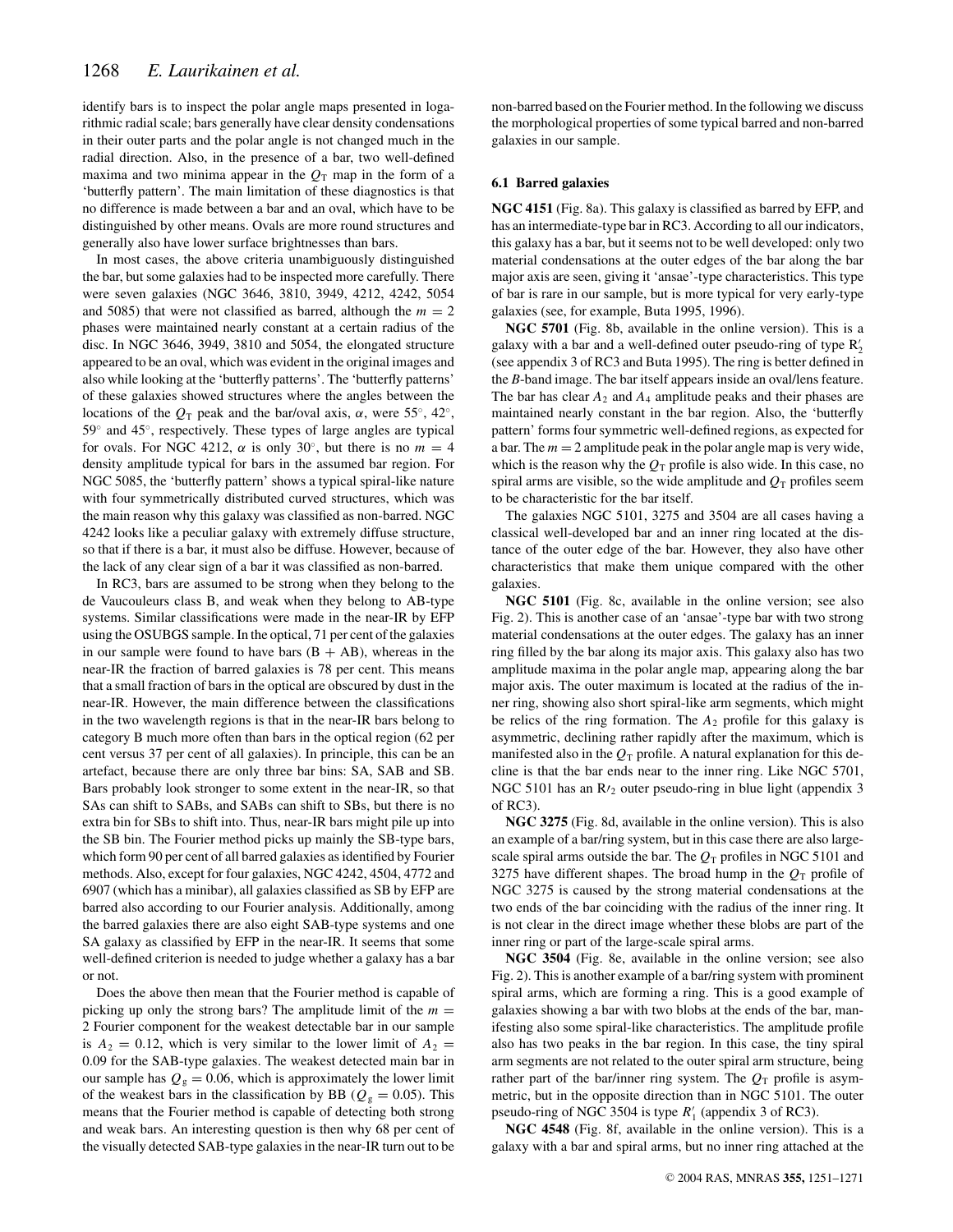

**Figure 8.** (Figs 8b–j can be found in the online version of this journal at http://www.blackwellpublishing.com/products/journals/suppmat/MNR/ MNR8410/MNR8410sm.htm.) For some example galaxies, results are shown of the Fourier method used to calculate the perturbation strengths. In the upper-left corner is shown the original galaxy image in the *H* band, and in the middle upper panel the image where the *m* = 0 component is subtracted. Overlaid on the image is the 'butterfly pattern', which shows the regions of the maximum relative tangential forces in contours divided into intervals of 0.1 bar strength units. The dotted lines indicate the regions where the tangential forces change the sign. In the upper-right corner are shown the radial  $Q<sub>T</sub>$  profiles calculated in the four image quadrants (thin lines) and the average profile is indicated by a thick line. The lower left-hand panel is the butterfly plot in log-polar coordinates: the contours and dotted lines are the same as in the upper middle panel. In the right lower corner are shown the  $m = 2$  and  $m = 4$  Fourier amplitudes and phases. In all figures the radial distances are in arcsec.

radius of the bar. The spiral arms start as arc-like structures at the two ends of the bar and continue to form global spiral patterns. It seems that the formation of the inner ring is not yet completed. In this case, the  $A_2$  amplitude profile is affected by the partial superposition of the global spiral arms. This type of bar/spiral structure is quite typical in the OSUBGS sample, being found also in NGC 150, 289, 864, 1832, 2566, 3261, 2548, 4579, 5493 and 4781. For this type of galaxy, it would be valuable to apply the bar/spiral separation method (Buta et al. 2003).

The two barred galaxies, NGC 7552 and 7479, are examples of systems having a bar and prominent two-armed spirals.

**NGC 7552** (Fig. 8g, available in the online version; see also Fig. 2). This is a peculiar case of a bar and two spiral arms forming an outer pseudo-ring (type  $R'_1$ ; Buta 1995). One of the spiral arms, starting from the end of the bar, is more prominent than the other arm, which seems to have no clear continuation with the bar. The bar itself is very dusty and shows a lot of structure. The polar angle map shows how the spiral arm attached to the bar is superimposed with the bar. While looking at the original image, this galaxy has similarities with NGC 3504: in both cases, there are blobs at the two ends of the bar showing some characteristics of spiral arms. Also, as in NGC 3504, the small spiral arm segments are not a continuation of the global spiral patterns. The main difference, compared with NGC 3504, is that NGC 7552 has no inner ring.

**NGC 7479** (Fig. 8h, available in the online version). This is a late-type galaxy having a bar and two strong spiral arms starting from the two ends of the bar. In this case, two spiral arms form a global pattern in the disc. The arms are also forming a ring at the radius of the bar major axis. The  $A_2$  density maximum is probably a combination of both bar and spiral arms.

#### **6.2 Non-barred SAB-type galaxies**

The two galaxies NGC 1371 and 5054 are chosen to illustrate typical SAB-type galaxies as defined by EFP in the near-IR. Some of the SAB-type bars in the IR might also be spiral arms, which look like a bar in projection. Such an example is NGC 4504, which is classified as non-barred in RC3.

**NGC 1371** (Fig. 8i, available in the online version; see also Fig. 2). This is classified as SAB both in RC3 and by EFP in the near-IR. It has a peak in the  $Q_T$  profile, typical for barred galaxies, but our main bar indicators do not show a bar: the  $m = 2$  phase is not maintained constant in the assumed bar region, and the 'butterfly pattern' shows a spiral-like nature. Also, in the direct image the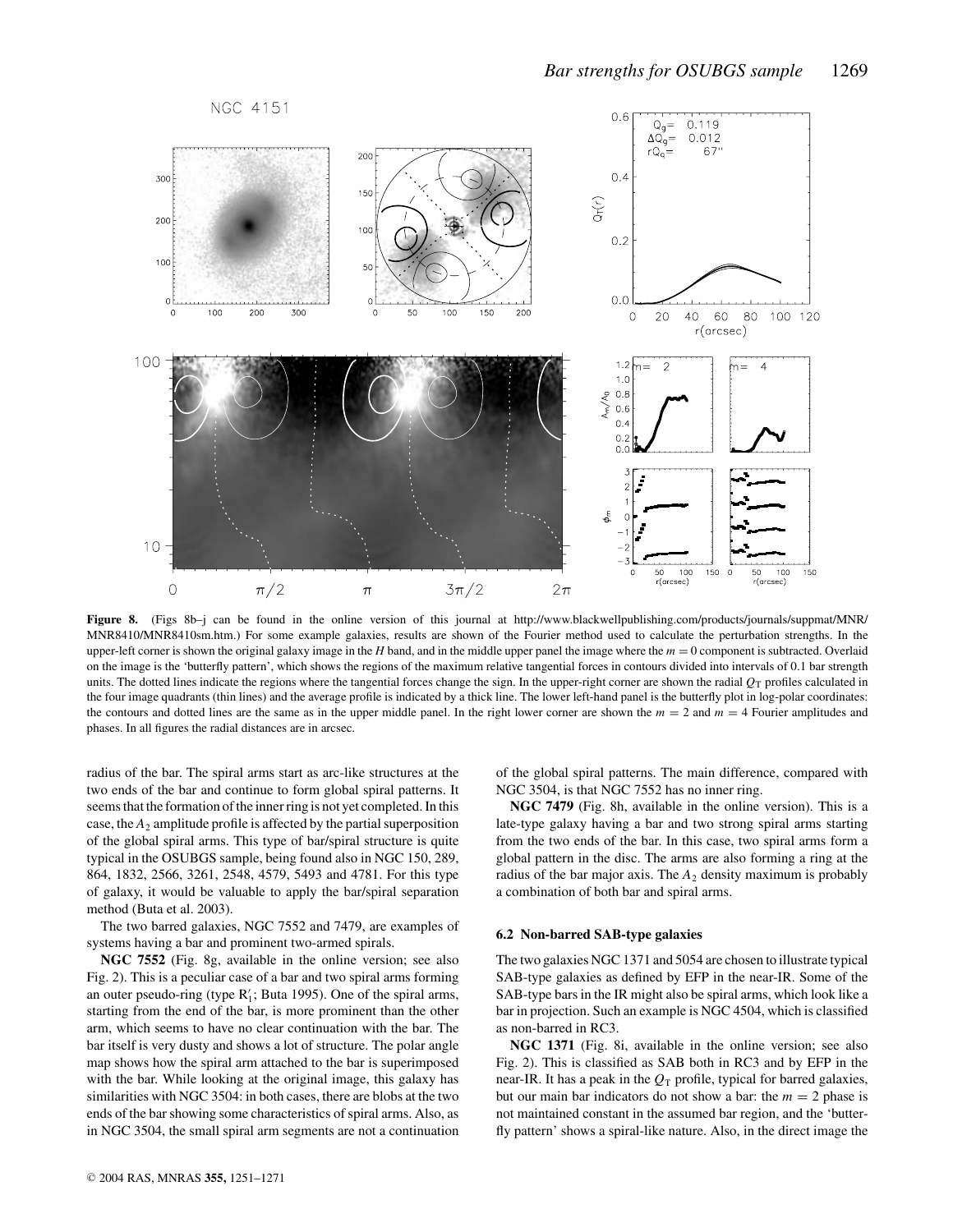structure in the region of the  $Q_T$  peak shows a spiral-like nature. However, while looking at the polar angle map it is interesting to note that this galaxy has blobs at  $r = 20$  arcsec, which coincide with the peak in the  $Q_T$  profile. Therefore, it is possible that this galaxy has a curved weak bar. Other similar cases in our sample are NGC 1042 and possibly also NGC 3596.

**NGC 5054** (Fig. 8j, available in the online version). Another more typical group of SAB-type galaxies are those clearly having no bar, the non-axisymmetric forces being rather induced by ovals. Such galaxies are, for example, NGC 3893, 4254, 5054, 5085, 6215, 7205 and 7412, of which NGC 5054 is shown as an example. The oval is seen at  $r < 20$  arcsec having nearly constant  $m = 2$  phase in the oval region and a bar-like 'butterfly pattern'. The oval can be distinguished from a bar by its small major-to-minor axial ratio, and also by the relatively large angle between the two amplitude maxima in the butterfly pattern ( $\alpha = 45^{\circ}$ ). The tangential forces induced by the oval are relatively weak for this galaxy, which is generally the case also for the other galaxies with ovals in our sample.

#### **7 SUMMARY**

We have calculated perturbation strengths for a well-defined magnitude-limited sample of 180 galaxies, based on 158 galaxies from the OSUBGS and 22 galaxies from the 2MASS. We use a gravitational bar torque method, in which the ratio of the tangential force to the azimuthally averaged mean axisymmetric radial force is used as a measure of the perturbation strength. The gravitational potential is inferred from a 2D *H*-band light distribution using a polar method, assuming that the light traces the mass and that the *M*/*L* ratio is constant throughout the disc. The data presented here have been previously used to derive the distribution of bar strengths for spiral galaxies (BLS) and to compare bar strengths in active and non-active galaxies (LSB).

Special attention has been given to correcting the deprojected images for artificial stretching of the bulge light. For this purpose, the orientation parameters of the discs were measured from the relatively deep *B*-band images by fitting ellipses to the outer isophotes. We found that, for some of the galaxies, the orientation parameters given in RC3 deviated significantly from our values. However, the correlation between our measurements and those by García-Gómez et al. (2004) was quite good. Artificial stretching of the bulges was avoided by separating the mass of the bulge from that of the disc. The bulge mass was then added back after deprojecting the disc to face-on orientation by assuming that the mass of the bulge is spherically distributed. This correction is important for the estimation of bar strengths for galaxies in which the bars appear inside large bulges.

We used a three-component 2D decomposition method where the discs were modelled by an exponential function, the bulges by the generalized Sérsic (1968) function, and the bar by a Ferrers function. To our knowledge, this is the first time that a three-component 2D method has been applied to a large sample of galaxies. We have found that fitting the bar model in the decomposition is important: if a bar is not taken into account in the decomposition, the flux of the bulge and the *B*/*D* ratio are easily overestimated. Also, if the bar is large, omission of the bar model might even underestimate the scalelength of the disc.

We have shown the importance of using some well-defined criteria while identifying bars in galaxies. A Fourier method is used, requiring that the phases of the density amplitudes of the main modes of bars,  $m = 2$  and  $m = 4$ , are maintained nearly constant in the bar region. This method largely selects SB-type galaxies (as classified in the near-IR), which form 90 per cent of the barred galaxies in our sample. Additionally, 32 per cent of the SAB-type systems were found to be barred. The advantage of our method is that it is also capable of identifying weak bars, which in the ellipticity profiles might be overshadowed by the luminous discs.

The most remarkable result of this study is that even 68 per cent of the SAB galaxies, as classified in the near-IR, most probably are not barred galaxies at all. They are typically systems having a central oval and, in some cases, manifesting strong two-armed or multi-armed spiral arms, which all are capable of inducing tangential forces at some level. The perturbation strengths induced by ovals are relatively weak, being peaked at  $Q_g = 0.15$ , whereas the tangential forces induced by spiral arms can be either very weak (multi-armed spirals) or strong (two-armed spirals) amounting up to  $Q_g = 0.6$ . However, compared to bar-induced perturbations, similar tangential forces induced by spirals are effectively weaker in the central parts of the galaxies, because the force maxima appear at larger distances from the galaxy centres. As noticed by LSB, the distributions of  $Q_g$  and  $r_{Q_g}$  for SA- and SAB-type galaxies are remarkably similar, except for the innermost bins (see their fig. 9), thus indicating a similar origin of the tangential forces. In fact, 30 per cent of the SAtype galaxies in our sample have ovals inducing similar perturbation strengths, as found for many SAB-type systems. This is consistent with the picture outlined by Kormendy (2004), where ovals in all de Vaucouleurs family classes might play some role for the origin of the non-axisymmetric forces in galaxies.

In addition to these typical cases, there are also galaxies among SAB-type systems that might have weak non-classical bars. These bars have a spiral-like nature (see, for example, Jogee et al. 2002), and might form in weakly centrally concentrated discs. However, more thorough investigation is needed to verify their true nature.

## **ACKNOWLEDGMENTS**

This paper makes use of data products from the 2MASS, which is a joint project of the University of Massachusetts and the Infrared Processing and Analysis Center/California Institute of Technology, funded by the National Aeronautics and Space Administration (NASA) and the National Science Foundation (NSF). It also uses the NASA/IPAC Extragalactic Database (NED), operated by the Jet Propulsion Laboratory in Caltech. EL and HS acknowledge the Magnus Ehrnrooth Foundation and the Academy of Finland for significant financial support. RB and SV acknowledge the support of NSF Grant AST-0205143 to the University of Alabama. We also acknowledge Paul Eskridge for many useful discussions.

#### **REFERENCES**

- Block D., Buta R., Knapen J., Elmegreen D., Elmegreen B., Puerari I., 2004, AJ, 128, 183
- Buta R., 1995, ApJS, 96, 39
- Buta R., 1996, in Buta R., Crocker D. A., Elmegreen B. G., eds, ASP Conf. Ser. Vol. 91, Barred Galaxies. Astron. Soc. Pac., San Francisco, p. 11
- Buta R., Block D., 2001, AJ, 550, 243 (BB)
- Buta R., Block D., Knapen D., 2003, AJ, 126, 1148
- Buta R., Laurikainen E., Salo H., 2004, AJ, 127, 279 (BLS)
- Byun Y. I., Freeman K. C., 1995, ApJ, 448, 563
- Combes F., Sanders R., 1981, A&A, 96, 164
- Crocker D., Baugus P., Buta R., 1996, ApJS, 105
- de Grijs R., 1998, MNRAS, 299, 595
- de Jong R., 1996, A&A, 313, 45
- de Souza R., Gadotti R., dos Anjos S., 2004, ApJS, 153, 411
- de Vaucouleurs G., Freeman K. C., 1972, Vistas Astron., 14, 163